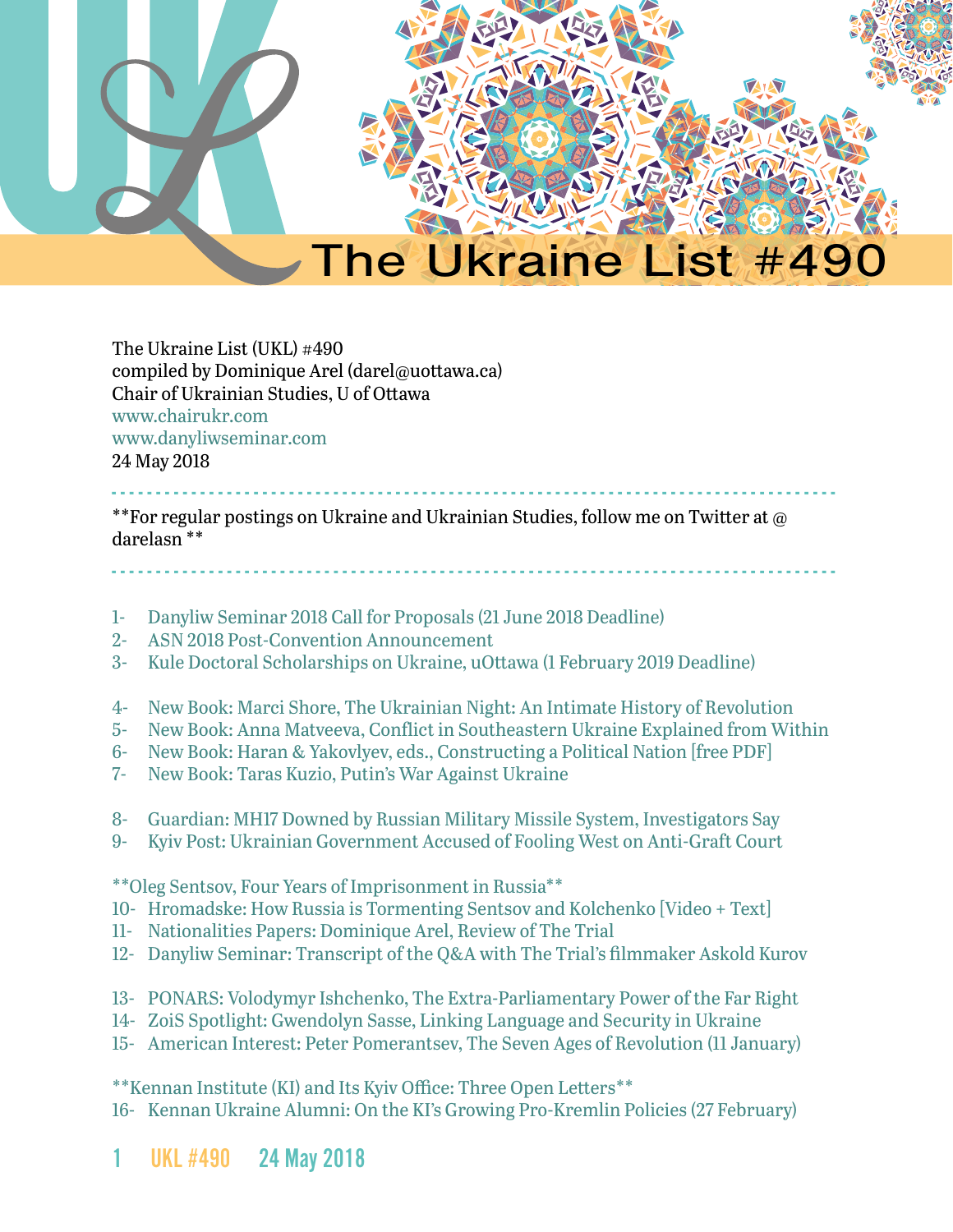- 17- [Letter of Scholars in Support of Professor Mikhail Minakov \(5 March\)](#page-37-0)
- 18- Ukrainian Scholars on the Closure of Kennan Institute Kyiv Office (15 April)
- 19- RFE/RL: Sergei Loznitsa Wins Best Director in Cannes Festival Sidebar
- 20- Variety: Review of "Donbass," by Loznitsa (Un Certain Regard Sidebar)
- 21- [CIUS 40th Anniversary Conference Proceedings Online](#page-43-0)
- 22- [AAUS Prizes to Lynne Viola \(Book\) and Heather Coleman \(Article\)](#page-43-1)
- 23- [AAUS Board Members and Officers](#page-44-0)

# <span id="page-1-0"></span>#1 14th Annual Danyliw Research Seminar on Contemporary Ukraine

- - - - - - - - - - - - - - - - - - - - - - - - - - - - - - - - - - - - - - - - - - - - - - - - - - - - - - - - - - - - - - - - - - - - - - - - - - - - - - - - - -

Chair of Ukrainian Studies, University of Ottawa, 8-10 November 2018 <http://www.danyliwseminar.com>

CALL FOR PAPER PROPOSALS Deadline: 21 June 2018

The Chair of Ukrainian Studies, with the support of the Wolodymyr George Danyliw Foundation, will be holding its 14th Annual Danyliw Research Seminar on Contemporary Ukraine at the University of Ottawa on 8-10 November 2018. Since 2005, the Danyliw Seminar has provided an annual platform for the presentation of some of the most influential academic research on Ukraine.

The Seminar invites proposals from scholars and doctoral students —in political science, anthropology, sociology, history, law, economics and related disciplines in the social sciences and humanities— on a broad variety of topics falling under thematic clusters, such as those suggested below:

#### *Conflict*

- war/violence (combatants, civilians in wartime, DNR/LNR, Maidan)
- security (conflict resolution, Minsk Accords, OSCE, NATO, Crimea)
- nationalism (Ukrainian, Russian, Soviet, historical, far right)

#### *Reform*

- economic change (energy, corruption, oligarchies, EU free trade, foreign aid)
- governance (rule of law, elections, regionalism, decentralization)
- media (TV/digital, social media, information warfare, fake news)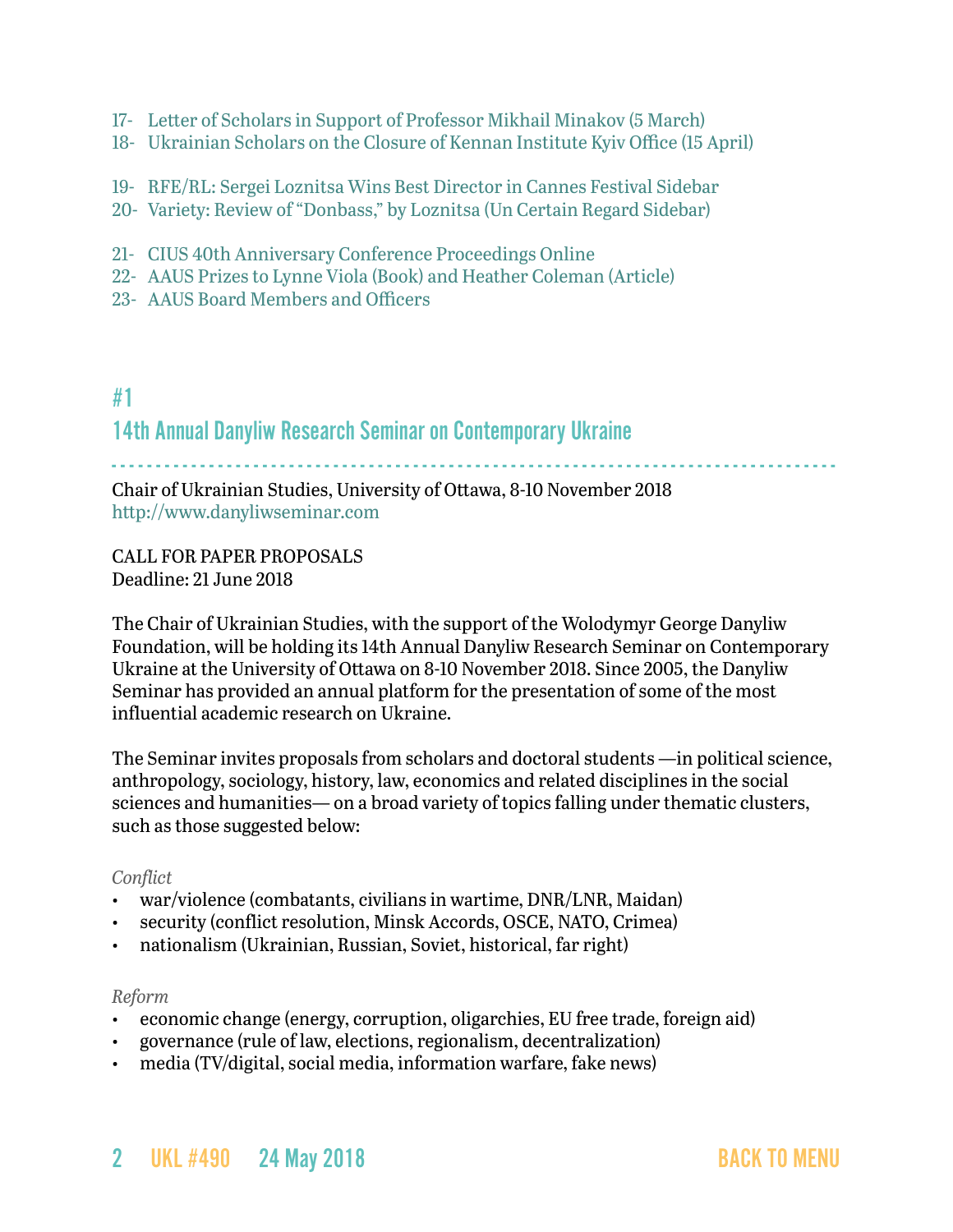### *Identity*

- history/memory (World War II, Holodomor, Soviet period, interwar, imperial)
- language, ethnicity, nation (policies and practices)
- culture and politics (cinema, literature, music, performing arts, popular culture)

#### *Society*

- migration (IDPs, refugees, migrant workers, diasporas)
- social problems (reintegration of combatants, protests, welfare, gender, education)
- state/society (citizenship, civil society, collective action/protests, human rights)

**\*\*To mark the 85th Anniversary of the Ukrainian Famine (Holodomor), a number of papers/events will be devoted to the Holodomor. Holodomor-related proposals are most welcome\*\***

The Seminar will also be featuring panels devoted to recent/new books touching on Ukraine, as well as the screening of new documentaries followed by a discussion with filmmakers. In 2017, new books by Oleh Havrylyshyn, Yuliya Yurchenko and Mayhill Fowler were featured, as well as the films *The Trial* (by Askold Kurov) and *Alisa in Warland* (by Alisa Kovalenko), with the filmmakers present. Information on the 2016 and 2017 book panels and films can easily be accessed from the top menu of the web site. The 2018 Seminar is welcoming book panel proposals, as well as documentary proposals.

Presentations at the Seminar will be based on research papers (6,000-8,000 words) and will be made available, within hours after the panel discussions, in written and video format on the Seminar website and on social media. The Seminar favors intensive discussion, with relatively short presentations (12 minutes), comments by the moderator and an extensive Q&A with Seminar participants and the larger public.

People interested in presenting at the 2018 Danyliw Seminar are invited to submit a 500 word paper proposal and a 150 word biographical statement, by email attachment, to Dominique Arel, Chair of Ukrainian Studies, at [darel@uottawa.ca](mailto:darel@uottawa.ca) AND [chairukr@gmail.](mailto:chairukr@gmail.com) [com](mailto:chairukr@gmail.com). Please also include your full coordinates (institutional affiliation, preferred postal address, email, phone, and Twitter account [if you have one]). If applicable, indicate your latest publication or, in the case of doctoral or post-doctoral applicants, the year when you entered a doctoral program, the title of your dissertation and year of (expected) completion. Note that a biographical is not a CV, but a written paragraph.

Books published between 2017 and 2019 (as long as near-final proofs are available prior to the Seminar) are eligible for consideration as a book panel proposal. The proposal must include a 500 word abstract of the book, as well as the 150 word bio and full coordinates.

Films produced between 2016 and 2018 are eligible for consideration as a documentary proposal. The proposal must include a 500 word abstract of the film, as well as the 150 word bio, full coordinates, and a secure web link to the film.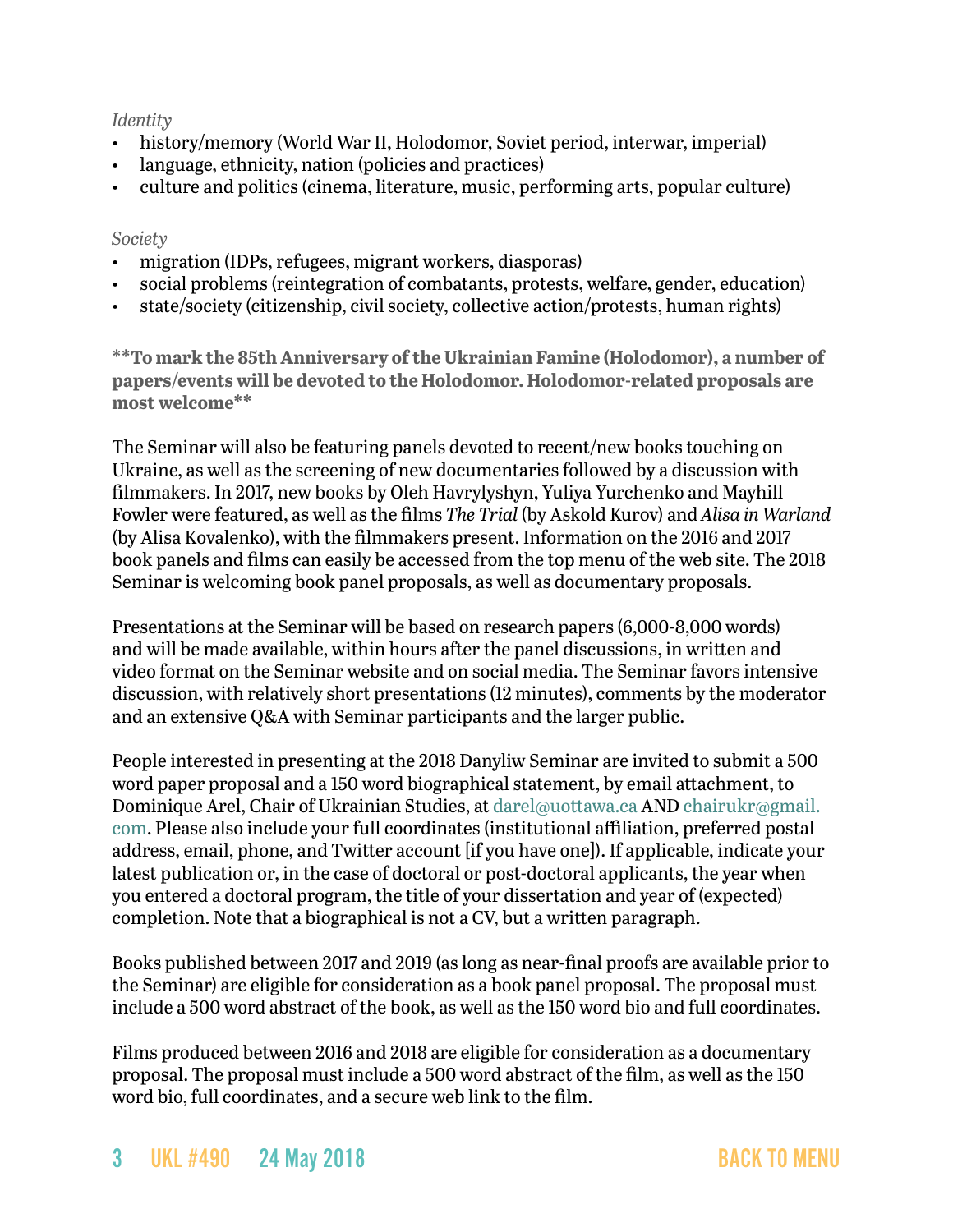In addition to scholars and doctoral students, policy analysts, practitioners from nongovernmental and international organizations, journalists, and artists are also welcome to send a proposal.

**The proposal deadline is 21 June 2018.** The Chair will cover the travel and accommodation expenses of applicants whose proposal is accepted by the Seminar. The proposals will be reviewed by an international selection committee and applicants will be notified in the course of the summer.

To celebrate the 10th Anniversary of the Danyliw Seminar in 2014, a special website was created at [www.danyliwseminar.com.](http://www.danyliwseminar.com) The site contains the programs, papers, videos of presentations and photographs of the last fourseminars (2014-2017). To access the abstracts, papers and videos of the 2017 presenters, click on "Participants" in the menu and then click on the individual names of participants. The 2017 Program can be accessed at<https://www.danyliwseminar.com/program-2017>.

Check the "Danyliw Seminar" Facebook page at<http://bit.ly/2rssSHk>. For information on the Chair of Ukrainian Studies, go to <https://www.chairukr.com>. (The site is being re-developed).

The Seminar is made possible by the generous commitment of the Wolodymyr George Danyliw Foundation to the pursuit of excellence in the study of contemporary Ukraine.

# <span id="page-3-0"></span>#2 ASN 2018 Post-Convention Announcement

The Association for the Study of Nationalities (ASN) held its 23rd Annual World Convention on 3-5 May 2018 at the Harriman Institute, Columbia University, New York. The Convention Awards were announced at a special ceremony on Saturday May 5.

- - - - - - - - - - - - - - - - - - - - - - - - - - - - - - - - - - - - - - - - - - - - - - - - - - - - - - - - - - - - - - - - - - - - - - - - - - - - - - - - - -

The ASN Doctoral Student Awards, to honor the best graduate papers, were given to

- **Albana Shehaj** (U of Michigan, US, Political Science) on the puzzle of the electoral durability of corrupt politicians despite popular protests against graft; and **Iva Vukusic** (Utrecht U, Netherlands, History) on the evidence of Balkans war paramilitary violence in war crimes trials – both in the Balkans Section;
- **Andrea Peinhopf** (U College London, UK, Political Science/Sociology) on how the mass population displacement in the 1992 Abkhazia War affected those who were left behind (Russia/Caucasus Section);
- **Susan Divald** (U of Oxford, UK, Political Science/International Relations) on the variation in the Hungarian claims to autonomy in Slovakia (Central Europe Section)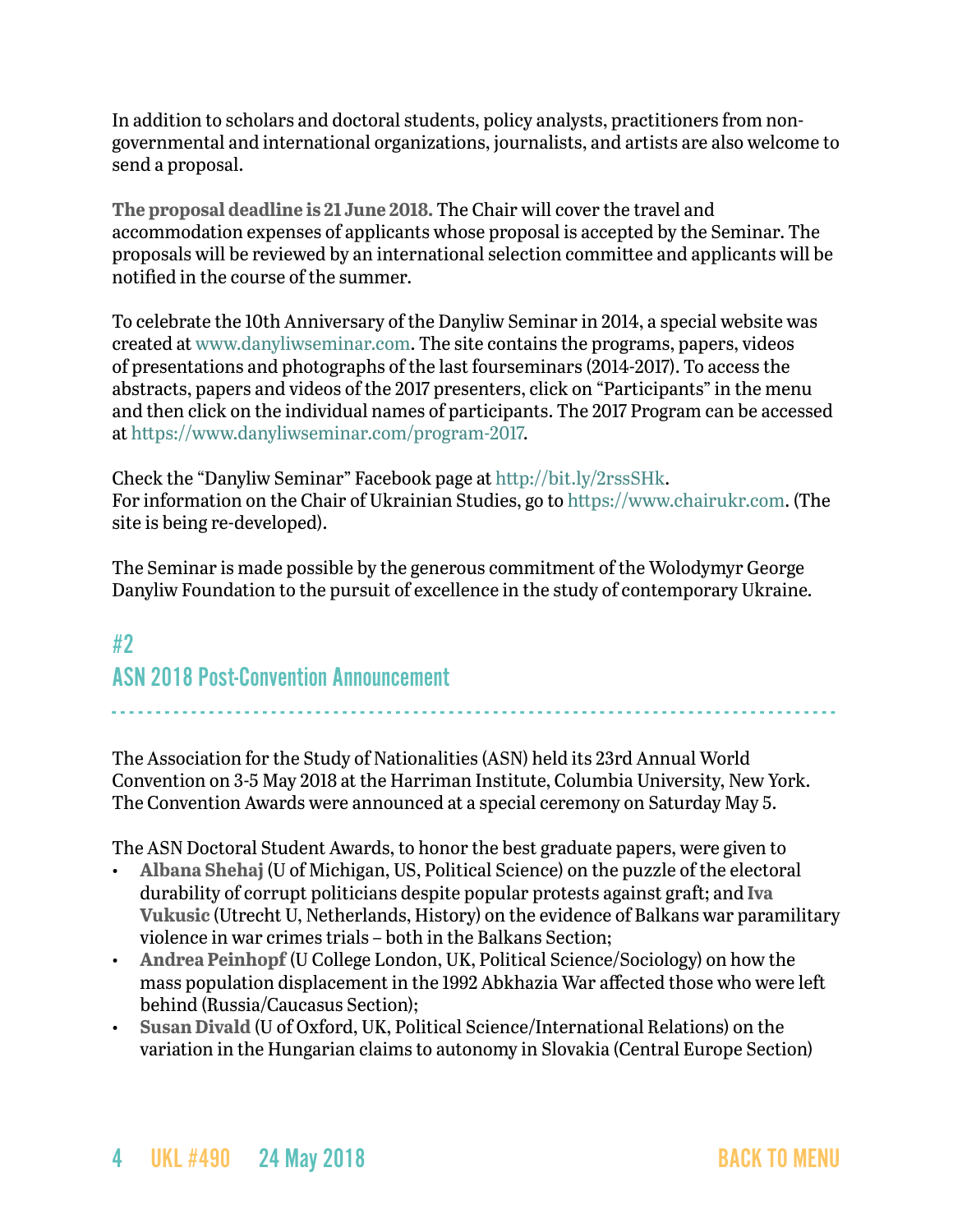- **Karolina Kluczewska** (U of St. Andrews, UK, International Relations) on how the notion of "good governance" promoted by American donors is carried out by local NGOs in Tajikistan (Eurasia/Turkey Section);
- **Natalia Stepaniuk** (U of Ottawa, Canada, Political Science) on the civilian volunteers who provide assistance to refugees and combatants in Donbas (Ukraine Section);
- **Livia Rohrbach** (U of Copenhagen, Denmark, Political Science) on the divergent outcomes of the bargaining process over self-determination (Nationalism/Migration Section)

The Harriman ASN Rothschild Book Prize went to **Evgeny Finkel** for *Ordinary Jews: Choice and Survival during the Holocaust* (Princeton University Press, 2017), which explains the variation in Jewish survival strategies (collaboration, rebellion, escape) in three ghettos during the Holocaust (Minsk, Kraków and Białystok). Honorable mentions were given to **Kelly O'Neill** for *Claiming Crimea: A History of Catherine the Great's Southern Empire* (Yale, 2017), and to **Mikhail A. Alexseev** and **Sufian N. Zhemukhov** for *Mass Religious Ritual and Intergroup Tolerance: The Muslim Pilgrims' Paradox* (Cambridge, 2017).

The ASN Huttenbach Prize for Best Article in Nationalities Papers was given to **Dana Landau** for "The Quest for Legitimacy in Independent Kosovo: The Unfulfilled Promise of Diversity and Minority Rights," which appeared in the Vol. 45. No. 3 issue of the journal. Henry Huttenbach, a founding member of ASN, was a long time Editor of *Nationalities Papers*.

The ASN Documentary Award went to *The Red Soul* (Netherlands, 2017), from director **Jessica Gorter**, on the ambivalent memory of Stalin in contemporary Russia, [https://](https://www.asnconvention.com/the-red-soul) [www.asnconvention.com/the-red-soul](https://www.asnconvention.com/the-red-soul). Honorable mentions were given to *The Other Side of Everything* (Serbia/France/Qatar, 2017), directed by **Mila Turajlic**, on the unresolved legacy of civil war in Serbia, [https://www.asnconvention.com/the-other-side-of](https://www.asnconvention.com/the-other-side-of-everything)[everything](https://www.asnconvention.com/the-other-side-of-everything), and to *Intent to Destroy* (US, 2017), directed by **Joe Berlinger**, on the Armenian genocide and its denial, [https://www.asnconvention.com/intent-to-destroy.](https://www.asnconvention.com/intent-to-destroy)

The ten most attended panels/events at the Convention were

- A Conversation with Timothy Snyder on *The Road to Unfreedom*
- the roundtable on David Laitin's *Identity in Formation* Twenty Years Later
- the roundtable "Russian Under Putin—After the Presidential Election"
- -the film *The Red Soul*
- the Symposium on "Identities in Flux in post-Maidan Ukraine"
- A Conversation with Serhii Plokhy on *Chernobyl: History of a Nuclear Catastrophe*
- the panel "Inclusion and Exclusion in the Western Balkans"
- the roundtable "Polish Memory Law: When History Becomes a Source of Mistrust"
- the panel "The Far Right in Europe and North America"
- the roundtable "Reflection on Peaceful Protest and Tranformation in Armenia"

The Conventiom hosted panelists traveling from 42 different countries and featured 152 panels/events, including 25 book panels and 14 new documentaries.

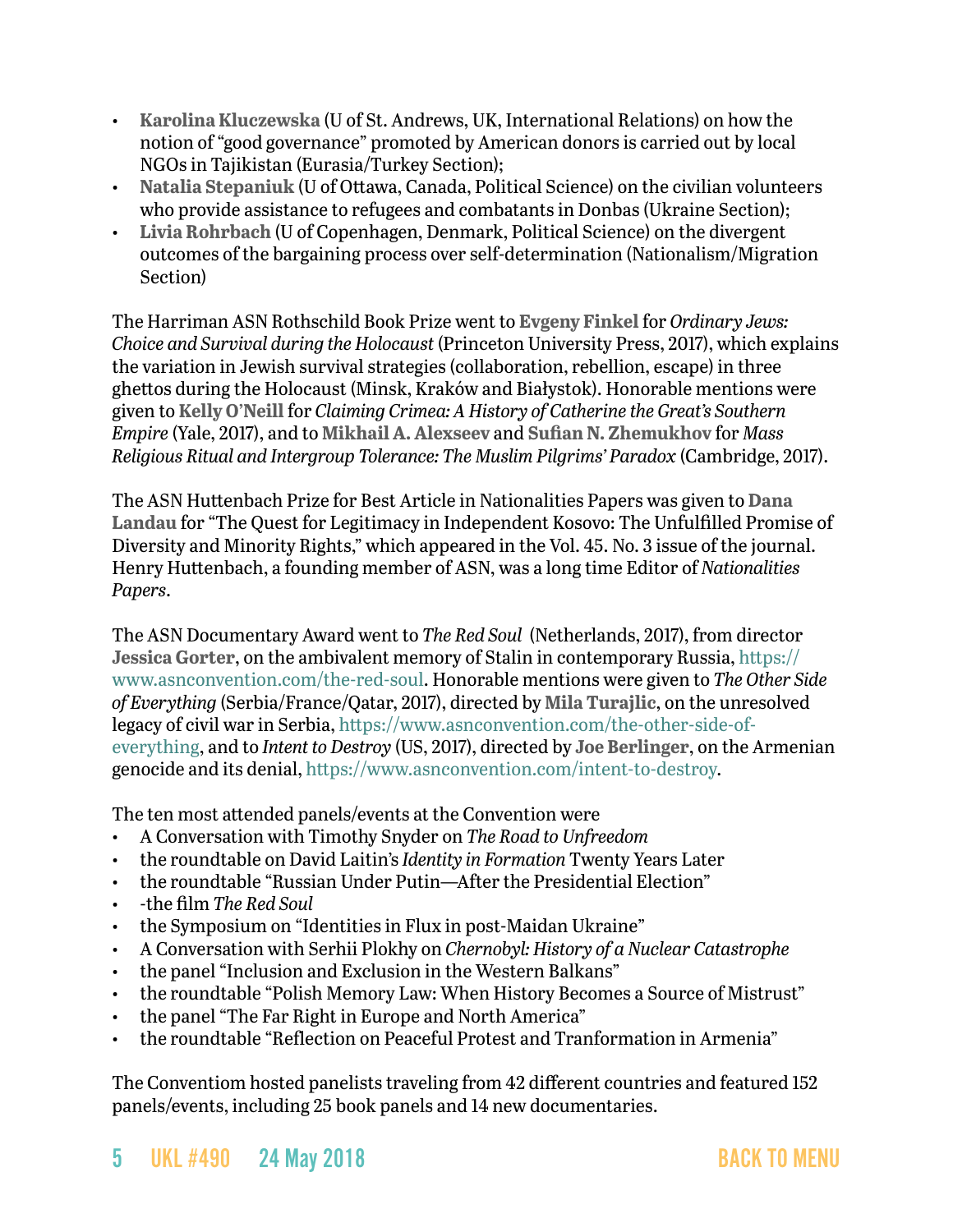ASN wishes to express its gratitude to the Harriman Institute for its exceptional support in making the event a remarkable success. Special acknowledgments are reserved for ASN Executive Director Ryan Kreider, Convention Manager Ilke Denizli, Convention Registration Manager Kelsey Davis, Convention Communications Manager Agathe Manikowski and University of Ottawa Student Coordinator Catherine Corriveau, with warm kudos to the Harriman/SIPA student staff and from the University of Ottawa student team.

The next ASN Convention will take place on **2-4 May, 2019**, at the Harriman Institute, Columbia University. The Call for Papers will be issued in early September and the submission deadline will fall on **October 25, 2018.**

An ASN European Conference, "Nationalism in Times of Uncertainty," will take place at the University of Graz, Austria, on 4-6 July 2018.

For more information on the ASN World Convention:<https://www.asnconvention.com> For more information on ASN, <http://www.nationalities.org>.

# <span id="page-5-0"></span>#3 Kule Doctoral Scholarships on Ukraine Chair of Ukrainian Studies, University of Ottawa

- - - - - - - - - - - - - - - - - - - - - - - - - - - - - - - - - - - - - - - - - - - - - - - - - - - - - - - - - - - - - - - - - - - - - - - - - - - - - - - - - - Application Deadline: 1 February 2019 (International & Canadian Students) <https://www.chairukr.com/kule-doctoral-scholarships>

The Chair of Ukrainian Studies at the University of Ottawa, the only research unit outside of Ukraine predominantly devoted to the study of contemporary Ukraine, is announcing a new competition of the Drs. Peter and Doris Kule Doctoral Scholarships on Contemporary Ukraine. The Scholarships will consist of an annual award of \$22,000, with all tuition waived, for four years (with the possibility of adding a fifth year).

The Scholarships were made possible by a generous donation of \$500,000 by the Kule family, matched by the University of Ottawa. Drs. Peter and Doris Kule, from Edmonton, have endowed several chairs and research centres in Canada, and their exceptional contributions to education, predominantly in Ukrainian Studies, has recently been celebrated in the book Champions of Philanthrophy: Peter and Doris Kule and their Endowments.

Students with a primary interest in contemporary Ukraine applying to, or enrolled in, a doctoral program at the University of Ottawa in political science, sociology and anthropology, or in fields related with the research interests of the Chair of Ukrainian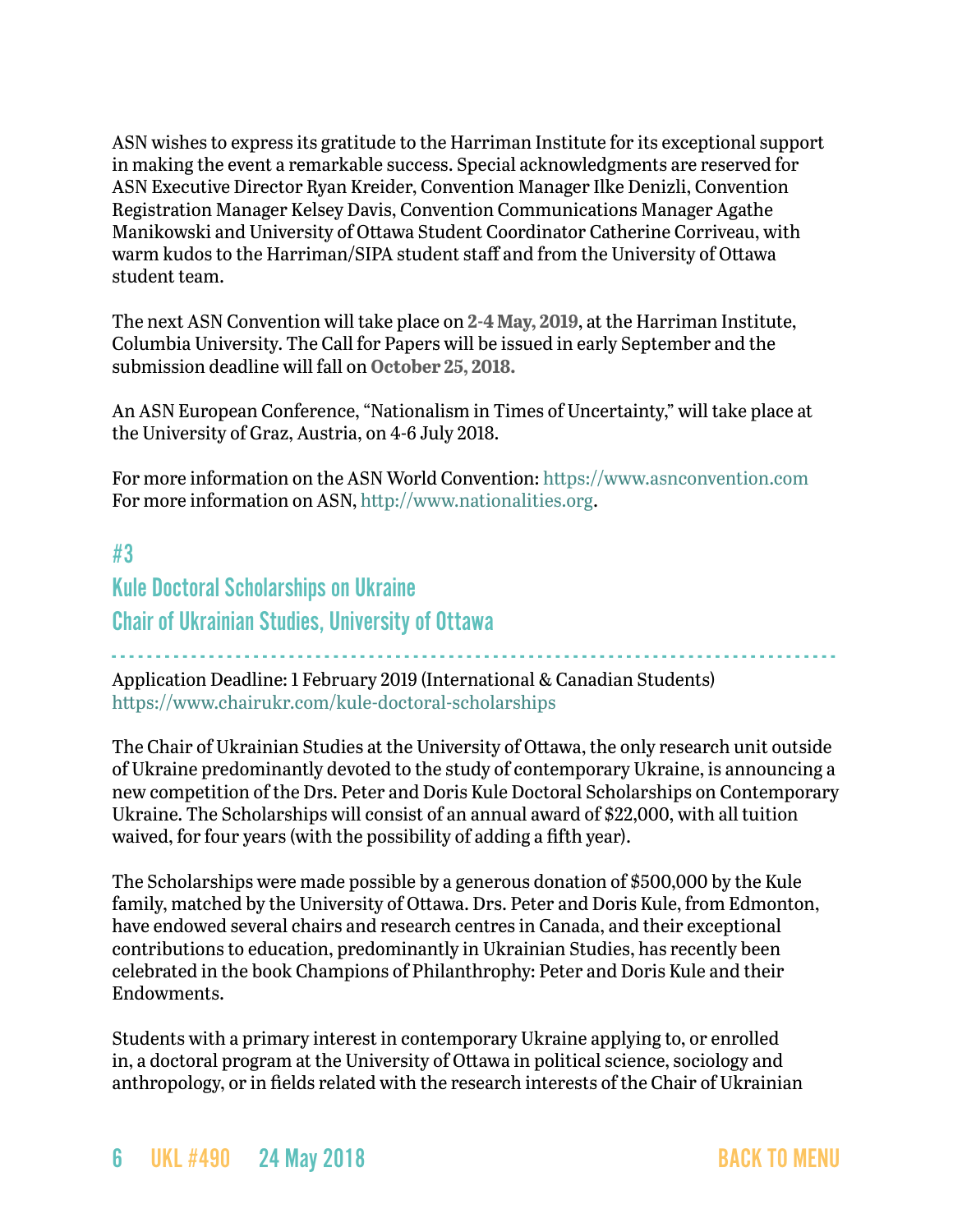Studies, can apply for a Scholarship. The competition is open to international and Canadian students.

The application for the Kule Scholarship must include a 1000 word research proposal, two letters of recommendation (sent separately by the referees), and a CV and be mailed to Dominique Arel, School of Political Studies, Faculty of Social Sciences Building, Room, 7067, University of Ottawa, 120 University St., Ottawa ON K1N 6N5, Canada. Applications will be considered only after the applicant has completed an application to the relevant doctoral program at the University of Ottawa. Consideration of applications will begin on **1 February 2019** and will continue until the award is announced. The University of Ottawa is a bilingual university and applicants must have a certain oral and reading command of French. Specific requirements vary across departments.

Students interested in applying for the Scholarships beginning in the academic year 2017- 2018 are invited to contact Dominique Arel [\(darel@uottawa.ca](mailto:darel@uottawa.ca)), Chairholder, Chair of Ukrainian Studies, and visit our web site [www.chairukr.com](http://www.chairukr.com).

## <span id="page-6-0"></span>#4

### New Book

- - - - - - - - - - - - - - - - - - - - - - - - - - - - - - - - - - - - - - - - - - - - - - - - - - - - - - - - - - - - - - - - - - - - - - - - - - - - - - - - - - Marci Shore The Ukrainian Night An Intimate History of Revolution Yale University Press, 2018 <https://bit.ly/2KQvftf>

What is worth dying for? While the world watched the uprising on the Maidan as an episode in geopolitics, those in Ukraine during the extraordinary winter of 2013–14 lived the revolution as an existential transformation: the blurring of night and day, the loss of a sense of time, the sudden disappearance of fear, the imperative to make choices. In this lyrical and intimate book, Marci Shore evokes the human face of the Ukrainian Revolution. Grounded in the true stories of activists and soldiers, parents and children, Shore's book blends a narrative of suspenseful choices with a historian's reflections on what revolution is and what it means. She gently sets her portraits of individual revolutionaries against the past as they understand it—and the future as they hope to make it. In so doing, she provides a lesson about human solidarity in a world, our world, where the boundary between reality and fiction is ever more effaced. Marci Shore is associate professor of history at Yale University and award-winning author of Caviar and Ashes and The Taste of Ashes. She has spent much of her adult life in Central and Eastern Europe.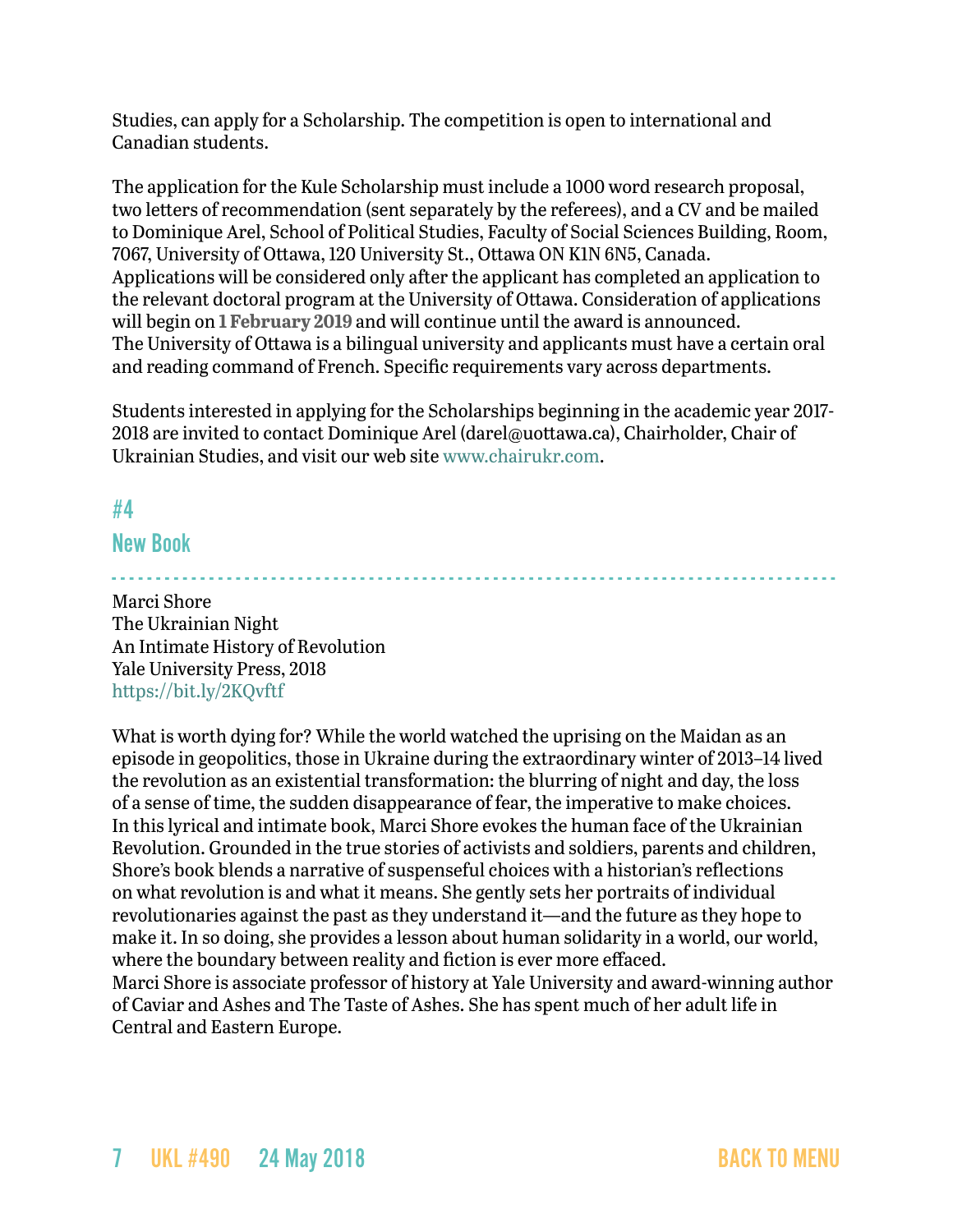## <span id="page-7-0"></span>#5 New Book

## - - - - - - - - - - - - - - - - - - - - - - - - - - - - - - - - - - - - - - - - - - - - - - - - - - - - - - - - - - - - - - - - - - - - - - - - - - - - - - - - - -

Anna Matveeva Through Times of Trouble Conflict in Southeastern Ukraine Explained from Within Lexington Books, 2018 <https://bit.ly/2J7I0SO>

This book tells the story of insurgency in Ukraine's Donbas region from the perspective of the rebels, who sought and continue to seek either independence from Ukraine or unification with Russia. As such, it provides a unique insight into their thinking and motivations, which need to be understood if the conflict is to be resolved. Those making and remaking the conflict are placed in the centre of the story which uses the words of the combatants themselves. It shows how volunteer fighters, driven by a wide and diffuse set of motivations, emerged from Ukraine, Russia, and different parts of the world, stood at the rebellion's heart. The book focuses on the participants' own voices and personalities, drawing extensively on first-hand research and interviews.

Rather than rendering Ukraine a chess piece on the geopolitical board, the rebellion shows that ordinary people, rather than elites, can act as a decisive force. Donbas says something about why large numbers of people make the decision to take part in a collective violent action, when material rewards are low or non-existent, and mortal risks high. It stands as an important text on the study of modern insurgencies, revealing how violent conflicts happen via issues of politicized identity and involvement of non-state actors. This book places this conflict into the context of other conflicts worldwide and demonstrates how ideas and narratives are constructed to provide meaning to a struggle. The insurgency has produced a conflict sub-culture, rich with symbolism, narrative, and communications, made possible by the digital age and a social media-savvy population. These beliefs and ideas have had the power to pull people from different parts of the world.

### <span id="page-7-1"></span>#6

### New Book

- - - - - - - - - - - - - - - - - - - - - - - - - - - - - - - - - - - - - - - - - - - - - - - - - - - - - - - - - - - - - - - - - - - - - - - - - - - - - - - - - - Olexiy Haran and Maksym Yakovlyev, eds. Constructing a Political Nation Changes in the Attitudes of Ukrainians during the War in the Donbas. Stylos Publishing, 2018 <https://bit.ly/2ILuDEr> [PDF downloadable]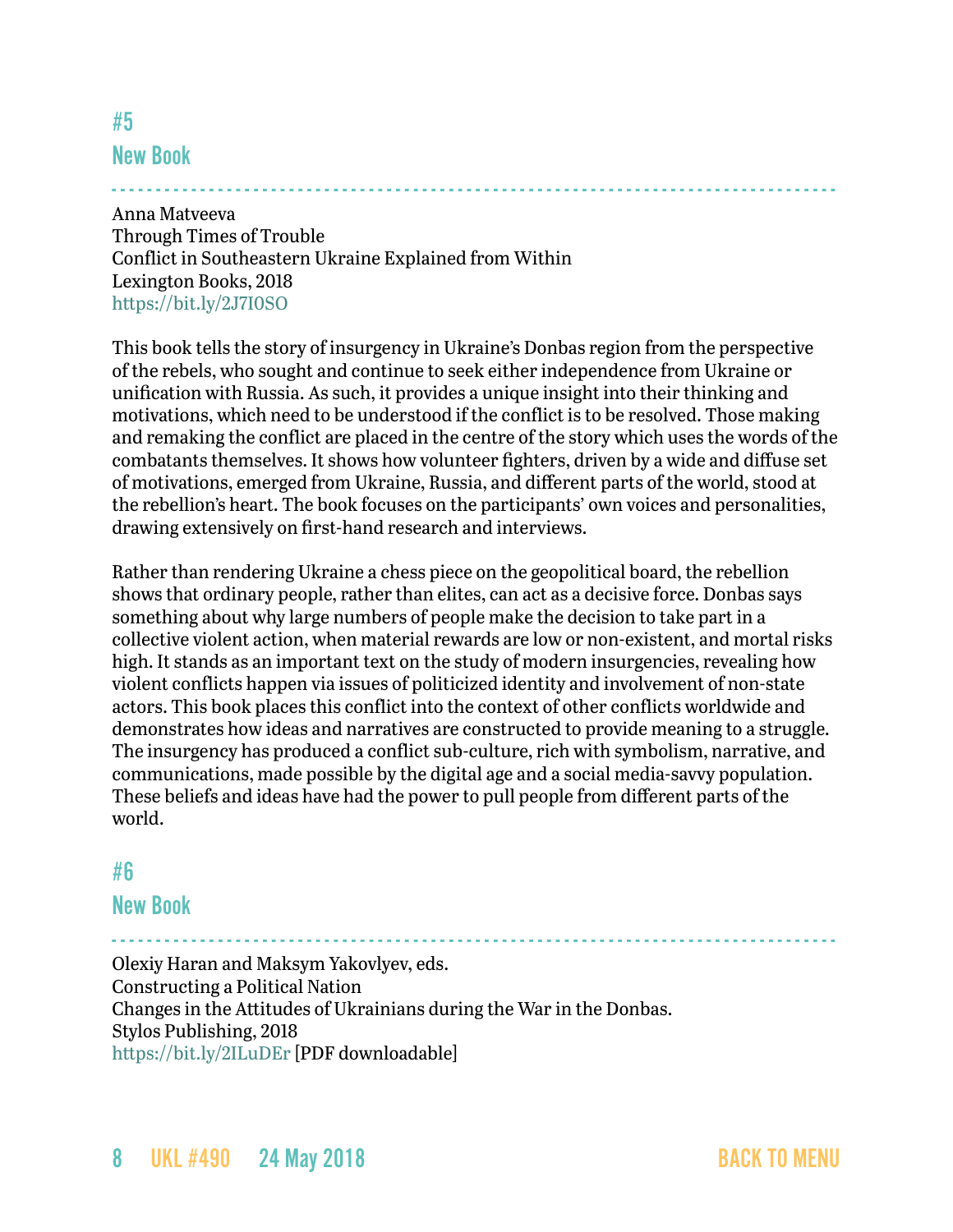What effect did Russia's attack have on Ukrainian society and on public opinion? And how, in turn, did they influence Ukrainian identity and politics? This book, prepared by the School for Policy Analysis, National University of Kyiv-Mohyla Academy with the Ilko Kucheriv Democratic Initiatives Foundation, shows that contrary to the Kremlin's expectations, Russian aggression has in fact led to a strengthening of the Ukrainian political nation. The book covers national and regional dimensions of changes in the attitudes of Ukrainians during the war in the Donbas: identity issues, political and party preferences, approaches to decentralization and the conflict in the Donbas, economic tendencies, changes in foreign policy attitudes toward the EU, NATO, and Russia. In the afterword to this book, possible scenarios for Ukraine's future policy toward the occupied territories have been presented.

The first edition appeared in March 2017 in [Ukrainian.](http://dif.org.ua/uploads/pdf/150467475158f5c921352af7.35764833.pdf) This is now the second, updated edition and the first in the English language. The project was supported by the State Fund for Fundamental Research of Ukraine, the Kennan Institute of the Woodrow Wilson International Center for Scholars, the International Renaissance Foundation, the Fulbright Program in Ukraine, administered by the Institute of International Education, and the Ukrainian Fulbright Circle.

Iryna Bekeshkina, Decisive 2014: Did It Divide or Unite Ukraine? Iryna Bekeshkina and Oleksii Sydorchuk, The Party System after the Maidan: Regional Dimensions of an Unfinished Transformation Ihor Burakovskiy, Russian Aggression in the Donbas as a Factor in the Formation of Economic Sentiments in Ukraine Maria Zolkina and Oleksiy Haran, Changes in the Foreign Policy Orientations of Ukrainians after the Euromaidan: National and Regional Levels Maria Zolkina, The Donbas: New Trends in Public Opinion Ruslan Kermach, Attitudes of Ukrainians toward Russia and Russians: Dynamics and Main Trends

## <span id="page-8-0"></span>#7

### New Book

- - - - - - - - - - - - - - - - - - - - - - - - - - - - - - - - - - - - - - - - - - - - - - - - - - - - - - - - - - - - - - - - - - - - - - - - - - - - - - - - - - Taras Kuzio Putin's War Against Ukraine Revolution, Nationalism, and Crime Published in association with the Chair of Ukrainian Studies University of Toronto <https://amzn.to/2kqevh3>

The West has woken up to the uncomfortable fact that Russia has long believed it is at war with them, the most egregious example of which is Vladimir Putin's hacking of the US elections. For Western governments, used to believing in the post-Cold War peace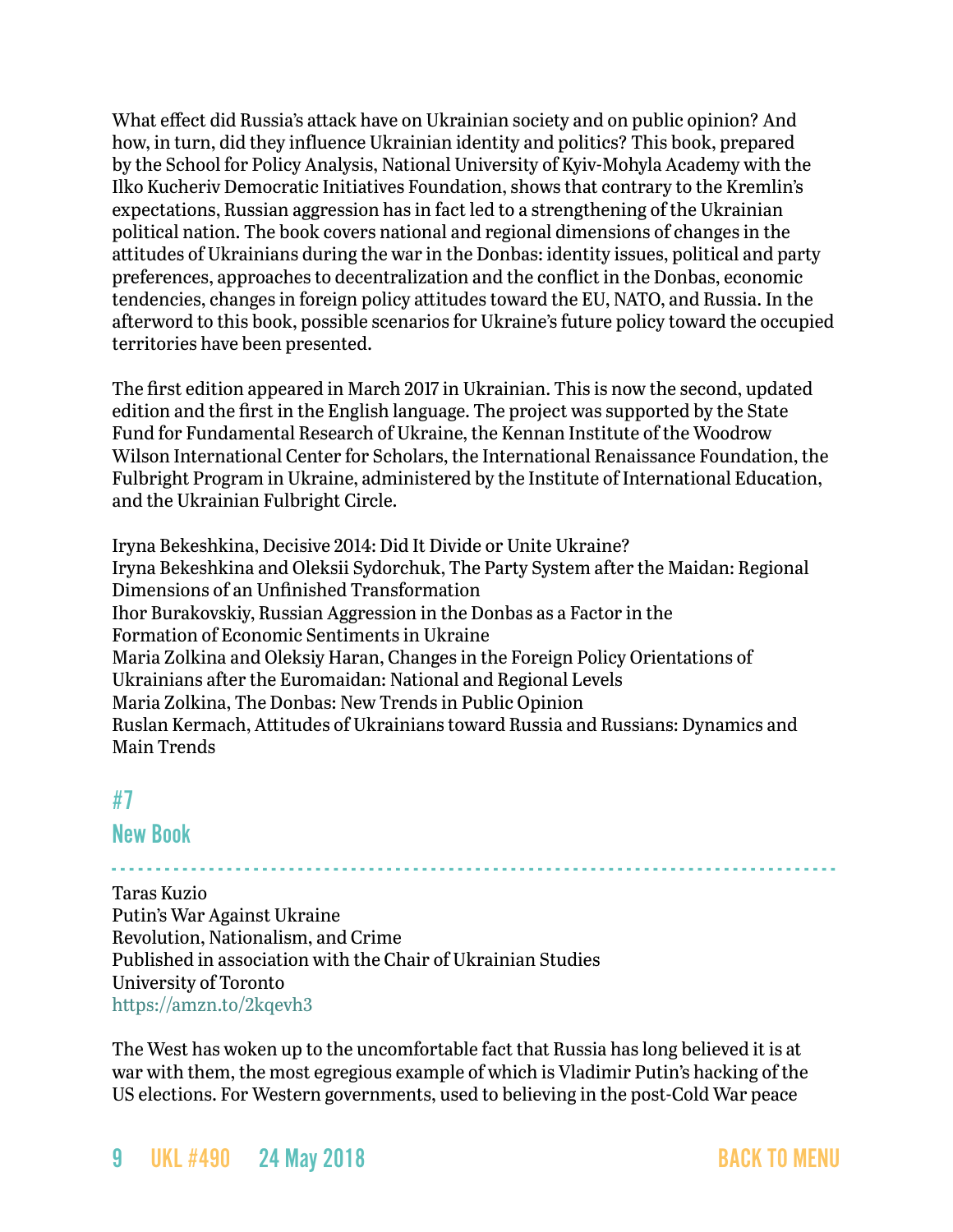dividend, it came as a shock to find the liberal international order is under threat from an aggressive Russia. The 'End of History – loudly proclaimed in 1991 – has been replaced by the 'Return of History.' Putin's War Against Ukraine came three years earlier when he launched an unprovoked war in the Donbas and annexed the Crimea. Putin's war against Ukraine has killed over 30, 000 civilians, Ukrainian and Russian soldiers and Russian proxies, forced a third of the population of the Donbas to flee, illegally nationalised Ukrainian state and private entities in the Crimea and the Donbas, destroyed huge areas of the infrastructure and economy of the Donbas, and created a black hole of crime and soft security threats to Europe. Putin's War Against Ukraine is the first book to focus on national identity as the root of the crisis through Russia's long-term refusal to view Ukrainians as a separate people and an unwillingness to recognise the sovereignty and borders of independent Ukraine.

Written by Taras Kuzio, a leading authority on contemporary Ukraine, the book is a product of extensive fieldwork in Russian speaking eastern and southern Ukraine and the front lines of the Donbas combat zone. Putin's War Against Ukraine debunks myths surrounding the conflict and provides an incisive analysis for scholars, policy makers, and journalists as to why Vladimir Putin is at war with the West and Ukraine.

### <span id="page-9-0"></span>#8

### MH17 Downed by Russian Military Missile System, Say Investigators

- - - - - - - - - - - - - - - - - - - - - - - - - - - - - - - - - - - - - - - - - - - - - - - - - - - - - - - - - - - - - - - - - - - - - - - - - - - - - - - - - -

by Shaun Walker Guardian, 24 May 2018 <https://bit.ly/2KMf53S>

An international team of investigators say they have uncovered hard evidence that a Russian military missile system fired the missile that shot down flight MH17 over eastern Ukraine in 2014.

The Malaysia Airlines Boeing 777 was travelling from Amsterdam to Kuala Lumpur when it was shot down over the conflict zone in eastern Ukraine on 17 July 2014. All 298 people onboard were killed.

In 2016, investigators announced they had evidence that the BUK systeminvolved in the incident had crossed the border into eastern Ukraine from Russia and returned after the plane had been shot down.

The joint investigation team (JIT) looking into the incident is made up of Dutch prosecutors and police and others from Australia, Malaysia and Ukraine.

At a press conference in The Hague on Thursday, the investigators showed photo and video evidence that they said proved they had identified the specific BUK system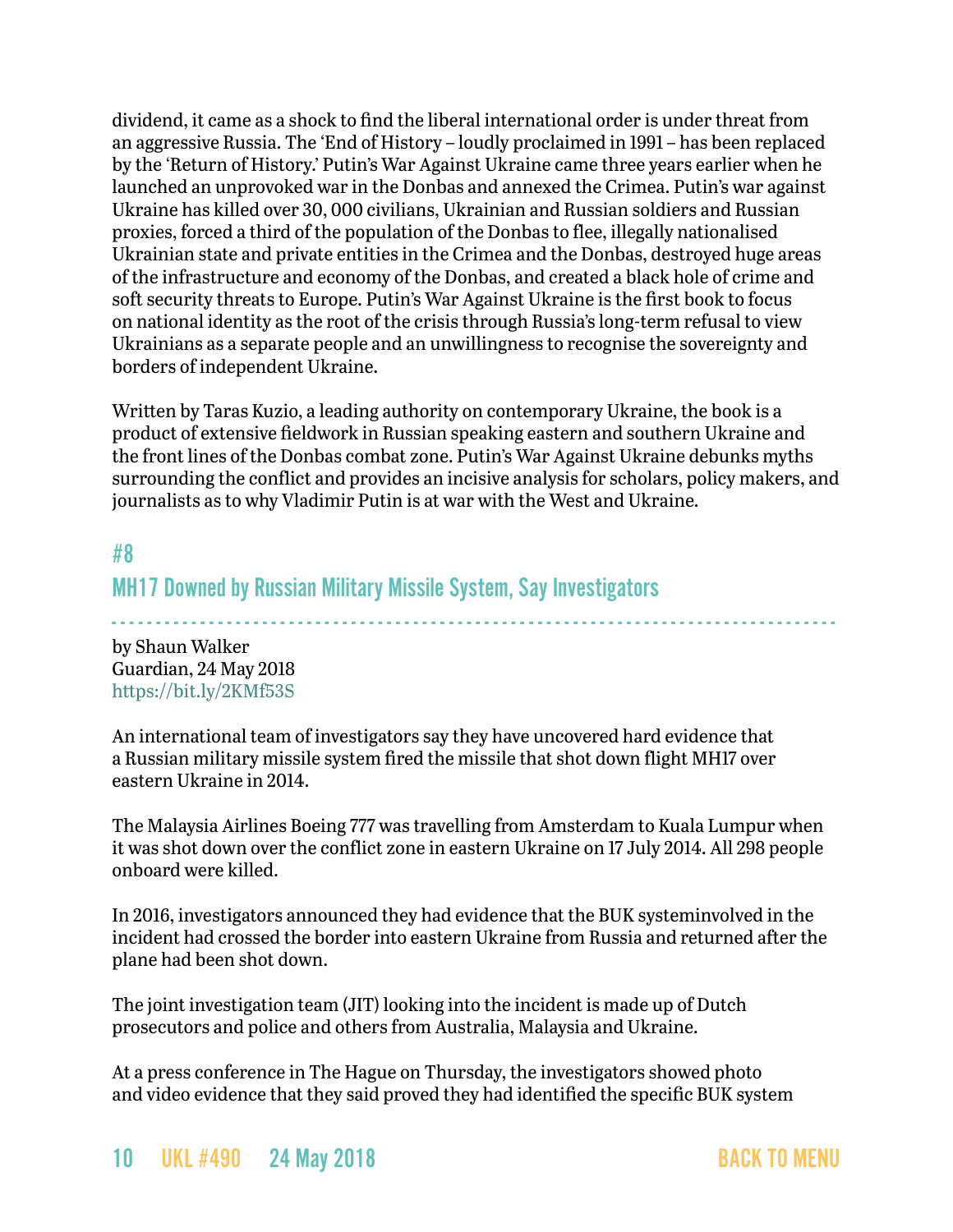responsible for shooting down the plane. They said they had "legal and convincing evidence which will stand in a courtroom" that the BUK system involved came from the 53rd anti-aircraft missile brigade based in Kursk, in western Russia.

For the first time, the investigators appeared to confirm that the Russian military was complicit in the downing of the plane, at the very least by providing the missile system used. Previously, the investigative website Bellingcat has pointed to involvement of the same brigade using open-source information.

Russian officials have denied all involvement in the incident, and Kremlin-linked media outlets have floated a range of implausible theories suggesting Ukraine was responsible for shooting down the plane. Russia has used its veto in the UN to prevent an international tribunal from being set up to determine guilt, meaning any eventual trial would be held in the Netherlands under Dutch law.

Fred Westerbeke, the chief prosecutor, said the investigation was in its last phase but could not say when he would be ready to file indictments. Two years ago, prosecutors said there were about 100 people under suspicion of direct or indirect involvement. On Thursday, Westerbeke said that number had come down to several dozen, but he declined to name them.

He said there was other evidence that would be kept secret until a court hearing began. "We don't want to tell everything we know because then we are opening our cards to the other side and we do not want to do that."

Investigators had asked Russian authorities for information about the 53rd brigade but had been ignored, said Westerbeke.

In a sign that some evidence is still missing, the JIT repeated a call for those with information about the incident to come forward, including information about the 53rd brigade, promising anonymity. No information was given as to whether investigators believed the BUK system was deployed as part of a Russian military mission. Bellingcat said it would hold a press conference on Friday to present new findings on MH17.

Russia has repeatedly denied it was militarily active in eastern Ukraine, despite an overwhelming body of evidence to the contrary. In 2014, Russian troops and hardware were introduced at key moments to back pro-Russia separatists fighting against Ukrainian government troops.

In the weeks before MH17 was shot down, the separatists had shot down a number of Ukrainian military planes over east Ukraine.

This week a group of families of the MH17 victims wrote an open letter to the Russian people before the World Cup begins in Russia next month.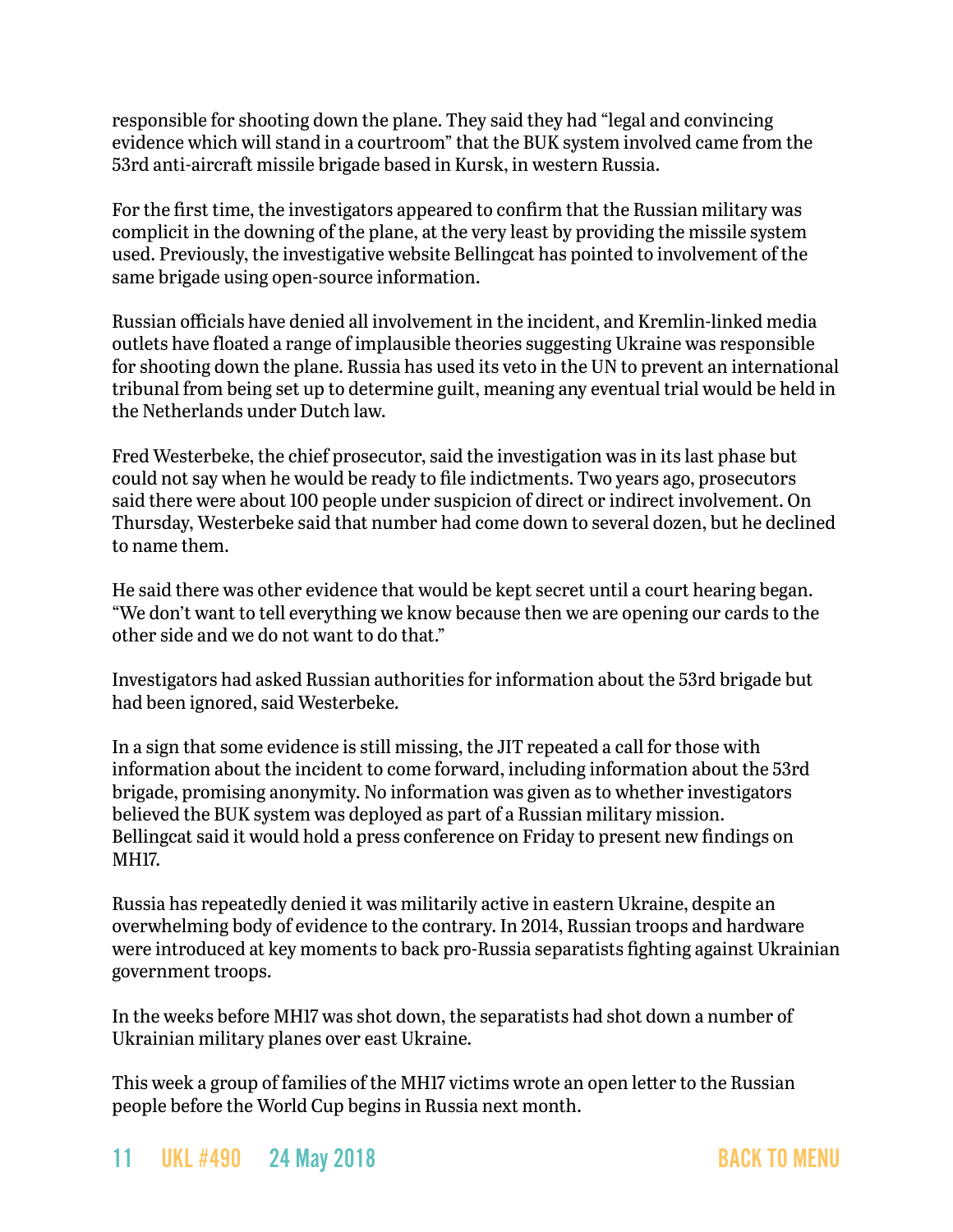"We are painfully aware of the dark irony that the Russian leaders who will profess to welcome the world with open arms are those who are chiefly to blame for shattering our world," the letter says. "And that it is these same leaders who have persistently sought to hide the truth, and who have evaded responsibility ever since that dreadful day in July 2014."

### <span id="page-11-0"></span>#9

Ukrainian Government Accused of Fooling West on Anti-Graft Court

- - - - - - - - - - - - - - - - - - - - - - - - - - - - - - - - - - - - - - - - - - - - - - - - - - - - - - - - - - - - - - - - - - - - - - - - - - - - - - - - - by Oleg Sukhov Kyiv Post, 24 May 2018 <https://bit.ly/2KUgZzN>

Ukrainian authorities and the nation's foreign donors have entered the final stage of talks on creating an anti-corruption court.

The Verkhovna Rada on May 23 and May 24 considered hundreds of amendments to a bill to create an anti-corruption court but did not have enough time to pass the bill itself in the second reading as of 4 p.m. on May 24. It was adopted in the first reading on March 1.

However, the negotiations between Ukraine and its foreign partners on the anticorruption court have been heavily lambasted by members of the Public Integrity Council, the judiciary's civil society watchdog. They believe foreign donors have been deceived by Ukrainian authorities, which will now get Western money but will still be able to rig the competition for anti-corruption judges.

Ukrainian authorities deny the accusations.

The creation of the anti-corruption court is a necessary precondition for another \$2 billion tranche of the International Monetary Fund.

The conditions pushed for by Western partners will still enable President Petro Poroshenko to create a puppet court without a proper transparent competition and stack it with his cronies, Public Integrity Council members say.

"Effectively, international donors will be completely isolated from the selection of the best candidates for the anti-corruption cour, " Roman Kuybida, a member of the council, said in an op-ed for the Kyiv Post. "The Public Council of International Experts can be used as a façade to cover up for the results of a competition influenced by political and oligarchic elites through members of the High Qualification Commission."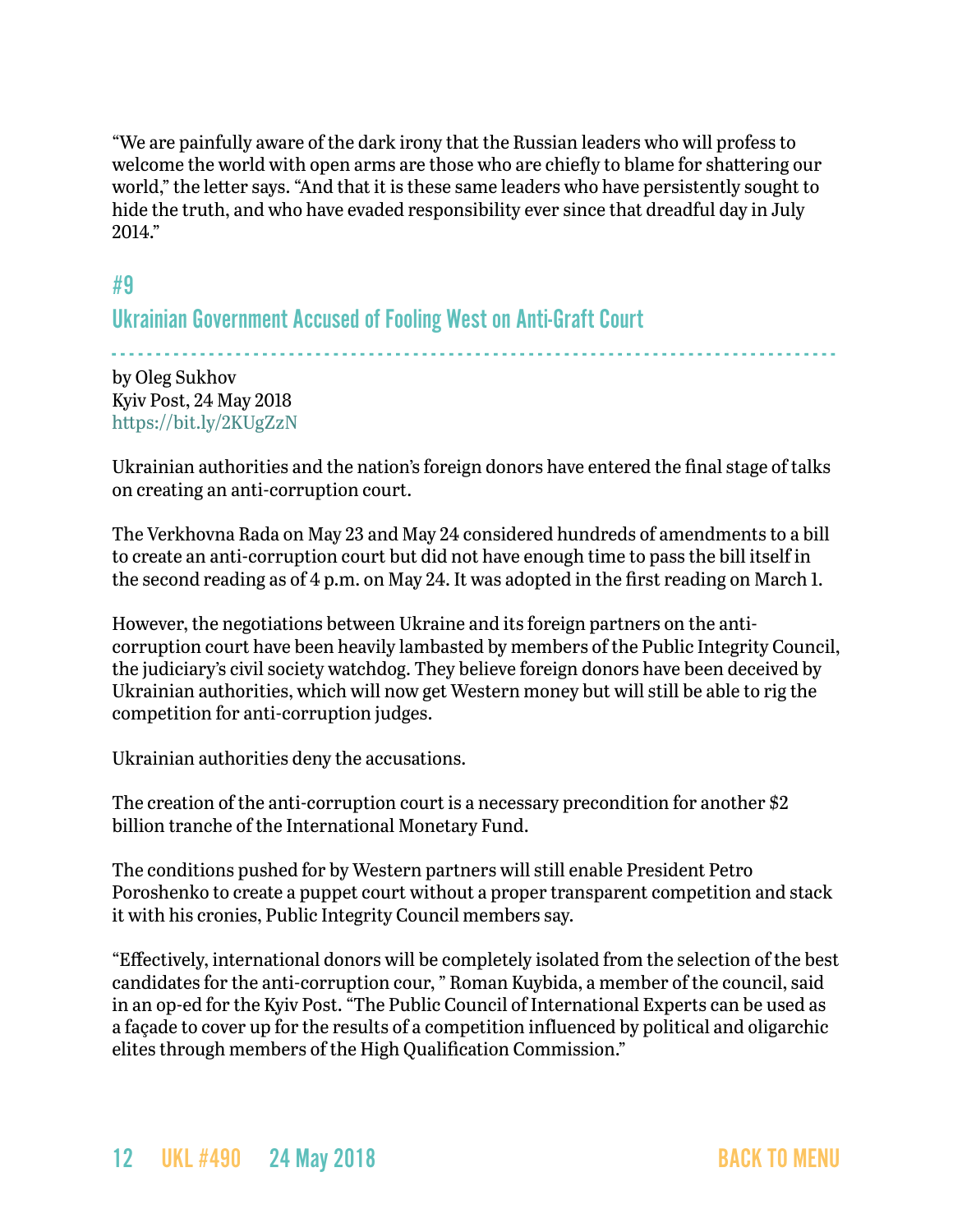"It is crucial that the Expert Panel—consisting of independent people with extensive and recognized expertise in the area of fighting corruption—is given a crucial role in verifying that applicants to the position of a judge on the High Anti-Corruption Court have the necessary qualifications related to corruption adjudication," Mr. Goesta Ljungman, the International Monetary Fund's resident representative in Ukraine, told the Kyiv Post. "The recommendation issued by the Expert Panel should be respected, and candidates who do not meet the criteria for anti-corruption judges should be disqualified from further consideration in the selection process."

Ljungman said that the discussions on the bill were "ongoing."

Satu Kahkonen, World Bank Country Director for Belarus, Moldova and Ukraine, told the Kyiv Post that "for the court to be effective, its independence needs to be ensured."

#### **Flawed compromise**

According to the ongoing negotiations, the seven-member Council of International Experts, which will be delegated by Ukraine's foreign partners and donors, will be able to veto candidates for the anti-corruption court nominated by the 16-member High Qualification Commission.

A joint session of the Council of International Experts and the High Qualification Commission will be able to override such vetoes.

Allies of Poroshenko insist that at least 16 votes should be enough to override vetoes by the Council of International Experts on candidates. This means that the High Qualification Commission's 16 votes will be enough, and foreign donors' opinion can be ignored.

Ukraine's foreign partners say that at least 20 votes should be necessary to override a veto by foreign partners.

But Public Integrity Council members Kuybida and Vitaly Tytych believe that foreign powers' veto powers will be useless because they will not have any oversight over the actual selection of judges. As a result, the commission will choose the worst and most politically loyal candidates, and it will not matter whether any of them will be vetoed, Tytych and Kuybida argue.

Moreover, good and independent candidates will not even run in the competition because they know they will be blocked by the commission, Tytych said.

**Powerless foreigners**

The Public Integrity Council believes that foreign partners must be allowed not only to veto the worst candidates but also choose the best candidates.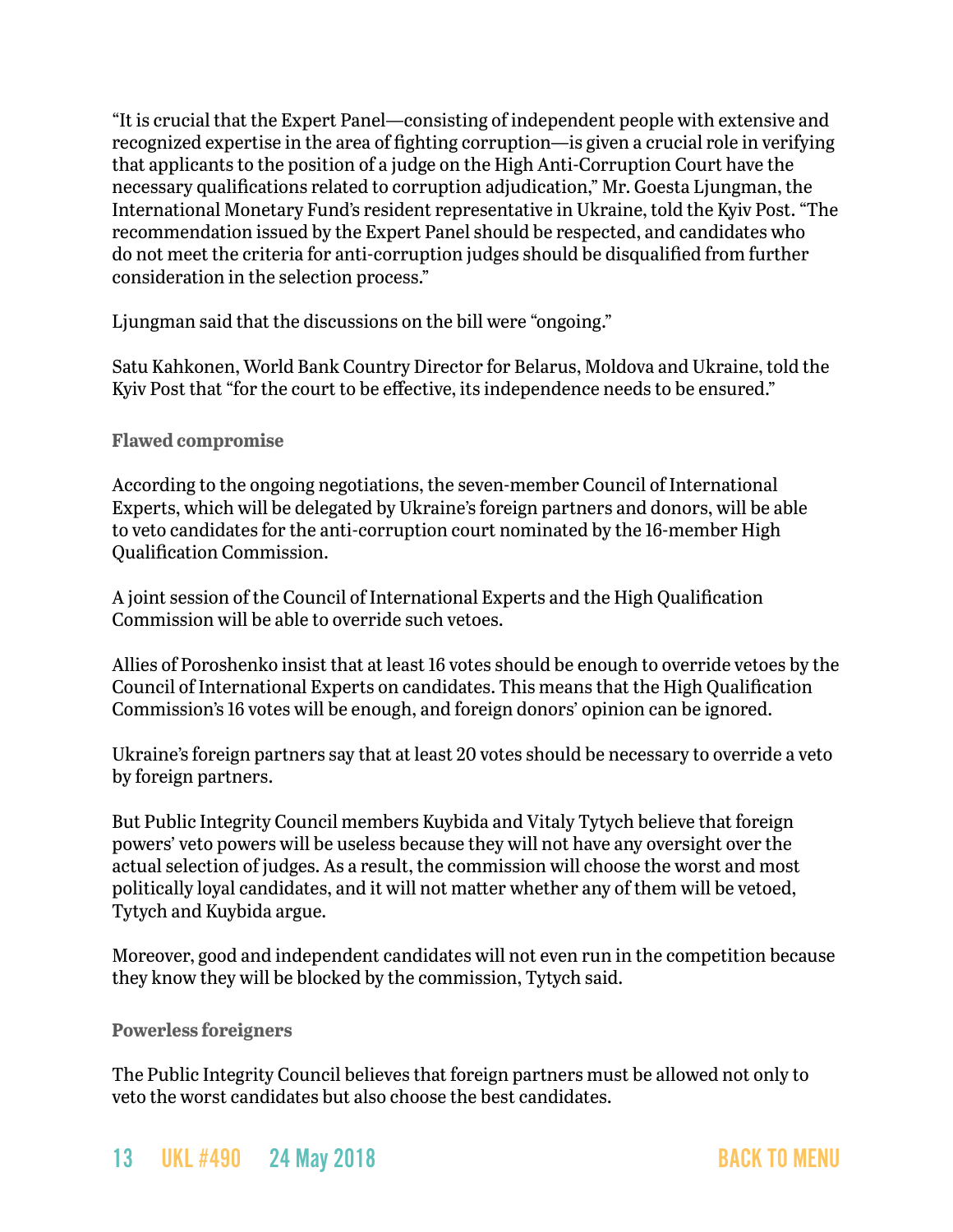To make the competition fair and objective, the competition for the anti-corruption court must be held by a special chamber of the High Qualification Commission comprising a majority of foreign representatives, Tytych and Kuybida argued.

The Venice Commission's recommendations (clause 73 of Conclusion No. 896/2017) stipulate that foreign partners must be included in the competition commission or even the High Qualification Commission's composition.

The Public Integrity Council's role, which should be able to veto candidates based on integrity criteria, must also be preserved during the competition for anti-corruption judges, Kuybida said.

#### **Flawed methodology**

Another way to hold a fair competition is to make the assessment methodology objective and deprive the High Qualification of its arbitrary powers to assess candidates, Tytych argued.

During the Supreme Court competition, 90 points were assigned for anonymous legal knowledge tests, 120 points for anonymous practical tests, and the High Qualification Commission could arbitrarily assign 790 points out of 1,000 points without giving any explicit reasons.

To make the competition's criteria objective, the law on the judiciary must be amended to clearly assign 750 points for anonymous legal knowledge tests and practical tests (for competitions for both the anti-corruption court and all other courts), Tytych argued. Moreover, the authorities may sabotage corruption cases through the discredited Supreme Court, which will be the cassation court for graft trials.

A special autonomous anti-corruption chamber of the Supreme Court should be selected under the same procedure as the High Anti-Corruption Court, Kuybida said.

#### Other aspects

One of the only concessions that Ukrainian authorities made to Western partners is that they agreed to make the conditions for becoming an anti-corruption judge less strict. In Poroshenko's original bill, they were so strict that it would be almost impossible to find candidates meeting the demands, and the selection could drag on for years.

Ukrainian authorities also agreed to amend the bill to make sure that the court considers all cases of the National Anti-Corruption Bureau of Ukraine and does not consider non-NABU cases.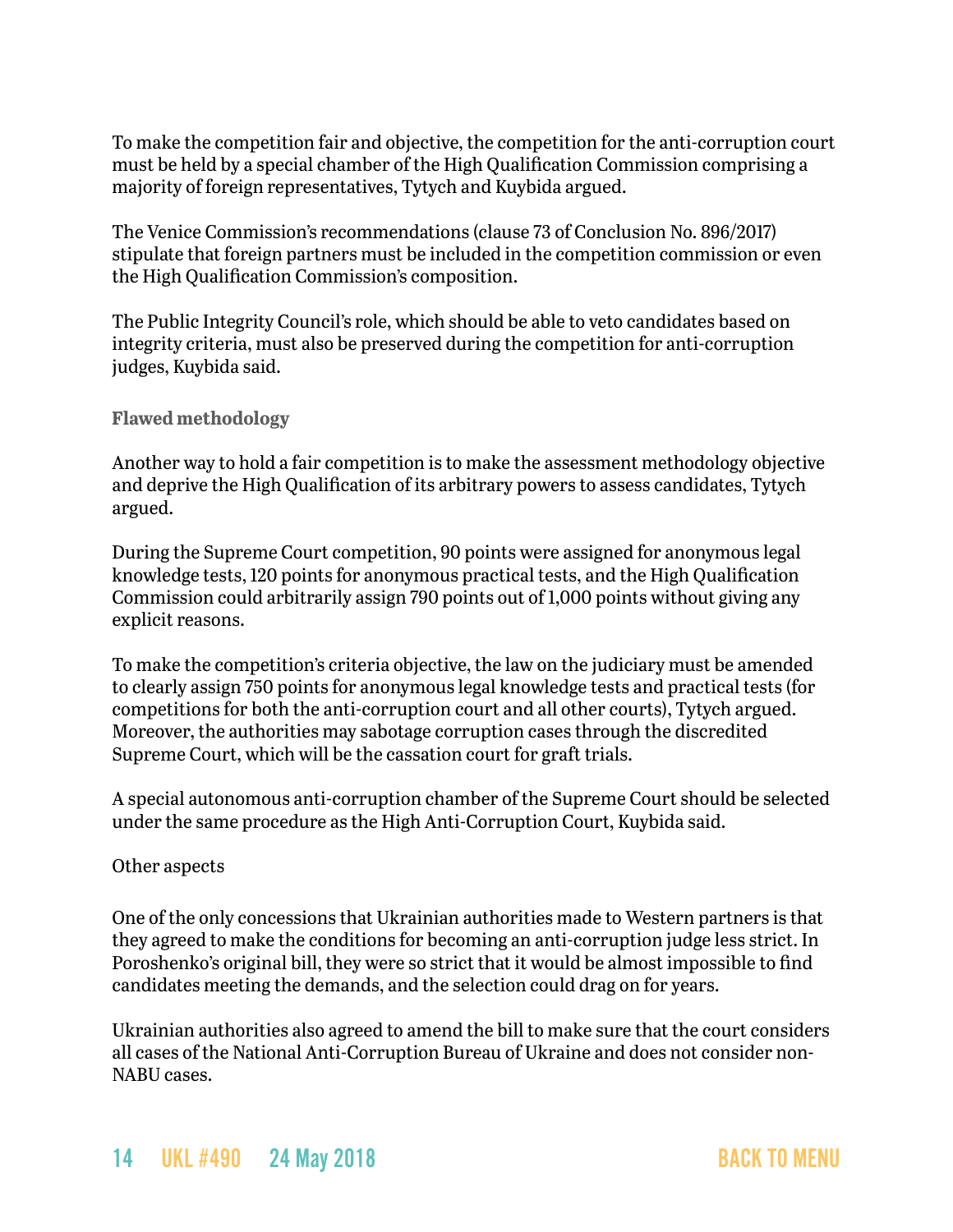#### **Discredited commission**

Public Integrity Council members argued that the competition for the anti-corruption court should not be entrusted to the discredited High Qualification Commission because they believe it rigged the Supreme Court competition and brought it under Poroshenko's control. The commission denies the accusations.

First, during the practical test stage, some candidates were given tests that coincided with cases that they had considered during their career, which was deemed a tool of promoting political loyalists.

Second, in the High Qualification Commission illegally allowed 43 candidates who had not gotten sufficient scores during practical tests to take part in the next stage, changing its rules amid the competition. Members of the Public Integrity Council believe that the rules were unlawfully changed to prevent political loyalists from dropping out of the competition.

Third, the High Qualification Commission and the High Council of Justice illegally refused to give specific reasons for assigning specific total scores to candidates and refused to explain why the High Qualification Commission has overridden vetoes by the Public Integrity Council on candidates who do not meet ethical integrity standards.

Moreover, the commission nominated thirty discredited judges who do not meet integrity standards (according to the Public Integrity Council) for the Supreme Court, and Poroshenko has already appointed 27 of them (out of 115 appointees). These judges have undeclared wealth, participated in political cases, made unlawful rulings (including those recognized as unlawful by the European Court of Human Rights) or are investigated in corruption cases.

### <span id="page-14-0"></span>#10

### From Crimea to Siberia:

How Russia is Tormenting Political Prisoners Sentsov and Kolchenko

- - - - - - - - - - - - - - - - - - - - - - - - - - - - - - - - - - - - - - - - - - - - - - - - - - - - - - - - - - - - - - - - - - - - - - - - - - - - - - - - - - Hromadske International, 17 May 2018 <https://bit.ly/2IEp3b0>

[With a 64-minute video]

Ukrainian filmmaker Oleg Sentsov and activist Sasha Kolchenko were both detained in occupied Crimea on May 10, 2014. They were accused of plotting terrorist acts, taken to Russia and convicted. Kolchenko was sentenced to 10 years in prison and Sentsov – 20 on fabricated charges and based on testimonies given under tortures.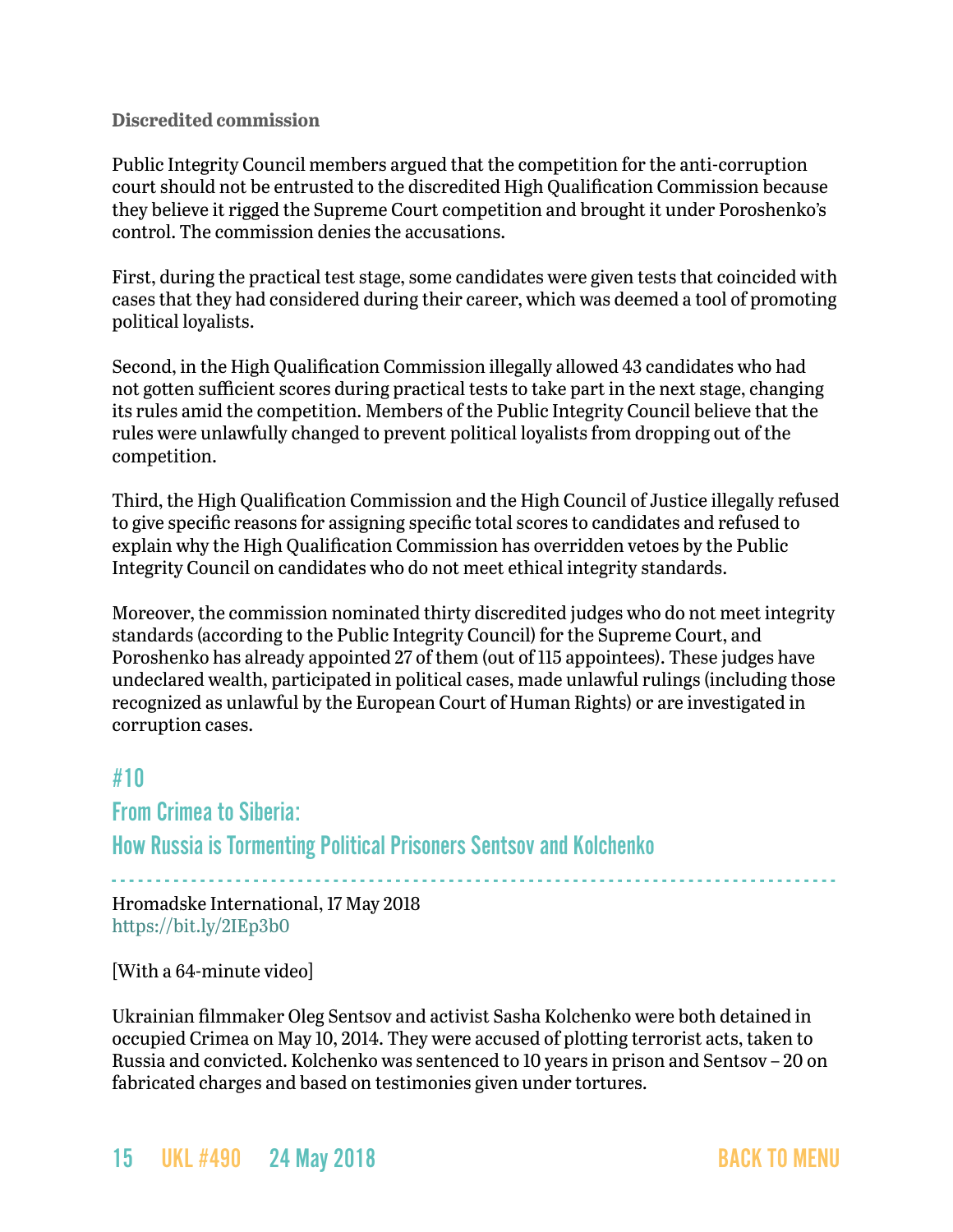Two other Ukrainians – Gennadiy Afanasiev and Oleksiy Chirniy – were arrested with Sentsov and Kolchenko. Afanasiev was released in a 2016 prisoner exchange, and Chirniy is still in a penal colony in Magadan.

Four years after his arrest and thousands of kilometers away from his initial place of detention, Sentsov announces a hunger strike. His sole condition for its end is the release of all Ukrainian political prisoners located on the territory of the Russian Federation. Together with the ones that are held in Russia-occupied Crimea, there are 64 of them.

Of the 64 political prisoners, 27 are held on the territory of the Russian Federation while the rest are in Crimea. Among them, 58 were detained on the territory of the occupied peninsula.

Sentsov and Kolchenko were first held in a detention center in Moscow, tried in Rostov, transported to the Urals and then to the Russian Arctic. Between the two of them, they have covered almost 20,000 kilometers, or, half the distance around the Earth. Their entire journey has been within Russia. Or actually, within its prison system.

We travelled to the key sites along their transport route – where the Ukrainian consuls were denied access and where lawyers today face difficulties getting in – to find out in what conditions they are being kept and who is responsible for their fate.

## <span id="page-15-0"></span>#11

## The Trial: The State of Russia vs. Oleg Sentsov

- - - - - - - - - - - - - - - - - - - - - - - - - - - - - - - - - - - - - - - - - - - - - - - - - - - - - - - - - - - - - - - - - - - - - - - - - - - - - - - - - - Directed by Askold Kurov. Produced by Marx Film (Estonia), Message Film (Poland) and Czech Television, with the support of the Polish Film Institute, the B2B Doc network and the Ukrainian Association of Cinematographers. 2017, 70 minutes. Contact: Anja Dziersk, Rise & Shine (Berlin), [anja.dziersk@riseandshine-berlin.de](mailto:anja.dziersk@riseandshine-berlin.de). Webpage: [https://www.](https://www.asnconvention.com/the-trial) [asnconvention.com/the-trial.](https://www.asnconvention.com/the-trial) Shown at the ASN 2017 World Convention.

Dominique Arel Chair of Ukrainian Studies, University of Ottawa Forthcoming in *Nationalities Papers*

In 2011, Oleg Sentsov, a Crimean filmmaker, made waves on the international festival circuit with Gaamer, a documentary on computer gaming. During the Maïdan protests, he went to Kyïv to join "Avtomaïdan," a group of activists who used their cars to picket the houses of government officials. During the Russian military occupation in Crimea, he organized humanitarian missions for Ukrainian soldiers trapped in their compounds, bringing them food and medication and assisting in the evacuation of their families. Outside of the strong Crimean Tatar national movement, Sentsov was arguably the most famous Maïdan activist in Crimea.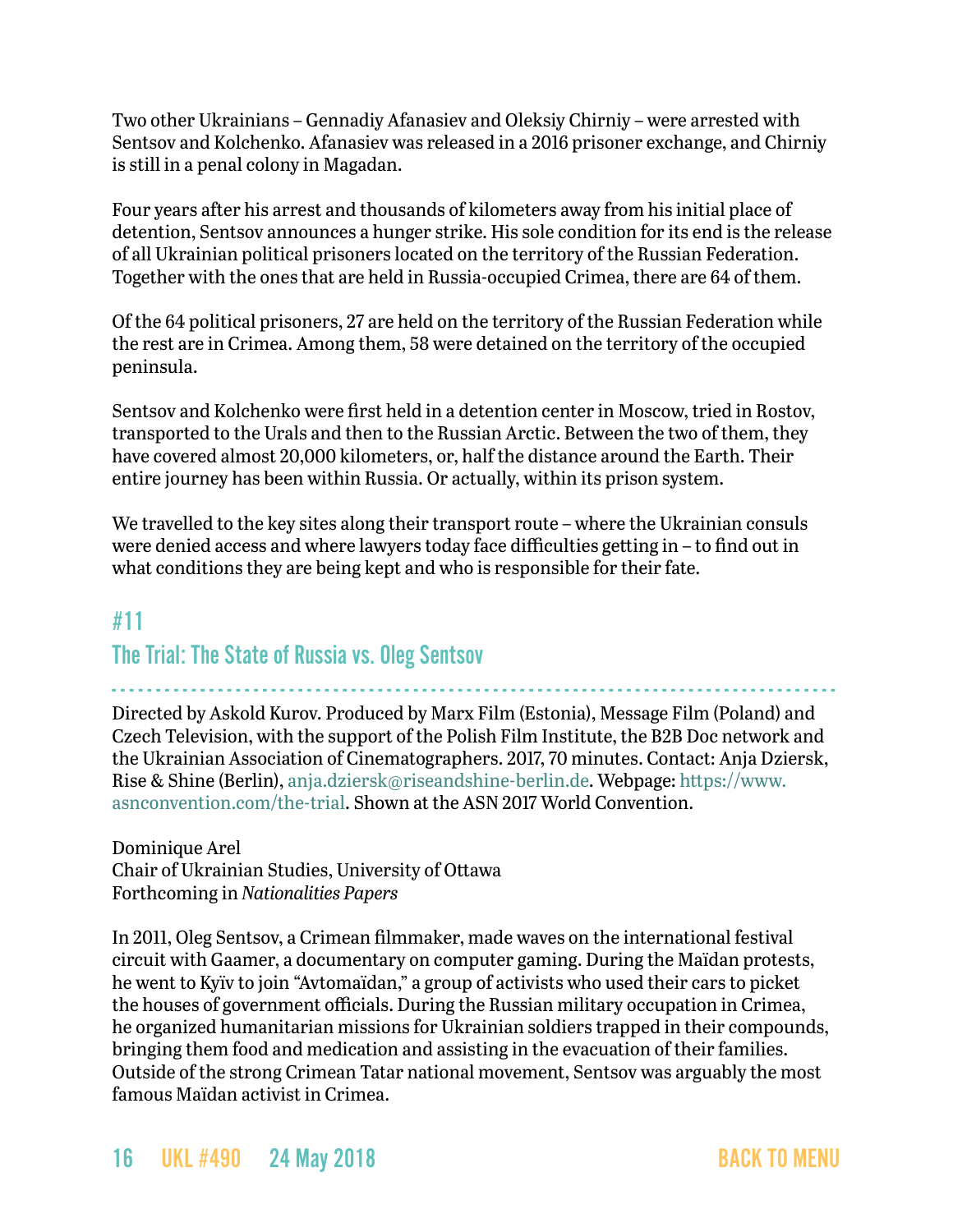In May 2014, Sentsov was arrested on charges of "terrorism," along with three alleged co-conspirators — Oleksiy Chornyi, Hennadiy Afanasyev and Oleh Kolchenko. Russian TV, citing sources from the FSB, Russia's internal security police, announced that the suspects were linked to Pravyi sektor, a far-right Ukrainian movement involved in violent resistance on Maidan, and planned to blow up bridges and railway tracks in Crimea's three major cities — Simferopol, Sevastopol and Yalta. It was later claimed that Sentsov was the main organizer.

*The Trial*, by Russian filmmaker Askold Kurov — known for documentaries on gay oppression in Russia (*Children 404*) and the Lenin Museum in Moscow (*Leninland*) - follows the legal proceedings in Russia: first in a Lefortovo district courtroom in Moscow, for two hearings that extended his pre-trial detention; and then in Rostov, in Southern Russia, for the trial itself. The courtroom scenes allow us to see how a political trial with a predetermined outcome actually functions in Russia. The cruelty of the state gives pause, but its actors come out small. The prosecutor and judges merely go through the motions, reading without conviction legalese-laden testimonies and verdicts, while pretending that the law is being observed. (The multiple mentions that Sentsov and the witnesses who implicated him were tortured is never acknowledged). Sentsov tells the judge not to take it personally that "the court of an occupier cannot be just," but he has no respect for the truly powerful —the FSB ("the Federal Service of Banditry"), and Putin (a "bloodthirsty dwarf"). He knows no fear. In his last words, he cites Bulgakov, that the greatest sin on earth is cowardice: "Everyone in the courtroom understand perfectly well that there are no fascists in Ukraine and that Crimea was annexed illegally." One-third of the Russian population do not believe Russian propaganda, but they are afraid to act.

One Russian citizen who is not afraid is Alexander Sokurov, one of Russia's most celebrated film directors. In a chilling scene, at an official televised function with nearly 100 people seated around a table, Sokurov confronts Putin over Sentsov, "begging" him to solve the problem: "A film director should be battling me at film festivals," not sitting in jail. Putin responds that Sentsov was not convicted for his work, but because he has "de facto dedicated his life to terrorist activities." Twice, Sokurov pushes back, invoking the "Russian and Christian way to hold mercy over justice." Putin icily replies that "we cannot act (...) without a court judgment." Everyone knows that the court judgment will be a political order but only Sokurov has the courage to stand up.

The film, in interviews with lawyers and court testimonies, leaves no doubt that the case is a complete fabrication, based on a modicum of actual or intended low-grade violence, unrelated to Sentsov. In early April 2014, Chornyi, Afanasyev and Kolchenko commit arson, in the middle of the night, against the empty offices of local pro-Russian organizations which supported the annexation. The damages are so light that a policeman shouts that it is not necessary to call the firemen. Afterwards, Chornyi makes plans on his own to blow up a Lenin statue and seeks advice from a chemistry student named Pirogov. Pirogov becomes an FSB informer and films a later encounter with Chornyi discussing his plans.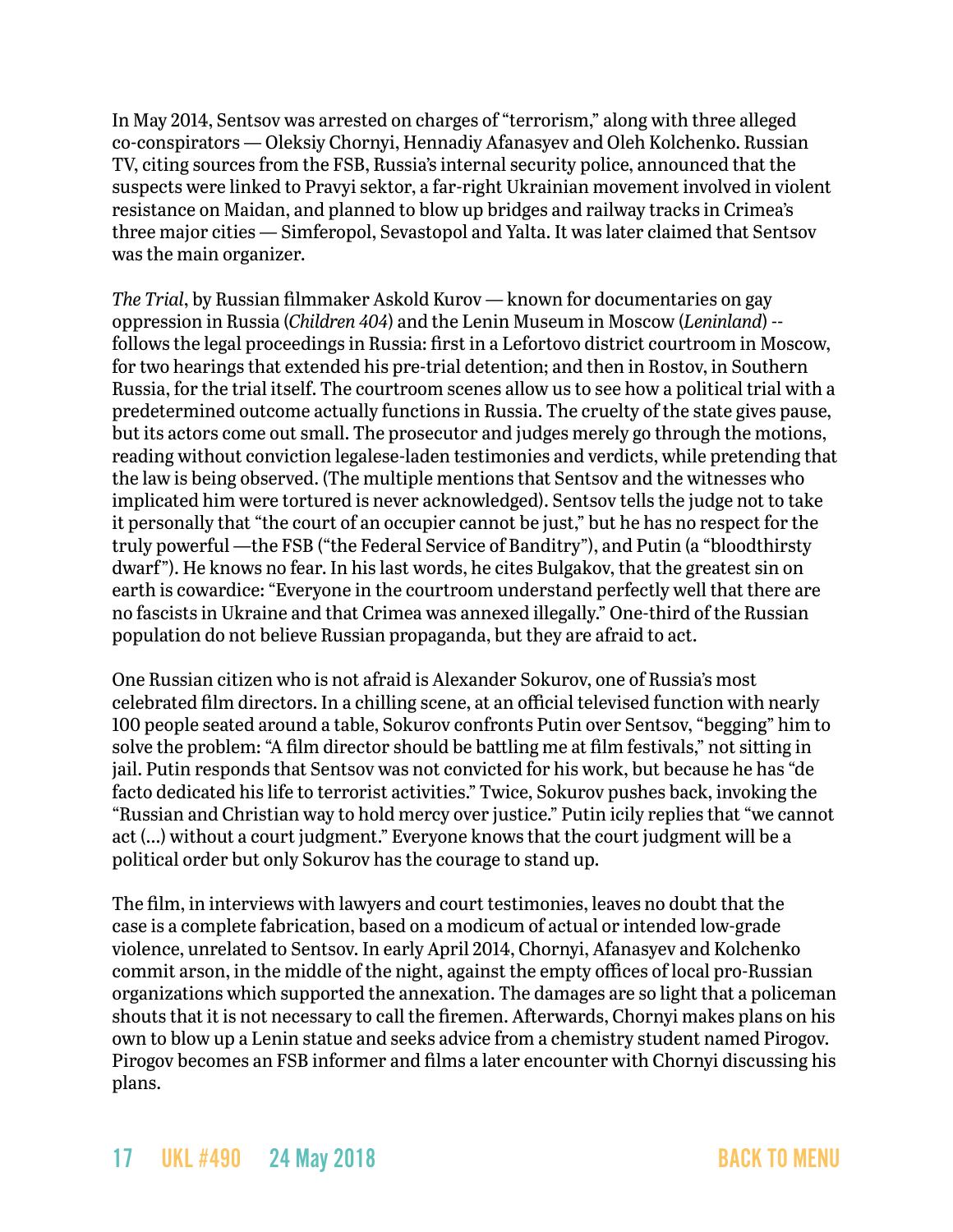Chornyi was arrested before he can act and Afanasyev was also picked up. They were tortured to implicate Sentsov, whom they had never met. They both cracked (in the case of Afanasyev, the torture involved choking on his own vomit and having his testicles electrocuted). Sentsov was also tortured, threatened that if he did not admit his participation in the "conspiracy," he would be made his ringleader and sentenced to 20 years, which is exactly what eventually happens. An initial search finds nothing but Soviet anti-fascist films, presented by a clueless FSB as evidence of his membership in Pravyi sektor. A subsequent search comes up with a planted gun.

The question is why frame Sentsov? The Russian political scientist Kirill Rogov, who appears twice in the film, invokes the "Khodorkovky principle," named after the Russian oligarch who was sent to jail on alleged corruption charges: being famous will not protect you from the arbitrariness of the state, and therefore anyone is fair game. Sentsov's lawyers claim that the FSB needed someone famous to symbolize the Pravyi sektor threat in Crimea. The film does not elaborate on what appears to be the key motive — Russia's attempt to legitimize the annexation of Crimea.

Besides the fear that NATO might dislodge the Black Sea Fleet, the immediate claim by Russia was that the Crimean population, in majority ethnic Russian, was under physical threat from a "coup d'état" by "fascists" in Kyiv. Since actual threats could not be found, they had to be invented. Hours before the Russian Duma authorized Putin to send troops in Ukraine, the Russian Ministry of Foreign Affairs announced that the local Crimean Ministry of Interior had been attacked by "unknown men," failing to clarify that the attackers were pro-Russian militias, working in concert with Russian troops already occupying parliament and communication hubs. Weeks later, the only incidents were isolated cases of vandalism. The Sentsov case symbolizes the lie that Russia came to the rescue of Crimean civilians against Maidan activists willing to engage in "terrorism." At latest count, 23 Crimeans have been arrested or convicted of terrorism, always for alleged conspiracies.

This vital film, made with the involvement of film institutions from five East European countries, is also revealing on the meaning of Ukrainian national identity. In an interview on Crimean television prior to Maidan, Sentsov, an ethnic Russian, is asked if he considers himself a Ukrainian filmmaker. He simply answers "Yes, I am a citizen of Ukraine." At the trial, when Kolchenko has to formally identify his nationality, he replies "Russian, Ukrainian," as if to suggest that his identification with Ukraine is self-evident. A stunning scene is when Afanasyev, brought in to incriminate Sentsov, recants his testimony "done under duress." Sentsov, applauding, shouts "Slava Ukraini! (*Glory to Ukraine!*)", with Afanasyev answering back "Heroiam slava! (*Glory to Heroes*!)." The slogans, popularized by the Ukrainian Insurgency Army (UPA) during World War II, were adopted as a rallying cry of resistance on Maidan. It is doubtful that Sentsov was ever invested into Stepan Bandera, the far right wartime leader with whom the UPA was symbolically associated. Yet in refusing to be afraid, he can be seen as embodying a spirit of resistance that makes him a far greater threat than the terrorist that he is not. His parting words to Russians were telling: "We also had a criminal regime but we came out against it."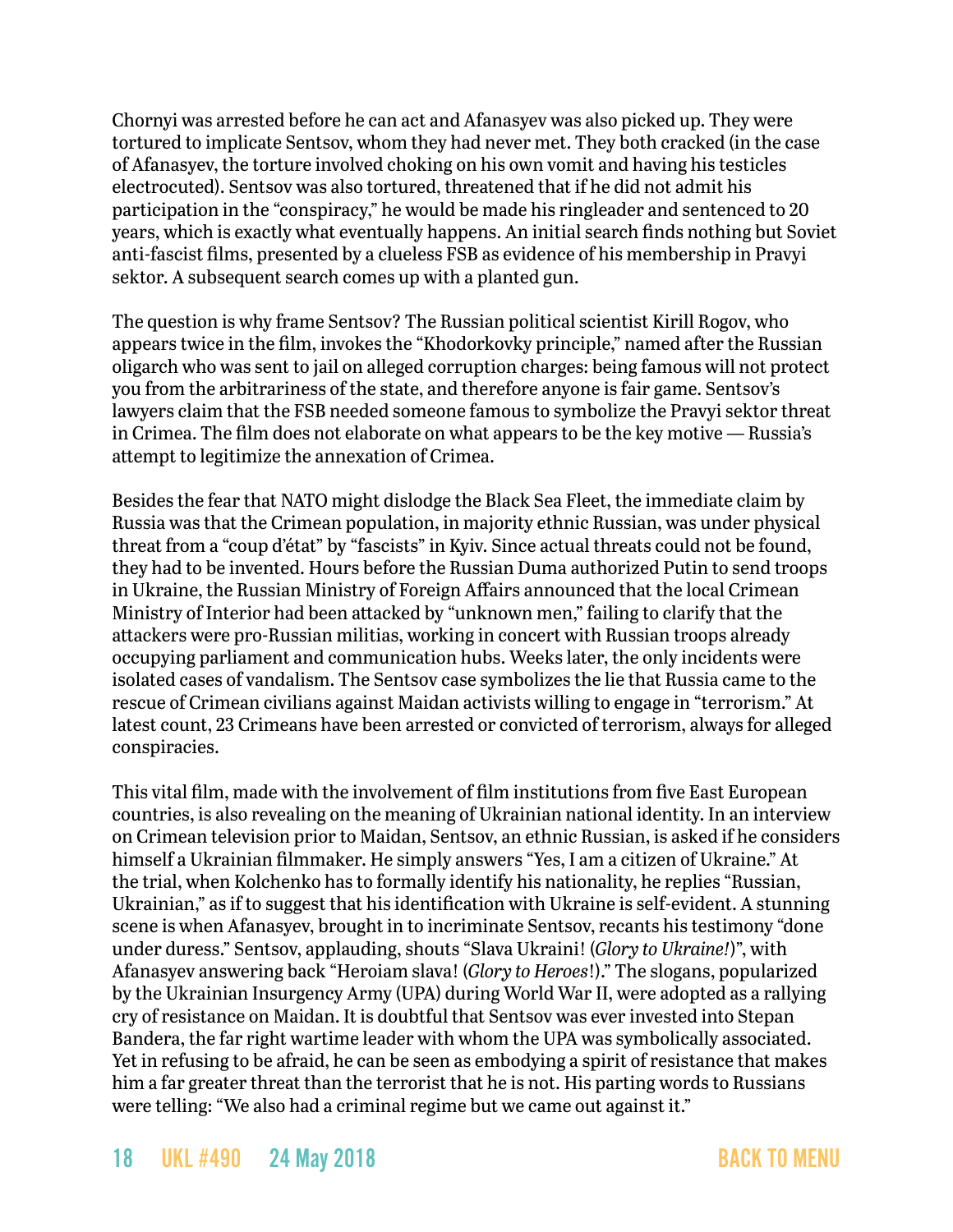## <span id="page-18-0"></span>#12 Askold Kurov: "Movies cannot change things, but they can change individuals"

### - - - - - - - - - - - - - - - - - - - - - - - - - - - - - - - - - - - - - - - - - - - - - - - - - - - - - - - - - - - - - - - - - - - - - - - - - - - - - - - - - - Danyliw Seminar, 16 November 2018 <https://www.danyliwseminar.com/askold-kurov>

Transcript of the Q&A with filmmaker Askold Kurov that followed the screening of *The Trial: The State of Russia vs Oleg Sentsov* at the Danyliw Seminar on 16 November 2018. Questions and answers were edited for style by Sophie Foster. A few comments were added in brackets for context.

*Born in Uzbekistan in 1974, Askold Kurov has lived in Russia since 1991. He co-directed in 2012 the award-winning documentary Winter, Go Away! His next films Leninland and Children 404 also won critical acclaim and screened at numerous festivals.* 

### *Question: Can you tell us more about how this film came to be? What is the origin of this film? Did you know Oleg Sentsov?*

Askold Kurov: I met Oleg about three years ago, before he was arrested. Oleg had messaged me on Facebook, wanting to share his new film [*Gamer*]. I met him in person at his film's premiere in Moscow. I became interested in this story when I saw how fake the case looked. I was discussing some ideas I had on the subject with a friend when he suggested that I make a documentary. Eventually, I felt that making a documentary would be the only way I could help.

### *How did you get funding?*

I didn't really have problems getting funding because I was the only cameraman shooting inside the courtrooms. The Russian legal system wanted filming within the courts because they wanted to make sure that the case looked legal and real. The funding aspect of this film took a long time, however, because we couldn't get funding in Russia or Ukraine. We decided to use international Crowdfunding, where we found a Polish corporate user who got us in contact with Polish, Czech and Estonian film institutes.

### *Regarding the filmmaking process itself: You remained distant on the tensions within his family. Why have you decided to just mention it rather than thoroughly discuss it?*

The story is really complex and it has multiple facets to it. Because Oleg is such a diverse person it was hard to give details on everything. Also, his family situation is a sensitive topic and it's very hard for him. [His brother-in-law and nephew work for the Crimean FSB and he is estranged from his wife –Editor]

*Can you talk about some of the difficulties in filming? What was the reality of filming the trial?* 

## 19 UKL #490 24 May 2018 [BACK TO MENU](#page-0-0)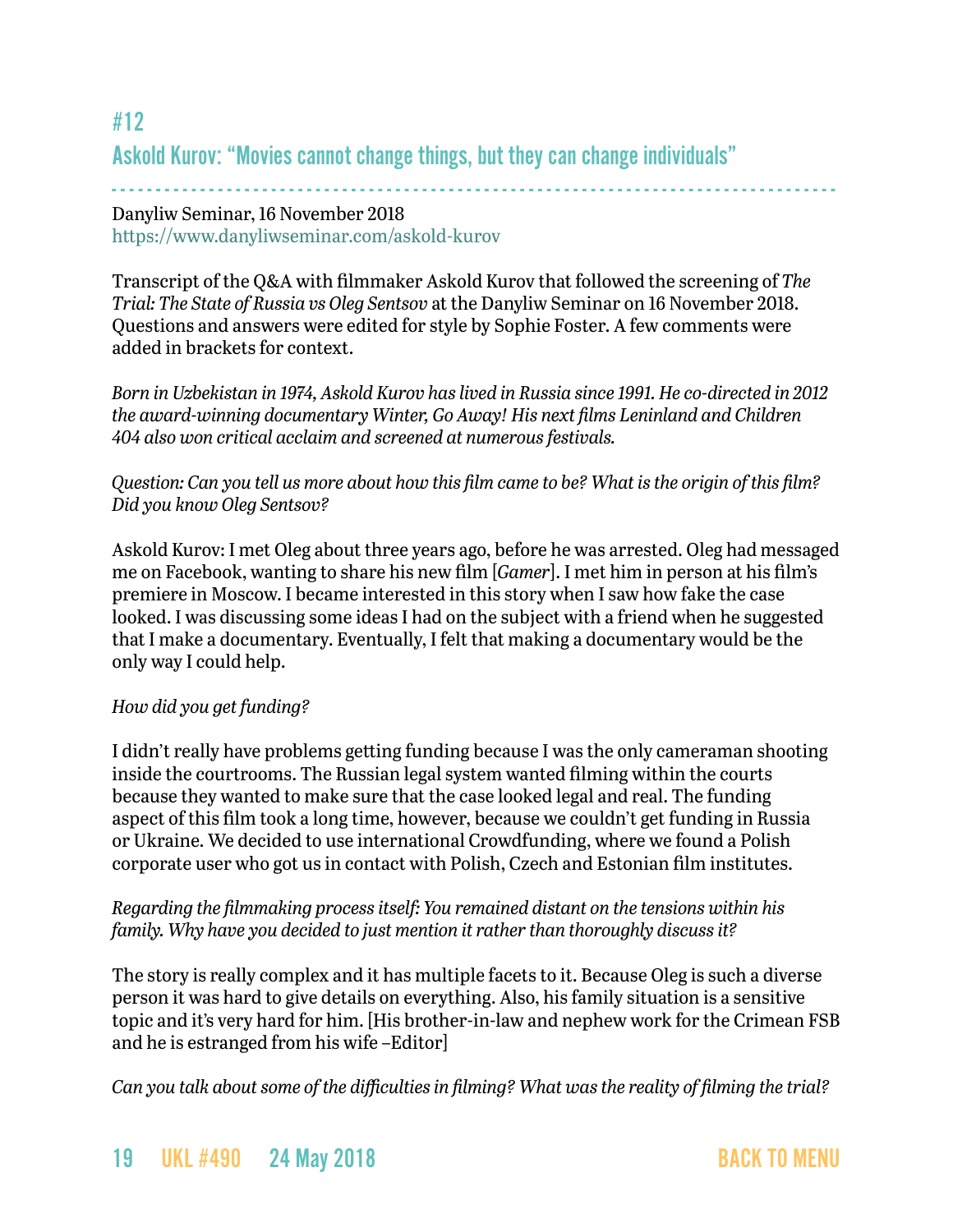This film was difficult because it was my first [political] documentary. In my previous films I usually just follow characters and observe but in this film it was more than just observation; it included investigation, etc. At some points in the filming process we ended up using hidden cameras because we were not allowed to film. The most difficult part was when you knew that you were being followed. We also knew of instances where our cell phones were being tapped. I sometimes passed through moments of paranoia, where I was afraid all the time and I couldn't sleep.

### *Where are we on the negotiations of exchange of the prisoners? Is there a possibility of exchange of the prisoners from Russian prisons? Can this movie help to cause an exchange?*

I hope that this movie can help. Unfortunately, Oleg isn't the only political prisoner; I don't know the exact number but we're talking about dozens of them. Many film festivals and even Amnesty International and activists are trying to organize screenings in order to invite politicians. It would be a big surprise if Oleg would be the next to be exchanged because the Russian legal system has its own logic and nobody knows how it works. A month ago we had an update on where Oleg is; it seems that they're moving him from prison to prison and he is now in a place much closer to the North Pole. The conditions here are much tougher than where he was in originally. He is now facing problems with his health, specifically problems with his heart. We were hoping for some sort of exchange but not to change location for the purpose of tougher conditions.

*Regarding the speech that Oleg gives at the end of the film, how did anyone allow him to say the things he was saying? Was his monologue on the state of Russia cut off at all? He's placing himself with artists fighting the state. I wonder how aware he was of placing himself with Soviet artists? How aware was he that this filming was going out to a large audience? How much of this awareness help to shape the film?*

There hasn't been much of an interruption between Soviet Russia and the current Russia. It looks very much the same. I had some cooperation with Oleg but only through his lawyer and attorney. Through this cooperation I was able to get permission to meet his family and children. It was very important to Oleg that he knew what I was doing. Of course, Oleg had prepared all of his speeches during the trial. I think that it was very important to Oleg to have the ability to say something to a larger audience. In a way, he is a co-director of this film.

### *The last words in the trial are "Do not be afraid". It seems you're not afraid yourself… What have been the consequences for you?*

Just to make a correction: He says the people should "Learn not to be afraid.". I didn't have any problems during the filming and I still don't have problems with authorities or crossing borders. For instance, I didn't face any issues coming to Canada. Maybe they just don't really care about me? It's not absolutely the same Soviet times in Russia at the moment. The borders are still open, there are at least a few medias and real newspapers, some internet and TV channels as well as some online media.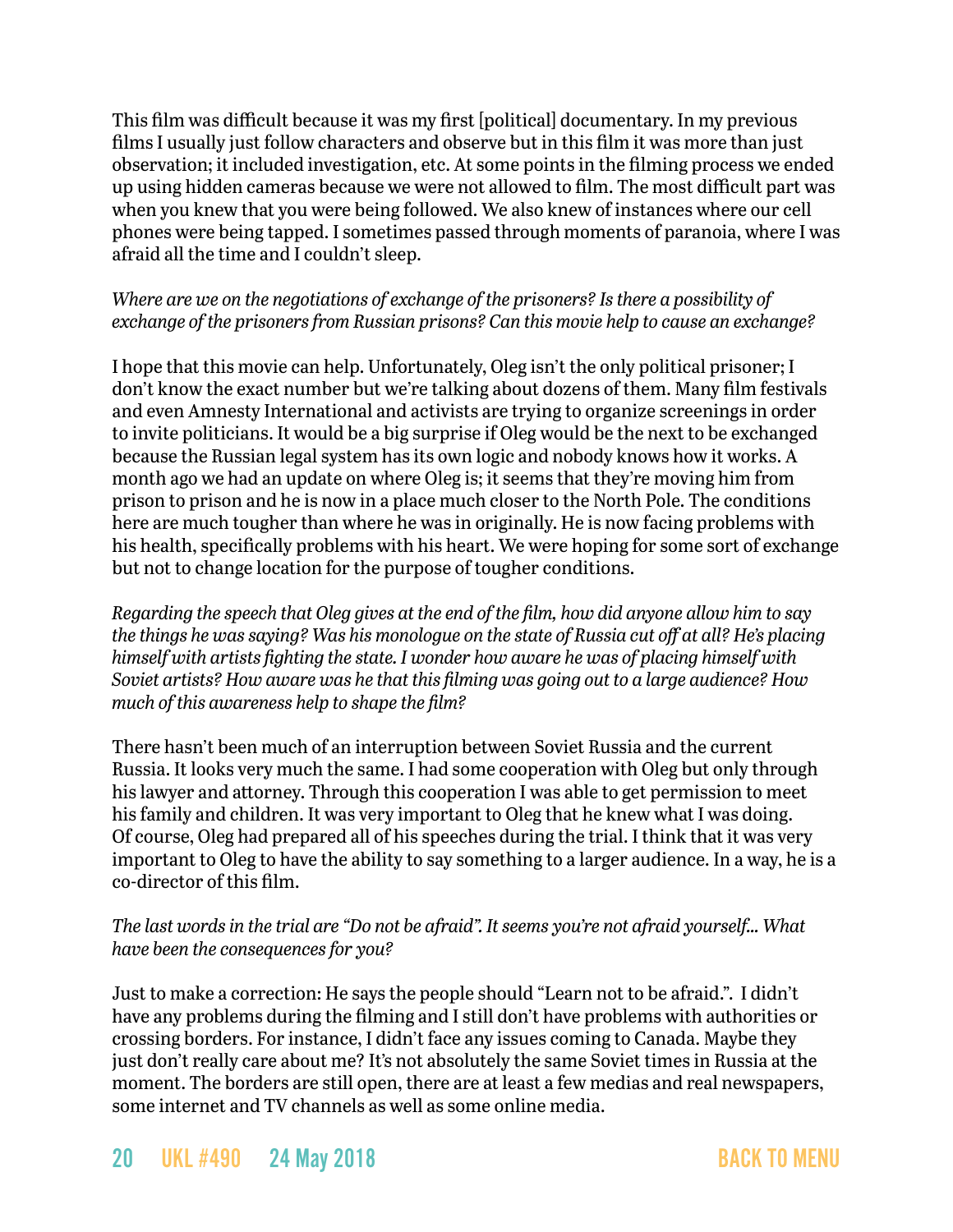### *Has the film been shown in Russia? Or available? What has the reaction to it been?*

It hasn't yet premiered in Russia. We've tried but some film festivals refused to include it without an explanation. It's not officially banned or forbidden, but the system sends you signals and you just have to choose what to do. I hope that in a week we'll have news of an independent film festival in Russia if they'll include the film. If they do we'll include it and premiere it in Russia. Shortly after that, we'll put it online on online forums.

*Can you interpret the scene that comes early into the film? The scene where a couple of men light an entranceway on fire and then a different man extinguishes it, what was this meant to show and how was interpreted by the FSB officers? Also, how does Oleg feel Ukrainian? Was his family dismissive of his Ukrainians beliefs? Did that come up in your conversation with them?*

This scene took place in Crimea, and the entranceway was an office of pro-Russian organizations used by the officers who detained pro-Ukrainian activists in Crimea. The two who lit the fire were normal guys, they were not military or police. They had information that these pro-Ukrainians were tortured there, so they tried to burn these places. It was out of protest. The FSB tried to use this to say that they were extremists and that they have a connection to a radical right organization and that Oleg was the leader of this organization. It's very complicated but they basically tried to connect a lot of cases together in order to create this illusion of a big network.

Regarding the second question, this question of identity is new. Oleg was part of this new form of Ukrainian identity. His sister does not share this idea. His mother doesn't like what happened after the annexation but she feels as though "she's between two fires," in her exact words. When editing the film, they decided to let her cousin [Natalia Kaplan, a main figure in the film –Editor] explain this complicated situation because I didn't think it would be right to use the mother for the explanation.

*When you're showing the man who was identified as insane and who was a specialist in chemistry, and the scene where they're testing chemicals in a wooded area; how did you get the material of those scenes?*

This is the material of the FSB, it was just part of the case. I got the material from Oleg's attorney as the scene was shown as evidence during the trial.

*I noticed that Oleg called Putin a "Bloody Dwarf ". Almost every country has limitations on called leaders names. Can you comment on that? He's making reference to Putin's height I believe, which I would say is name calling, or bullying right?*

When I was there during this trial, I didn't feel that Oleg had crossed any boundaries. I think that sometimes calling names has a direct meaning. An artist's task is calling names or to find the real names of a character.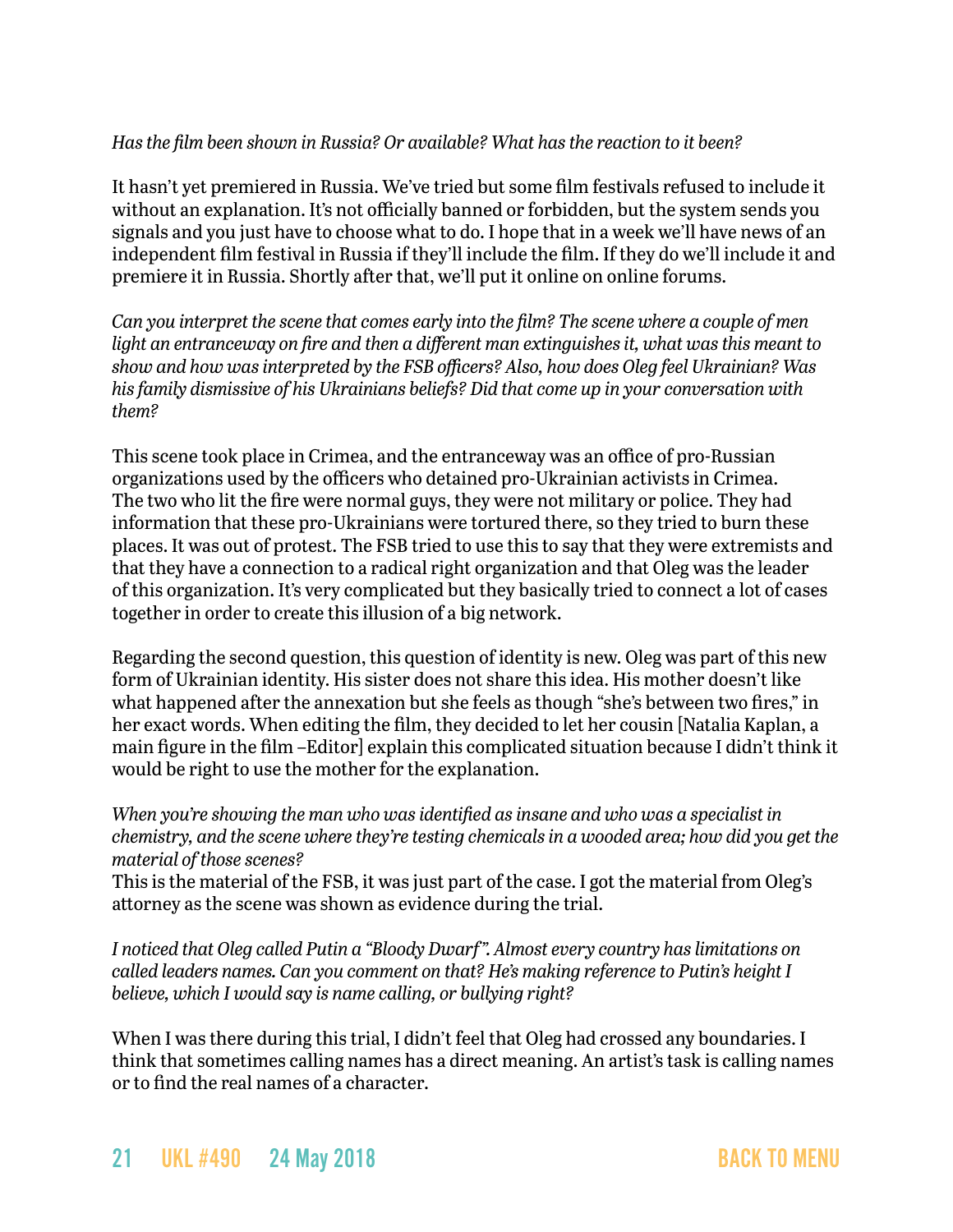*First, why did the FSB choose Oleg as a mastermind in your opinion, was he already on a blacklist? Second, when are you planning to screen your movie in Ukraine?*

We actually already had a premiere in Ukraine in March at a film festival [*DocuDays*, the leading documentary festival in Ukraine –Editor]. After that we had a release in the biggest cities in Ukraine, and we continue to have screenings from time to time.

I think from the very beginning that Oleg was a random victim. After, I realised that Oleg was in some kind of list because he had communications with Ukrainian activists in Maidan and had some activity with the Ukrainian military who were in Crimea. [He brought humanitarian assistance to soldiers trapped in their barracks –Editor] Oleg even tried to organize a rally against the annexation before the referendum. Of course, the FSB knew about him. Maybe they chose him because he was one of the most well-known persons in Crimea and it allowed the FSB to achieve multiple goals. They were able to stop Oleg as well as other activists. Many activists just abandoned their actions. This worked really well for propaganda, and they were able to use this case to prove there is a dangerous Right Sector in Crimea.

*Your film makes a gruesome impression of what's going on in Russia and the regime. How do you see the situation in Russia right now and did you get any support on the ground while making the film; any solidarity that wasn't shown in the film?*

In Russia, we had many activists who left Russia and went to Ukraine. Oleg's cousin is an example of that. We are always waiting for something to help the political situation. You know that we had this protests movement in 2011 and then in 2012 we were so inspired. It looked like we just needed a little time to change everything and then nothing happened. After that, the system changed a lot in the political sphere and we had more and more political prisoners. In the spring, suddenly many young people went to the streets completely unexpectedly. Nobody knows why they suddenly appeared. I don't know how and when but I hope that this regime will change quite soon.

### *What do you think about making movies to change the political system? You're educating through movies but has anything really happened? What can art do?*

I don't believe that movies can change things but that movies can change individuals. These individuals are the ones who can change everything. I do believe that we must use art. We have one experience of Soviet times when one specific person was imprisoned. Many European artists tried to help him and only after a famous person said that he will only come to the Soviet Union once this prisoner is free did we see a chance. Maybe something similar will happen to Oleg.

*In a sense this is a Russian film; it's about the Russian justice system. It's also Ukrainian, he identifies as Ukrainian. Central Europeans made this movie possible through funding, how do you explain that you couldn't get* funding from Ukrainians?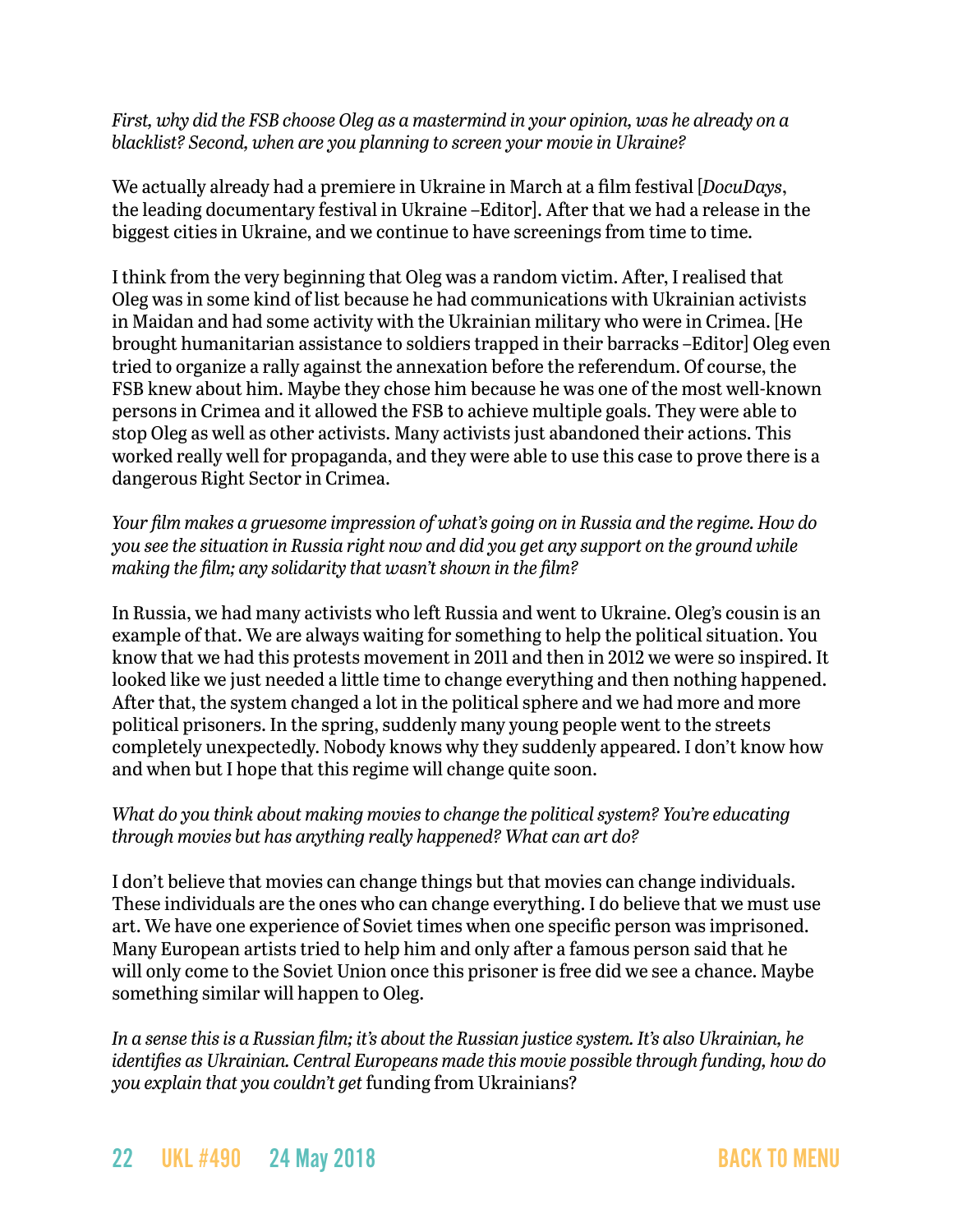As I explained to by a Ukrainian film producer, the economic situation was very difficult after Maidan and the only funding is state funding. All in all, I'm not sure why Ukraine didn't give us money.

### <span id="page-22-0"></span>#13

Nationalist Radicalization Trends in Post-Euromaidan Ukraine

- - - - - - - - - - - - - - - - - - - - - - - - - - - - - - - - - - - - - - - - - - - - - - - - - - - - - - - - - - - - - - - - - - - - - - - - - - - - - - - - - -

by Volodymyr Ishchenko PONARS Policy Memo 529, May 2018 <https://bit.ly/2GJXnM1>

### *Volodymyr Ishchenko is a lecturer in the Department of Sociology at the Kyiv Polytechnic Institute.*

Ukraine today faces a vicious circle of nationalist radicalization involving mutual reinforcement between far-right groups and the dominant oligarchic pyramids. This has significantly contributed to a post-Euromaidan domestic politics that is not unifying the country but creating divisiveness and damaging Ukrainian relations with its strategically important neighbors. The lack of a clear institutionalized political and ideological boundary between liberal and far-right forces lends legitimacy to the radical nationalist agenda. Moreover, the oligarchic groups exploit radicalizing nationalism not out of any shared ideology but because it threatens their interests less than the liberal reformers. Local deterrents are insufficient to counter the radicalizing trend; Ukraine's far right vastly surpasses liberal parties and NGOs in terms of mobilization and organizational strength. Western pressure is needed on influential Ukrainian figures and political parties in order to help shift Ukraine away from this self-destructive development.

#### **Mass Attitudes Versus Real Politics**

There are two major narratives about nationalism in post-Euromaidan Ukraine: "fascist junta" and "civic nation." The first was promoted by the anti-Euromaidan movement, pro-Russian separatists, and the Russian government. The "fascist" part is directed first and foremost at Ukrainian radical nationalists in the Svoboda and Right Sector parties, which were among the most active collective agents in the 2014 Ukrainian revolution. The "junta" part points to the unconstitutional removal of former president Viktor Yanukovych from office.

After the first Minsk agreements in September 2014, the "fascist junta" narrative disappeared from Russian media (though not from pro-separatist sources), reflecting Moscow's official strategy of negotiation with, rather than removal of, the new government in Kyiv. Indeed, at the time, there was exaggeration of the influence of farright groups and political parties, which ended up taking relatively marginal positions in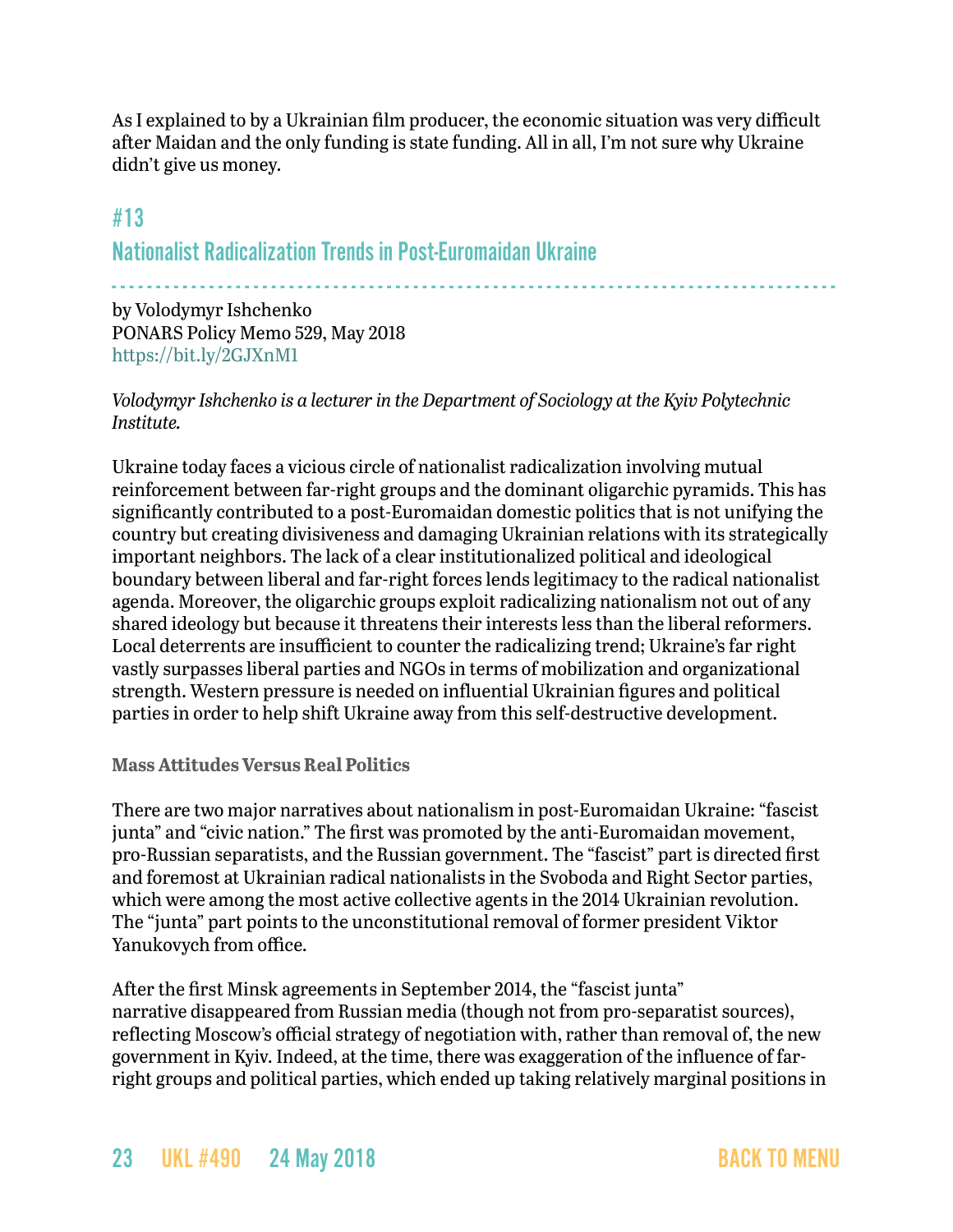the new government, performed poorly in the presidential and parliamentary elections, and left the government altogether after October 2014.

The opposing liberal-optimistic narrative posits that a "civic nation" has been emerging as a result of the Euromaidan and the war in Donbas. This new civic identity is allegedly inclusive of the country's regions, cultures, and language groups. The main systematic evidence in support of this claim are various polls indicating an increase for "civic" rather than "ethnic" answers about Ukrainian identity.[1] However, the true nature of Ukrainian politics today is that it has been heading in the opposite direction. The poor electoral performance of far-right parties in 2014 demonstrated that they were not capable of competing with the established political machines backed by oligarchic money and media. However, this ignores the growing—and unprecedented in contemporary Europe—extra-parliamentary power of the Ukrainian far right, which over recent years has been able to:

- Penetrate law enforcement at the highest positions;
- Form semi-autonomous, politically loyal, armed units within official law enforcement institutions;
- Develop strong positions and legitimacy within civil society, often playing a core role in the dense networks of war veterans, volunteers, and local activists.

Electoral performance is not a good measure of the influence of radical nationalists. Similarly, no one claims that Euro-optimist liberals hold a marginal position in Ukraine because of the poor electoral performance and low ratings of the liberal Democratic Alliance or People's Power (*Syla Lyudei*). These two parties are arguably the only relevant ones that take the ideology seriously rather than opportunistically exploiting it to receive approval and support from Western elites and the Ukrainian electorate. One of the reasons for the far right's poor electoral performance is that "centrist" oligarchic electoral projects exploited the issues, rhetoric, and slogans of the radical nationalists, thus shifting the political mainstream rightward.

This is not simply a patriotic, rally-around-the-flag effect in response to Russia's annexation of Crimea and the war in Donbas. Ukraine has always been ethnically and linguistically diverse, has a legacy of historical conflicts with neighbors to the east and west, and encompasses plural and strongly opposing versions of historical memory about the Soviet Union and relations with Russians. Precisely because these issues were exploited by the Russian media in its information war, the wise strategy in Kyiv would have been to promote unity against Putin's government but not against Soviet legacy issues, Russophone culture, and dissenting voices.

Despite the increasing positive attitudes in Ukraine toward the Organization of Ukrainian Nationalists and Ukrainian Insurgent Army (OUN-UPA), thanks to its promotion by both the state and the far right, they are still not majority-supported (the same holds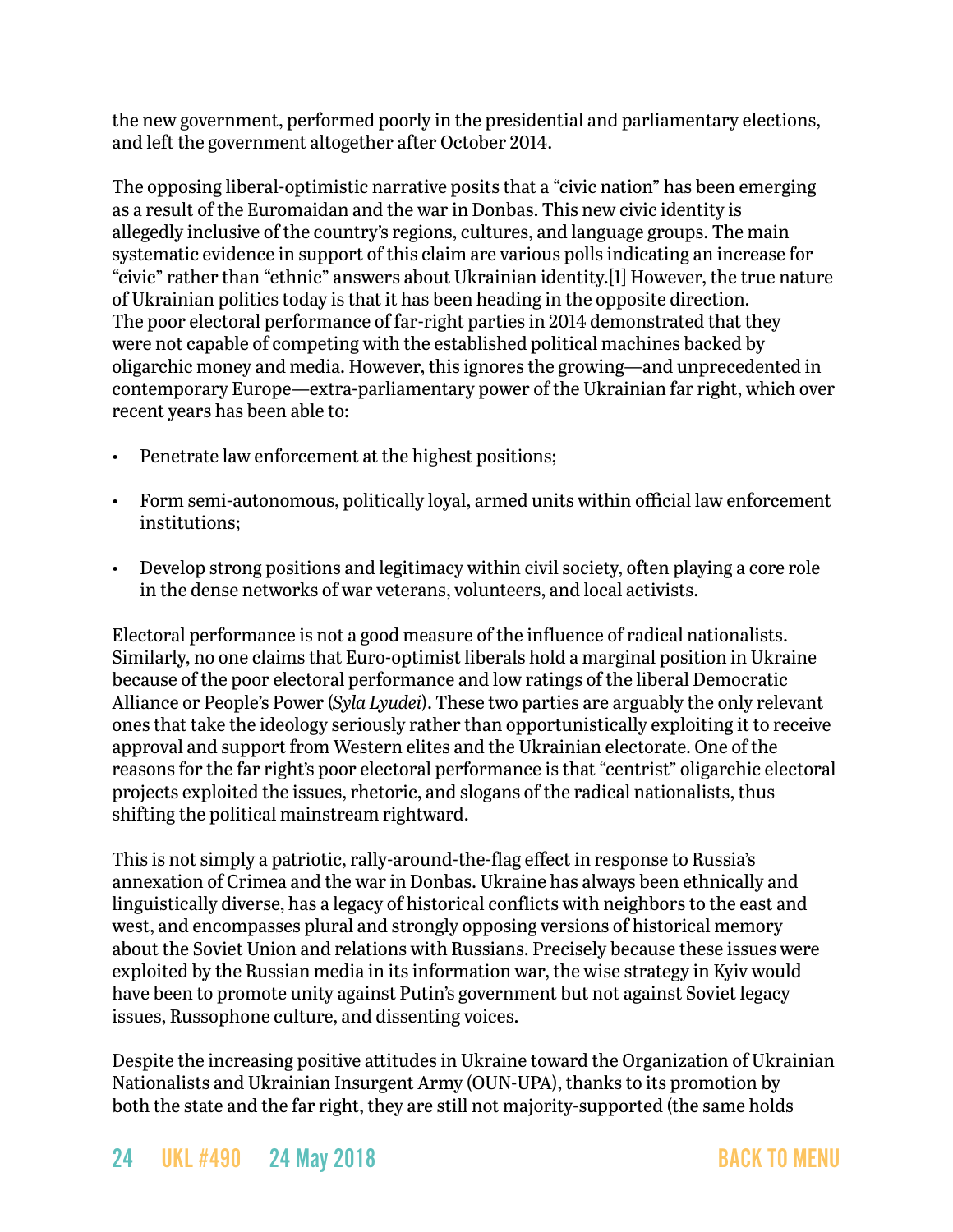true for the de-communization policies). Moreover, the glorification of OUN-UPA, while whitewashing their crimes and ideology, puts at risk Ukraine's relations with its neighbors, such as Poland, where top-officials have threatened to block Ukraine's European integration despite Warsaw sharing Ukraine's anti-Russian foreign policy orientation. There is majority support for the Ukrainization of public institutions and media, at least in the government-controlled parts of the country. However, the passing of a new education law that reduced minority-language usage in schools provoked very strong opposition from Hungary.[2] This past February, the constitutional court of Ukraine effectively canceled the notorious 2012 law that allowed for the official status of the Russian language in certain regions. The previous (belatedly vetoed) attempt to cancel it right after Yanukovych's toppling contributed to massive anti-Euromaidan mobilizations in the southern and eastern regions.

Despite the fact that 30-40 percent of citizens in government-controlled territories of Ukraine overall and the majority of people even in the government-controlled southeastern regions do not share the governmental narrative about the "Revolution of Dignity" and the Russia-driven war in Donbas, the dominant approach has not been to seek dialogue and reconciliation, but the marginalization and repression of dissenting opinions. These voices have often been branded as a "fifth column" consisting of willing or unwilling Russian agents. Kyiv has supported this approach via:

- Media censorship and propaganda;
- Hate speech, including by some government officials, MPs, and celebrities;
- Legal and extra-legal repression of opinions, peaceful assemblies, and organizations;
- Harassment, physical violence, and legal prosecution of dissenting journalists, experts, and opposition media;
- Blocking payments and trade with areas not under governmental control.

The extra-legal part of the repression has often been carried out by far-right paramilitary and vigilante groups sometimes colluding with state forces. Political repressions have been selective and inconsistent. There have been multiple cases of prosecutions for expressing a pro-separatist or even communist opinion online, all the while some politicians and oligarchs perceived by the public as allegedly pro-Russian are not visibly harmed. This is a combined result of the different capacity of the victims to defend themselves, selective attention by the West, contradictions within pro-governmental elites, and the weakness, corruption, incompetence, and inefficiency of Ukraine's law enforcement bodies (which are only partially substituted by patriotic vigilantes).

More broadly, the overall state approach of dealing with dissenting citizens and the opposition media and organizations has not been inclusionary but exclusionary, mostly on the basis of the pro-Euromaidan narrative about the 2014 events and nationalist interpretation of Ukrainian identity and history. The Ukrainian government has persisted in an exclusionary politics that is exacerbating internal cleavages in Ukrainian society despite a lack of support for these narratives among a large segment of the population (sometimes even the majority of citizens), outrage from some of Ukraine's strategic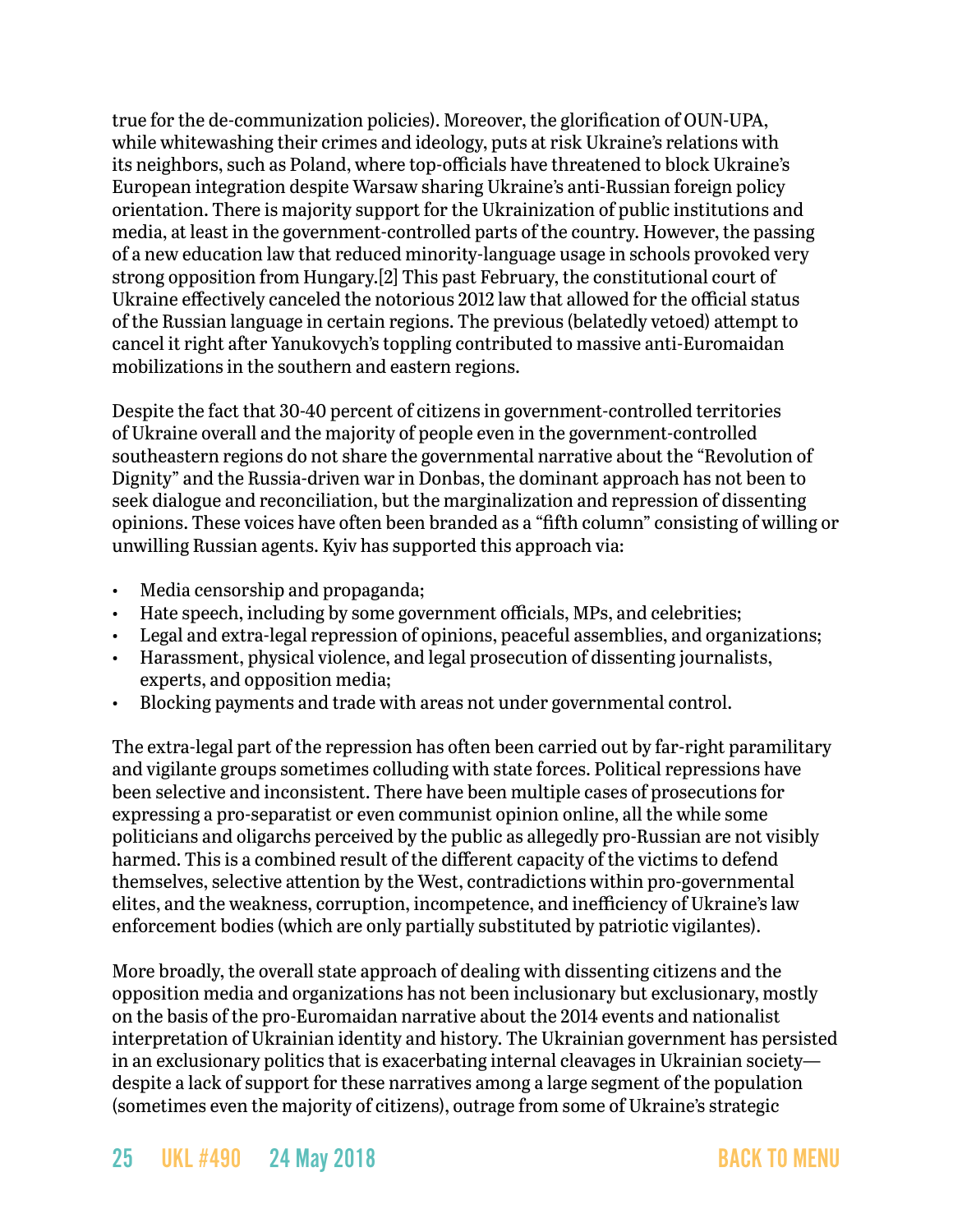neighbors, regular criticism from international human rights organizations, and the Minsk accord commitments. This is damaging for Ukraine's government in its mission to receive domestic and international support and it lowers the chances for Ukraine to solve its conflict with separatist forces and Russia.

### **Why Is This Radicalization Happening?**

These trends are occurring because of the interaction between competing oligarchic pyramids and the competition between pro-Western liberal and far-right wings of Ukrainian civil society. The latter two forces were the two major organized pillars of the Euromaidan uprising, in addition to the formerly oppositionist oligarchic parties. It would be naive to assume that the detrimental nationalist politics of the post-Euromaidan government is driven by any ideology among the elites. The majority of the elites are no more committed radical nationalists than they are pro-Western liberal reformers. All in all, many researchers agree that Ukraine's political system has not deeply changed since the revolution, and many still describe it as a kind of hybrid regime underpinned by competing patronage pyramids led by major oligarchs.

The anti-corruption agenda of the liberals threatens the state's selective preferences the source of Ukrainian oligarchs' major competitive advantages. In response to growing societal disappointment, primarily due to the lack of highly anticipated reforms, the oligarchic elites find it much easier to concede to the nationalist agenda than to the liberals' anti-corruption program, which directly jeopardizes the oligarchs' immediate interests. Although the nationalist agenda may be destabilizing for the regime over the long term, it gives the elites important short-term political benefits. It helps them weaken the opposition; liberal supporters become confused and split when they hear accusations from the top that "political instability helps Russia," a trick that was used, for example, against the Mikheil Saakashvili-led protests. Radicalization dynamics are fostered because Ukrainian politics is not dominated by one patronage pyramid, like it is in Russia or Belarus, but by several competing pyramids. If President Petro Poroshenko tried to ignore the nationalist agenda, the People's Front or Ihor Kolomoiskyi, for example, would seize on this and exploit it against him.[3]

On the other side, the resources, mobilization potential, and the organizational structure of the pro-Euromaidan civil society groups explains why the dominant oligarchic pyramids choose to compete on the grounds of a nationalist agenda instead of simply avoiding it. The Ukrainian political regime was weak before the Euromaidan and afterwards it became even weaker due to both internal and external constraints. In 2014, in order to fight the Russia-supported separatist revolt, the government could not rely fully on the army (systematically underfunded and unready for combat) or on the disloyal law-enforcement officers in Donbas; it had to share the monopoly on violence with the relatively autonomous volunteer battalions.

After breaking economic and political ties with Russia, Ukraine became more dependent on Western financial and political support. This relationship is used by the liberal wing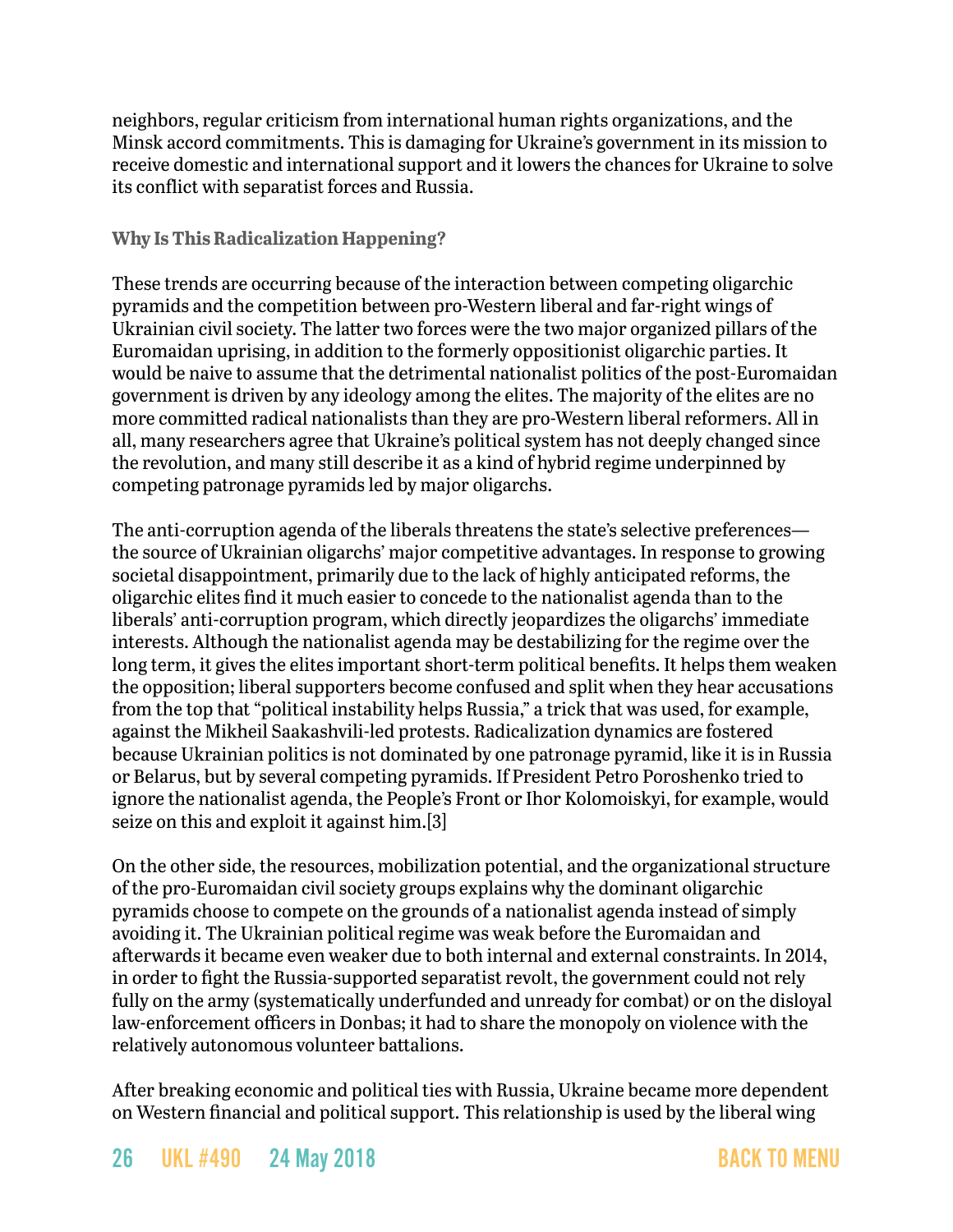to push forward the anti-corruption agenda. However, the radicalizing nationalism in Ukrainian politics has not been among the primary concerns of the Western elites. Meanwhile, far-right groups pressure the government directly, relying on their own mobilization potential and politically loyal armed units. These units are less important at the frontline now than they were a few years ago, but nevertheless, they maintain experienced and close-knit battle groups consisting of the most ideologically committed combatants (who fight not so much for the Kyiv government but for their vision of Ukraine). These communities retain close connections with other units and peers, and are able to leverage this to raise resources. They also actively connect with young radical nationalists and post-Euromaidan vigilante initiatives. These networks are influential, particularly when civic groups are actual fronts of far-right organizations, and when they mobilize against authorities, dissenters, and politicians they deem to be "pro-Russian."

Besides relying on different resources, the far right and liberal wings are organized in different ways that have a direct impact on their political mobilization potential. The far right builds ideological parties, namely Svoboda, Right Sector, and National Corps (the party of the Azov regiment). Meanwhile, the liberals are organized primarily in NGOs. Of course, some well-known liberal activists and journalists have joined pro-governmental parties (in the 2014 elections) and formed conjunctive alliances with pro-Euromaidan opposition parties (Batkivshchyna or Samopomich). However, the liberal political parties are very weak and the liberal NGOs are predominantly think tanks, media groups, and advocacy organizations rather than community mobilizers. The liberal organizations tend to make appeals to elite decision-makers, pundits, and the public-at-large but have little direct mobilization potential by themselves.

On the contrary, the far-right parties have strived to build nationwide networks of cohesive mobilized collectives of ideologically committed activists. Their mobilization potential—not just the number of supporters but how actively and intensely followers are ready to participate in political actions—is significantly higher than that of the liberal NGOs or the opposition electoral machines. The figure below illustrates this by comparing the number of protest events in 2016 with the reported participation of the major far-right forces, paramilitaries, the parliamentary and major extra-parliamentary parties, and the best-known groups of post-Euromaidan civic initiatives.

### [Figure 1. Participation in Protest Events, 2016 – see web version]

Moreover, it is easier for far-right than liberal parties to advance a narrative on the nation. Far-right parties appeal to the historical tradition of Ukrainian radical nationalism and it is clear what one can expect if they come to power: more glorification of Ukrainian nationalism, more anti-Communism, marginalization of the public presence of the Russian language, uncompromising confrontation with Russia, resistance to any reconciliation with the "fifth column," and institutionalized discrimination against the "pro-Russian" population. However, there is no strong liberal ideological party that would invent or develop, and institutionalize, a tradition of Ukrainian liberalism. Thus, it is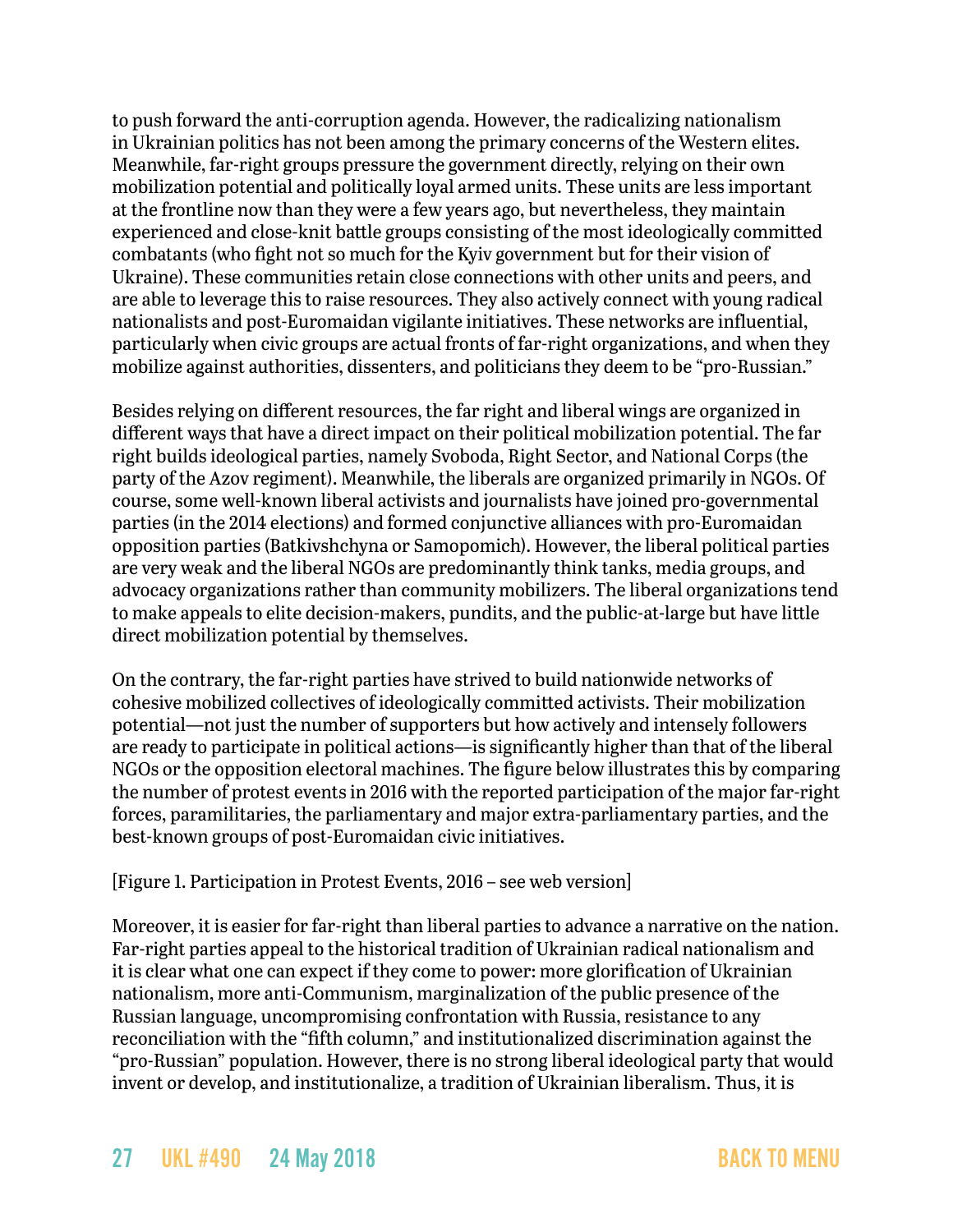much less clear what specifically the liberals' civic nationalism proposes regarding the crucial questions of Ukrainian identity.

Historically, the pro-Ukrainian civil society that emerged in the late 1980s as a national-democratic movement supported the interweaving of national-liberation and democratization demands. Since that time, the nationalist-liberal coalition has not really split as much as it has been rather latent, re-emerging during each crucial moment: during the Orange revolution in 2004, the Euromaidan in 2013-14, and recently the anti-corruption protests against president Poroshenko. The lack of an institutionalized political and ideological boundary between the liberal wing of civil society and the far right helps to legitimate the radical nationalist agenda and actions.

Among the most dangerous consequences is the lack of public condemnation of the government's repression and far-right extra-legal violence against dissenters (often simply branded as "pro-Russian.") For example, C14, a neo-Nazi group that was close to Svoboda but that is autonomous now, is known for violent attacks and harassment of dissenting journalists, bloggers, and activists—actions that they justify as a hybrid war against internal enemies. Despite its violent actions, C14 generally receives sympathetic or only softly critical coverage from respectable media such as BBC-Ukraine, Radio Liberty, and Hromadske Radio. Their recent violent attack on a Roma camp in Kyiv provoked a wider though still weak criticism.

#### **Conclusion**

Neither Moldova nor Georgia, which had very similar internal and external conflicts, experienced radicalizing dynamics to the same extent as Ukraine. This implies that radicalization has its roots primarily in the structure of both Ukraine's political regime and civil society. For the post-Euromaidan elites, nationalist radicalization is a tool used to consolidate power, restrain the far right, and split the liberals. At the same time, it provides legitimating cover for the far right to raise the bar of its nationalist demands, which they support with paramilitary resources and mobilization potential (effectively in the absence of a strong liberal opposition). In the short term, nationalist radicalization will be only accelerated by party competition before the presidential and parliamentary elections, in 2019. Over the long run, it will be detrimental for trust between citizens and between Ukraine and neighboring states, as well as for Ukraine's state capacity and democracy.

[1] See: Grigore Pop-Eleches and Graeme Robertson, "Revolutions in Ukraine: Shaping Civic Rather Than Ethnic Identities," PONARS Eurasia Policy Memo No. 510, February 2018.

[2] See: Volodymyr Kulyk, "Ukraine's 2017 Education Law Incites International Controversy Over Language Stipulation," PONARS Eurasia Policy Memo No. 525, 2018.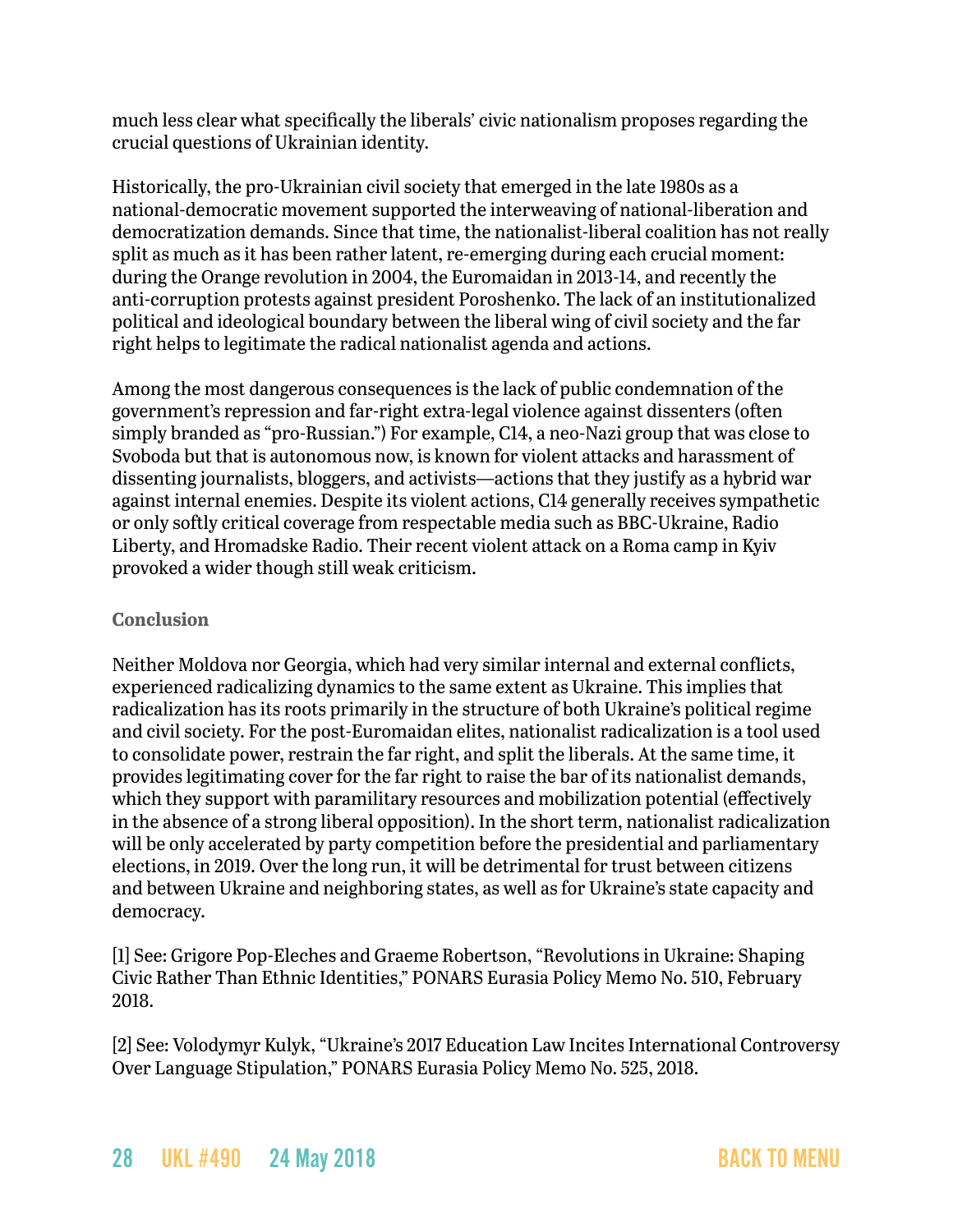[3] For more about post-Euromaidan far right connections, see: Denys Gorbach and Oles Petik, "The rise of Azov," OpenDemocracy, February 15, 2016.

## <span id="page-28-0"></span>#14 Linking Language and Security in Ukraine

- - - - - - - - - - - - - - - - - - - - - - - - - - - - - - - - - - - - - - - - - - - - - - - - - - - - - - - - - - - - - - - - - - - - - - - - - - - - - - - - - -

by Gwendolyn Sasse ZoiS Spotlight 17/2018, 9 May 2018 <https://bit.ly/2xaaRBd>

The Ukrainian parliament is in the process of considering the bill 'On Ensuring the Functioning of Ukrainian as the State Language', which is based on a monolingual definition of the Ukrainian state and aims to boost the knowledge and use of Ukrainian in public life. The political discourse links the Ukrainian language explicitly to the security and territorial integrity of the Ukrainian state. This securitisation of the language issue partly reflects the influence of the ongoing war in the Donbas on Ukrainian politics.

The bill under consideration, which is likely to be adopted, stipulates that every Ukrainian citizen must know Ukrainian and that Ukrainian-language proficiency is a condition for employment in the government, the civil service, and the legal, educational, and medical sectors. Language use in private and religious settings is excluded from the law, so in daily life the immediate changes will be limited—apart from an increase in Ukrainian-language media content.

However, there will be a long-term effect of the overall language policy regime, of which the current bill forms one part. The bill on education that entered into force in September 2017 is another part. That legislation determines that while there is room for minority languages at primary school level, secondary education has to be in Ukrainian.

#### **'Everyday Bilingualism'**

In Ukraine's 2001 census, 67.5 per cent of the population listed Ukrainian as their native language—a symbolic category that cannot be equated with actual language use. According to KIIS survey data from 2012 to 2017 (excluding, for the sake of comparison, Crimea and the non-government-controlled Donbas, which are missing from the latter years), in 2012 about 32 per cent of respondents said that they spoke mostly or only Russian in their daily lives. By 2017, this figure had decreased to just below 27 per cent, mostly due to a significant decrease in the number of those speaking only Russian.

These figures suggest a process of 'de-Russification' from below. The surveys also indicate widespread bilingualism: from 2012 to 2017, the number of those saying that they spoke equally Ukrainian and Russian rose from 16 to 24 per cent, and there was a slight increase in the share of those indicating that they spoke 'mostly in Ukrainian' (from 12 to 13 per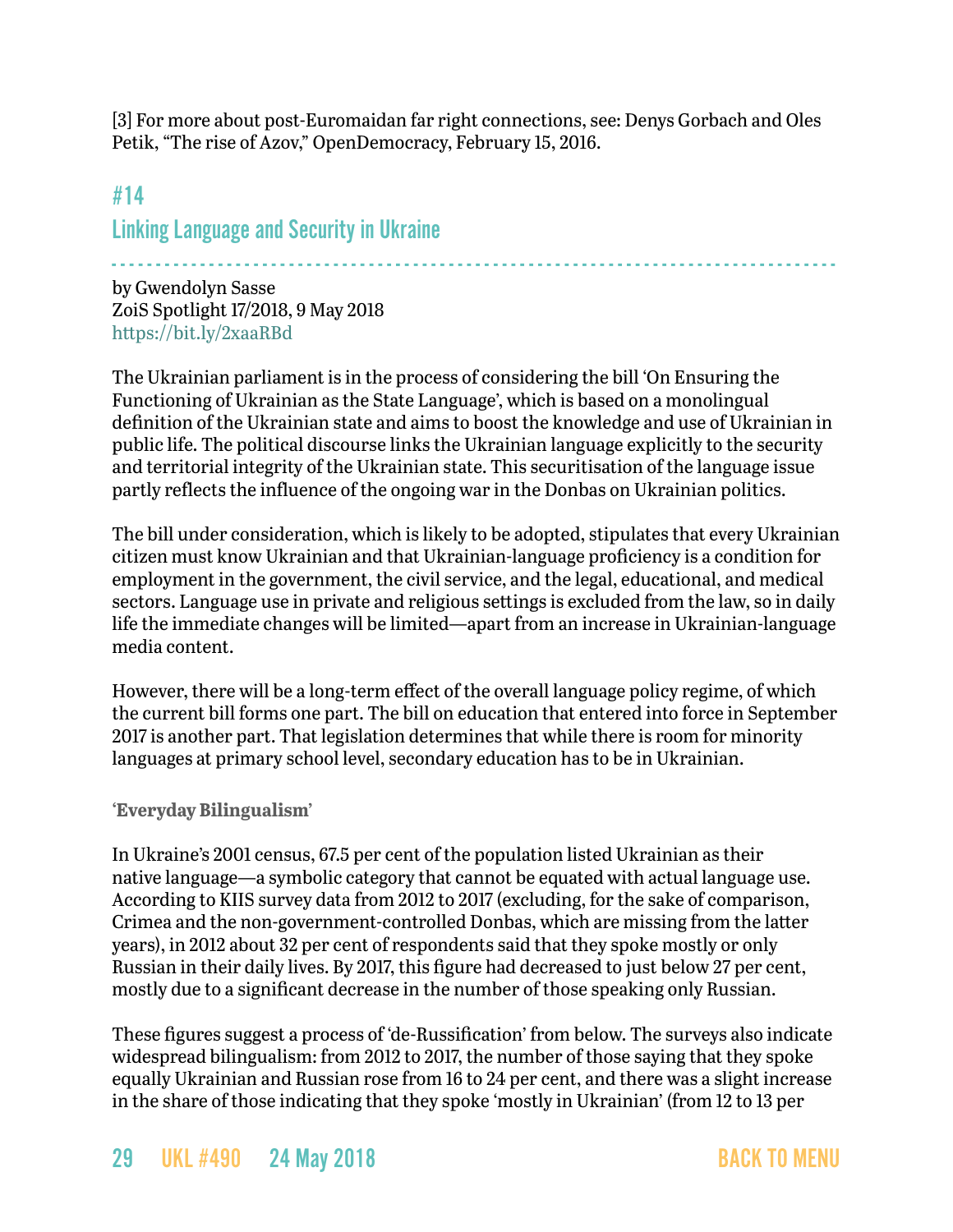cent) and 'mostly in Russian' (from 11 to 13 per cent). Thus, overall about 50 per cent of respondents recorded a bilingual language practice in 2017.

The widespread existence of this 'everyday bilingualism' in Ukraine, mostly in the southeast, is something outside observers have routinely missed. On the one hand, everyday bilingualism makes language a less conflictual issue on the ground than the political discourse at times suggests. On the other hand, bilingualism comes in different shapes and sizes, and the incentives to actively speak Ukrainian may be limited, as, for example, the widespread use of Russian in Kyiv demonstrates.

Former Ukrainian president Viktor Yanukovych introduced the status of 'regional language' in thirteen regions where the population speaking a minority language—this label included Russian—constituted at least 10 per cent of the regional population. The sensitivity of this issue was illustrated by the fact that the proposed abolition of the law in early 2014 after the ouster of Yanukovych was put on hold by then acting president Oleksandr Turchynov and his successor, Petro Poroshenko. The law was struck down on procedural grounds by the constitutional court in February 2018.

### **Changing concepts of identity**

Although 'identity' is a frequently used concept in the social sciences and in public discourse more generally, it is difficult to grasp empirically. Crisis moments offer insights into identities and potential identify shifts. [1] But even at such moments, what exactly do respondents and researchers mean when they talk about 'ethnic identity', 'nationality', or 'native language'? These terms escape fixed definitions, and their meaning changes over time in people's perceptions and official usage. Survey research therefore needs to reflect this reality, for example by combining open and closed questions and by contextualising the meaning of the survey categories across different linguistic and political settings.

Recent survey research demonstrates that a 'Ukrainian identity', identification with Ukraine as the 'homeland', and 'Ukrainian citizenship' have been preserved and strengthened through experiences of protest and war. [2] Contrary to state fears and policies, bilingualism does not undermine the notion of a Ukrainian identity or Ukrainian citizenship as an expression of a shared perception of the polity. If there has been a change, it points to a more conscious association of bilingualism with being a Ukrainian citizen.

My own surveys of those most directly affected by the war—the population in both the Kyiv-controlled and the non-government-controlled Donbas as well as the displaced in Ukraine and those who fled to Russia—show that language (mainly native language, occasionally language use at home) carries weight in explaining the likelihood of mixed (Ukrainian-Russian) or civic Ukrainian identities.

Interestingly, it is not only one native language—Ukrainian—that emerges as the key factor. A self-reported dual native language—Ukrainian and Russian—has a similar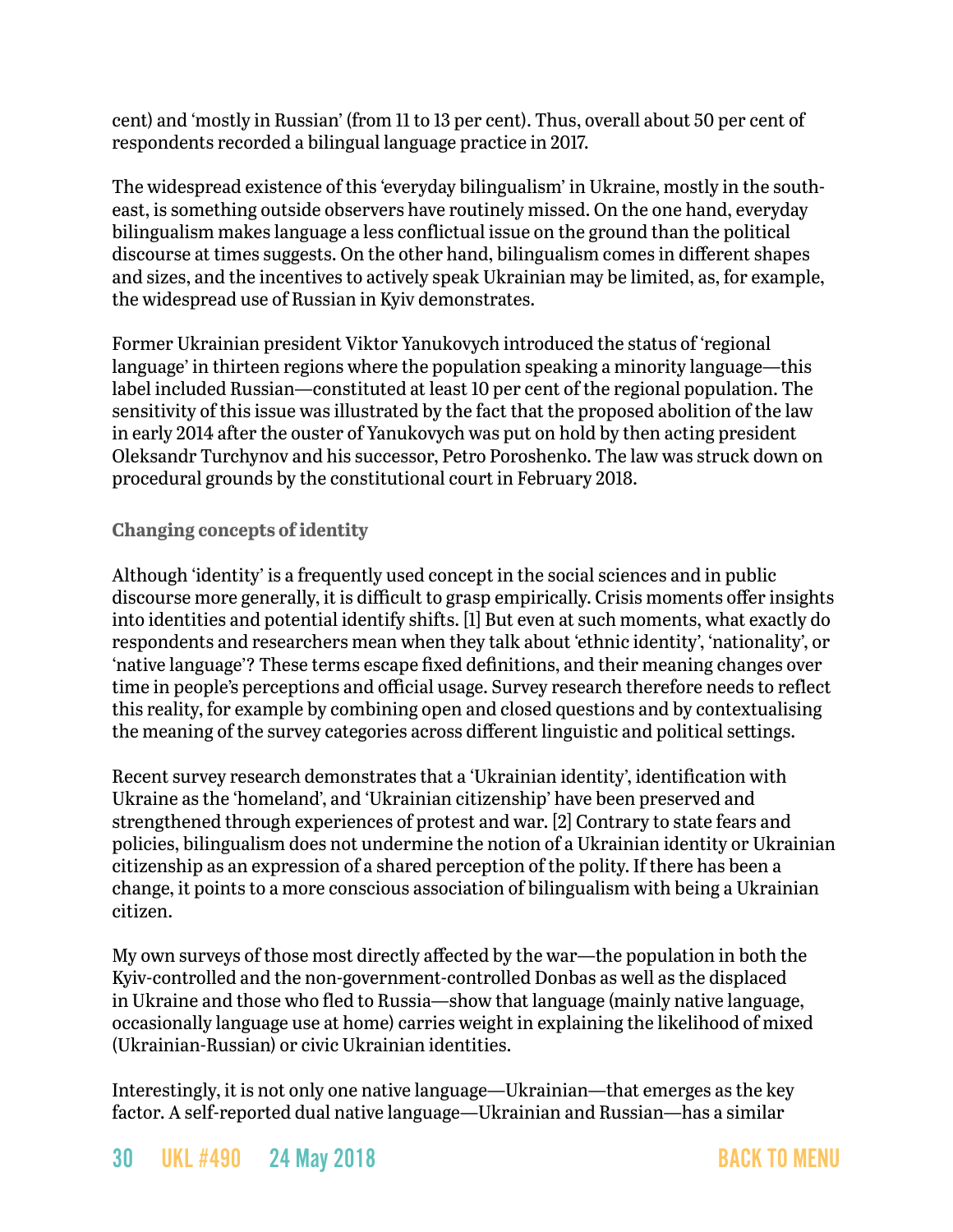effect, in particular on self-reported identity shifts towards feeling 'more Ukrainian' and 'more mixed'. [Our datas](https://doi.org/10.1080/1060586X.2018.1452209)hows that feeling 'more Ukrainian' across all four populations and Ukrainian citizenship in the case of the population in the Kyiv-controlled Donbas explicitly and simultaneously accommodate mono- and bilingual language identities.

The current political climate in Ukraine does not allow much space for a discussion about bilingualism as a desirable and stabilising feature in a state characterised by diversity. But even if the policy goal is to increase the use of Ukrainian in public life, the commitment to the Ukrainian state should not be reduced to identifying with or speaking only Ukrainian.

[1] For an in-depth discussion of the options and challenges associated with this type of research, see the special issue of Post-Soviet Affairs, Vol. 34, No. 2-3 on 'Identity Politics in Times of Crisis: Ukraine as a critical case" (edited by Olga Onuch, Henry Hale and Gwendolyn Sasse) (open access until 31 May 2018) and the article by Henry Hale and Olga Onuch in this issue.

[2] Ibid., see the articles by Grigore Pop-Eleches and Graeme Robertson, Volodymyr Kulyk and Gwendolyn Sasse and Alice Lackner.

*Prof. Dr. Gwendolyn Sasse is the director of ZOiS.*

## <span id="page-30-0"></span>#15 The Seven Ages of Revolution

- - - - - - - - - - - - - - - - - - - - - - - - - - - - - - - - - - - - - - - - - - - - - - - - - - - - - - - - - - - - - - - - - - - - - - - - - - - - - - - - - by Peter Pomerantsev The American Interest, January 2018 <https://bit.ly/2x84rT8>

Marci Shore's intimate account of Ukraine's 2014 revolution probes the metaphysical meaning of revolution. In so doing, it illuminates the crisis of the West more broadly.

The Ukrainian Night: An Intimate History of Revolution. Yale University Press, 2018, 320 pages, \$26

*Peter Pomerantsev is a director of the Arena Program at the London School of Economics. He is the author of Nothing is True and Everything is Possible, The Surreal Heart of the New Russia, which won the Royal Society of Literature Ondaatje Prize.*

"It was the rare moment when the political became the existential. I saw friends, colleagues, acquaintances I had known for years, people who valued their privacy, suddenly laying bare their souls, taking decisions they never could have imagined of themselves a few months earlier," writes Marci Shore near the start of her strikingly innovative The Ukrainian Night, which she wrote prompted by her sense of how little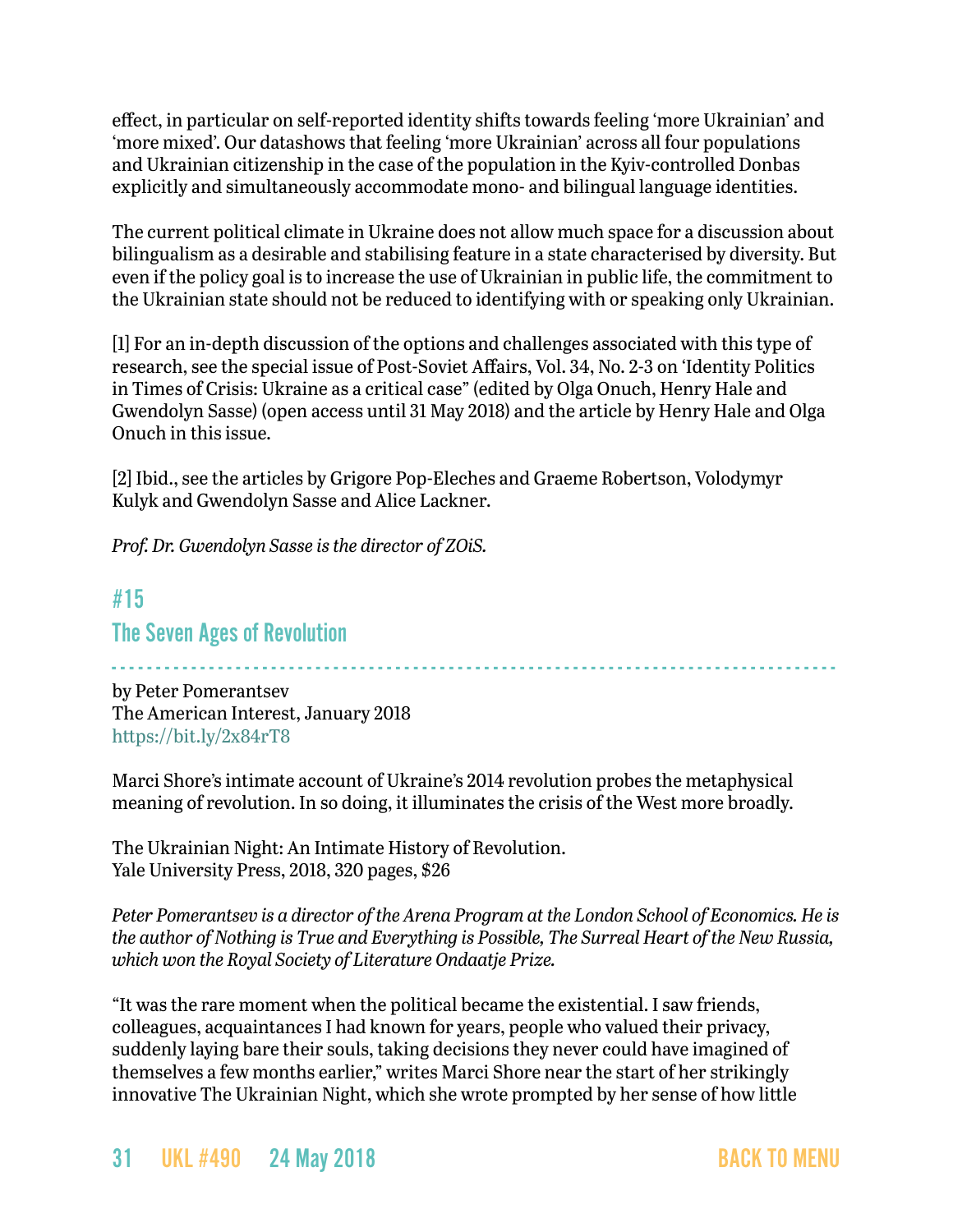Ukraine's 2014 revolution was understood. "Journalists and politicians commented on NATO policy, international finance and oil investments, but not the transformation of human souls."

Shore, an Associate Professor of Intellectual History at Yale, is trying to rescue "revolution," a concept made near meaningless by over-repetition, and return its metaphysical meaning. For Shore's characters—writers and artists, philosophers and students—the revolution was initially about standing up to "proizvol," a "Russian word combining arbitrariness and tyranny, the condition of being made an object of someone else's capricious, or malicious will." Viktor Yanukovych, the gangster turned President, symbolized this quality with his casual use of violence, his casual revoking of Ukraine's Association Agreement with the European Union, his overriding of any judicial norms but also in his lack of any higher ideals: "Yanukovych himself offered no grand narrative, no promise of transcendence, no story about a higher purpose of present suffering."

It's "higher purpose" that Shore's protagonists were looking for in their protests against his rule in Kyiv. As she traces their stories, she develops a scale of revolutionary behavior through which the individual is transformed, and which opens the way for society to have purpose again.

The first stage is "spontaneous self-organization," where previously alienated, passive groups are brought together to create improvised street kitchens, hospitals and self-defense units in a "laboratory of social contract": "a union of IT specialists from Dnipropetrovsk and a Hutsul shepherd, an Odessa mathematician and a Kiev businessman, a translator from Lviv and a Tatar peasant from Crimea." The far-Right is present too, but if the revolution is to be truly democratic, wouldn't it have to contain all parts of society, even the most sickening?

Stage two involves taking a radical, often life-threatening choice: in a space of no ideology, the readiness to embrace personal risk confers meaning. The rock singer Slava Vakarchuk (seen by some as a future President) believes that the first deaths among the revolutionaries instigated "the main tectonic shift. . . towards something more responsible and less paternalistic."

Next comes a strange sense where "time is smashed," where those involved in the revolution seemed to enter a space where the normal clock was suspended, and which created a condition in which the next, critical, phase could be born: the emergence of values. "The revolution of dignity" was the name bestowed on the Maidan, which can sound somewhat wishy-washy, but to Shore's characters specifically circles around overcoming "prodazhnost," the idea that anyone is for sale, the existential dimension behind the catch-all term "corruption." It's no coincidence Kremlin propaganda tried to dismiss the protesters as being paid tools of the West, or that regimes like Putin's or Yanukovych's cultivate social models where everyone has to be corrupt in order to get by: when everyone is "for sale" then all ideals can be dismissed as mere PR.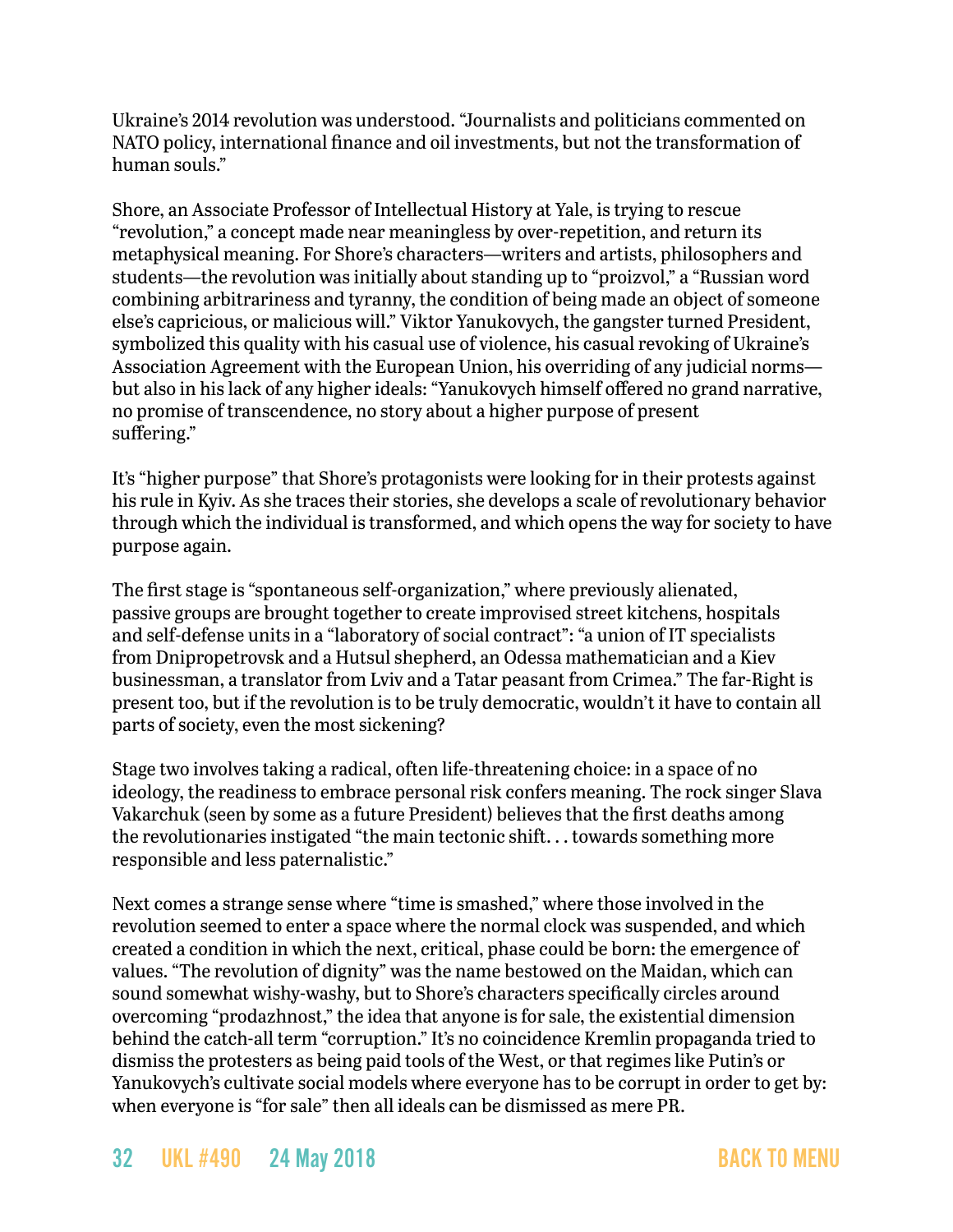After "values" comes what Shore refers to as the "non-analytical point," where all rational calculation breaks down, and where a mass of people are prepared to die for a cause, and after which, if they survive, some sort of "revolutionary soul" emerges, defined by the revolutionaries' readiness to sacrifice themselves for each other. Shore invokes Camus, for whom "the desire that led to rebellion was the desire at once to defend an essence of selfhood and to overcome alienation from others. The dialectic of rebellion was that it always began from the individual but transcended the individual."

Taken together, these various phases—which Shore weaves in far more delicately and poetically than I have in my crude summary—allow for the emergence of a subjectivity where people are no longer playthings of "proizvol." It's a subjectivity that in Ukraine was framed by the logic of social media. The protests were organized on social media, which became the vehicle through which new selves were both performed and undermined:

When the young paramedic Olesia Zhukovska, blood pouring from her neck, typed on her phone, "I am dying," her Twitter message traveled the globe in minutes. To strangers around the world, that message made Olesia Zhukovska a real person. At once that message robbed death of its intimacy; and this self-violation of intimacy became the means for the assertion of selfhood…The sacrifice was privacy.

Social media both produced and revealed another paradox. On the one hand it enabled the emergence of a new idea of Ukraine and Ukrainian-ness. On the other, its fractured, polarizing, echo-chamber nature meant that the Maidan's transformative experience was contained in a bubble, alien to millions in the country who live in other information ecologies.

As Shore's book moves out of the cauldron of revolutionary Kyiv, her heroes confront a world where their heroism is rejected, where many are ready to believe the Kremlin's lies about their revolution and support Moscow's invasion of the country. Many of Shore's revolutionaries saw Maidan as Ukraine's movement towards an idea of "Europe" defined by rule of law and dignity. But this logic means that some of her characters are forced into seeing anyone who opposes them as a priori "backwards, postcolonial people with a Soviet mentality, who were simply too lazy to define an identity for themselves."

But this attitude, problematic in so many ways, also misses the profusion of narratives involved.

Many in Ukraine do live, or did live, among Kremlin-orchestrated propaganda paradigms, but the media kaleidoscope is far more fractured and complex than a simple "pro-Maidan" versus "pro-Moscow" tension. A city like Odessa, for example, has dozens of television channels and many more online news sites, each answering to the whims and priorities of myriad tycoons, ethnicities and passions. One can't reduce the city to a simple "Soviet" past versus "European" future story. Instead, every little group lives in its own micronarrative, bumping against others and getting into fights but for reasons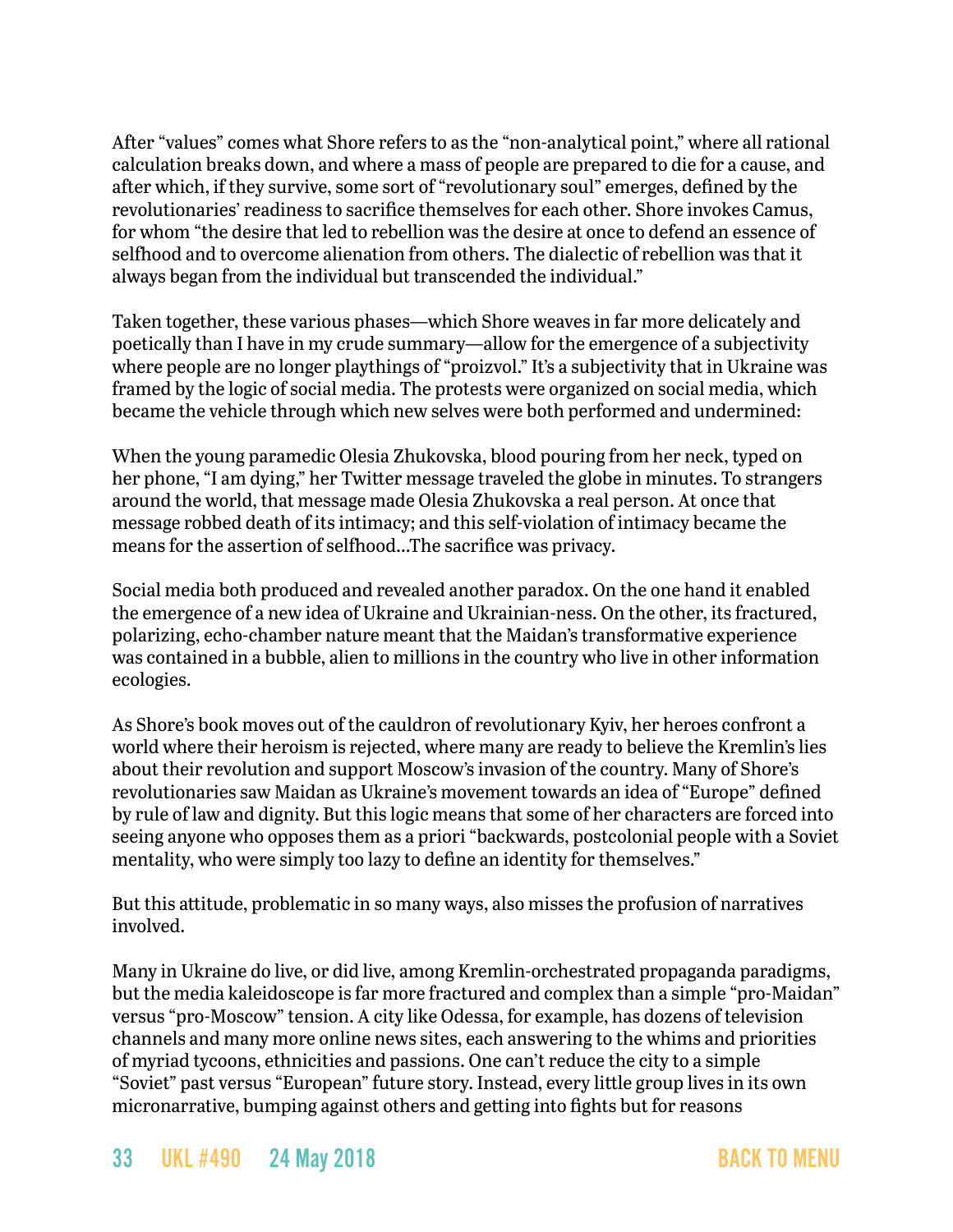which can have nothing to do with why others are fighting them.

These non-linear narrative relationships are reflected in the "Leninopad," the campaign to pull down statues of Lenin in Ukraine. Some of Shore's pro-Maidan activists see the pulling down of the statues across the country as about toppling the past, ridding the country of the vestiges of Soviet imperialism. And it's certainly true that some of the Russian-backed separatists in the Donbas have attempted to recreate a Soviet Dismaland in Donetsk. But for many other Ukrainians the statues had nothing to do with either of these ideologies:

Nelia Vakhovska, the young translator of German literature, tried to explain. She was an intellectual and lived in Kiev, but she came from a small town … where young people earned pitiable salaries doing heavy unskilled labor at a sawmill where the workers' hands often got caught in the saws. These are the people, Nelia wrote, "who my pure-as-snow friends dubbed the enemies of the revolution." In that little town activists on the side of the Maidan took down the Lenin statue. Nelia learned of this from her parents: "'They tied him by the neck and dragged him through the city.' This phrase holds unexpected pain." She tried to explain to her friends from Kiev, and from western Europe: "The statue is their personal Lenin, it's where they used to kiss, where they stole roses from the flowerbeds, where they went on pointless parades and equally pointless rallies. Until now, he had been guarding their memories, storing them all up in one spot."

Traveling through Ukraine today, one can have the sense of tumbling from one reality into another with every person one meets. Some Maidan activists have formed into the truly remarkable volunteer movement, which has armed and fed the army and supported hospitals and refugees, but whose members often tell me they feel they are living in a separate headspace than their neighbors. Even among the troops one finds people fighting for completely different reasons, each making up their own motivation. In many major cities, there are swathes of the population for whom the war with Russia might as well not be happening; it doesn't seem to be their war to either support or reject.

Shore's book ends with the ominous signs of the first stage of her first revolutionary scale, "spontaneous self-organization," starting to fall apart as far-Right thugs who were present at the Maidan beat up a Maidan left-wing activist, Vasyl Cherepanin. Cherepanin, however, is less bitter than one might imagine: "'I am a happy person,' Vasyl told me: he had now had an experience of real democracy, an experience that most people never have in their whole lives. And despite having been beaten by right-wing nationalists from Svoboda, Vasyl wanted me to know that when he had been there on the Maidan together with members of Svoboda, he had felt safe with them."

The book ends with a nation which needs to somehow spread the same sort of trust and solidarity throughout its people as was present on the Maidan. But what strikes me is how similar this challenge is to the ones we see in Europe and the United States: the falling apart of a common, national public space; the struggle to define any sort of notion of the future; disinformation black holes pulling people into warped nostalgias; parts of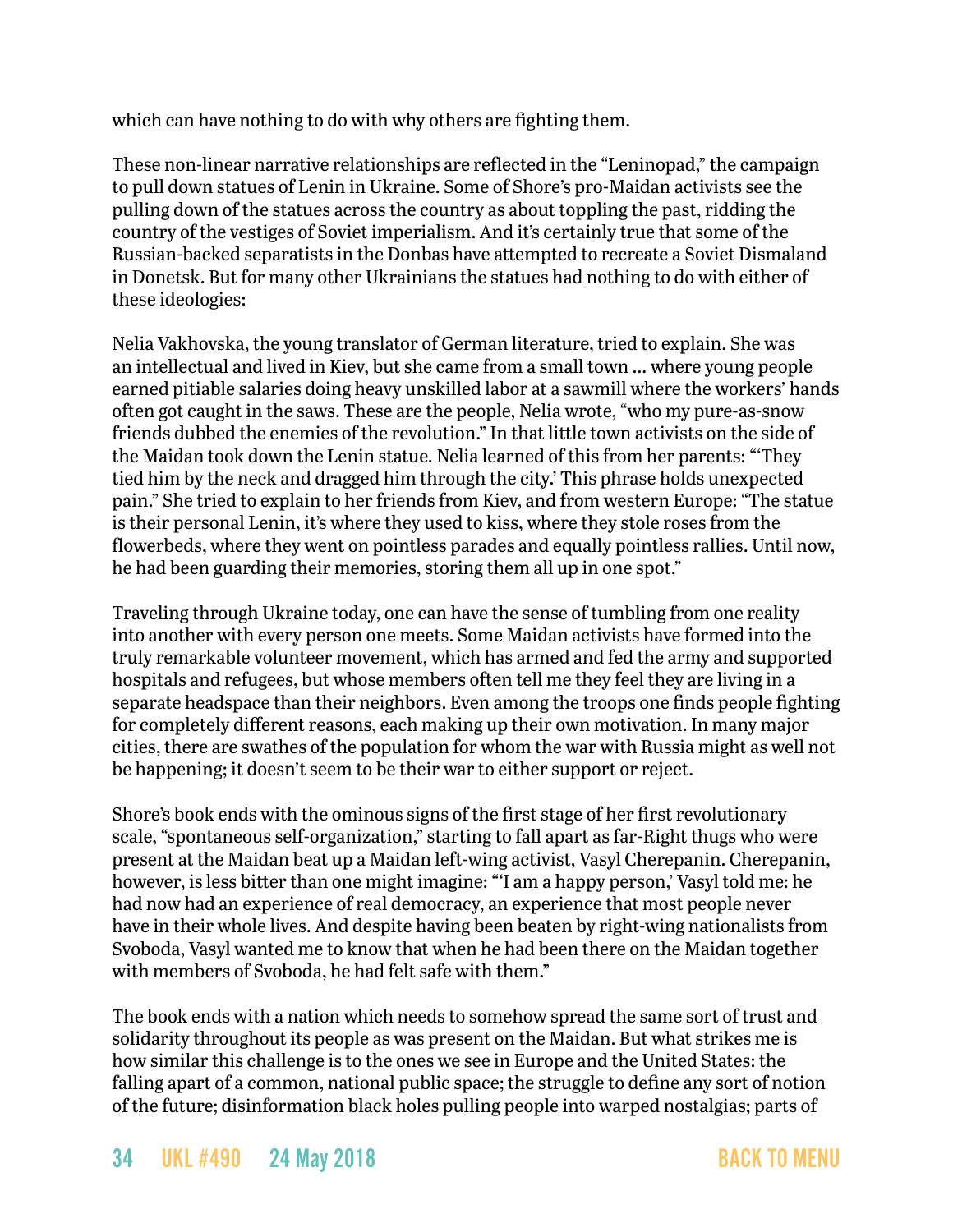the population not so much polarized as living in a separate somewhere or other. And beyond all that, a series of nagging questions: What does it mean to be a nation in a time of globalization? How can one embrace both the multi-ethnic, multi-lingual reality and a coherent polity? How does one generate a discussion of progress in an age of ultra-relativism, where everyone has their own version of the truth?

Rather than trapped between "Soviet" past and "European" future, Ukraine is our common, contemporary crisis brought into sharp relief, the country where the West's problems are now most vividly surfaced as life-or-death drama. Early in the Maidan, one of Shore's characters remarks on how some in the West didn't want to see the truth about their own problems in Ukraine's revolution. This excellent observation concerns the far-Right, but one can apply it to so many other areas too:

"The immediate Western response was hypocritically colonial, proclaiming that Ukrainian protesters were not European enough to claim allegiance to European values. In reality, the juxtaposition of neo-Nazi symbols with EU flags in the streets of Kyiv exemplified a pan-European malady. . . The ideological composition of Ukraine's Maidan square mirrored Europe. That's why so many in the West turned away from that mirror in horror."

### <span id="page-34-0"></span>#16

\*\*Enclosed below are three open letters that circulated regarding the Kennan Institute's Ukraine program and his Kyiv office between February and April 2018 –UKL\*\*

- - - - - - - - - - - - - - - - - - - - - - - - - - - - - - - - - - - - - - - - - - - - - - - - - - - - - - - - - - - - - - - - - - - - - - - - - - - - - - - - - -

Alumni:

"We are deeply concerned by the Kennan Institute's growing pro-Kremlin policies" Kyiv Post, 27 February 2018 <https://bit.ly/2s5W0mm>

*Editor's Note: The following is an open letter of the Ukrainian Association of the Kennan Institute Alumni published on Feb. 27.*

The Honorable Jane Harman, Director and CEO CC: Kennan Institute Advisory Council

Dear Ms. Harman!

Dear Members of the Kennan Institute Advisory Council!

The Ukrainian Association of Kennan Institute alumni would like to renew to the Wilson Center the assurances of its highest consideration and express its deep concern with the worrisome trends in the overall management and strategy of the Wilson Center's Kennan Institute. After careful consideration, we would like to request that Wilson Center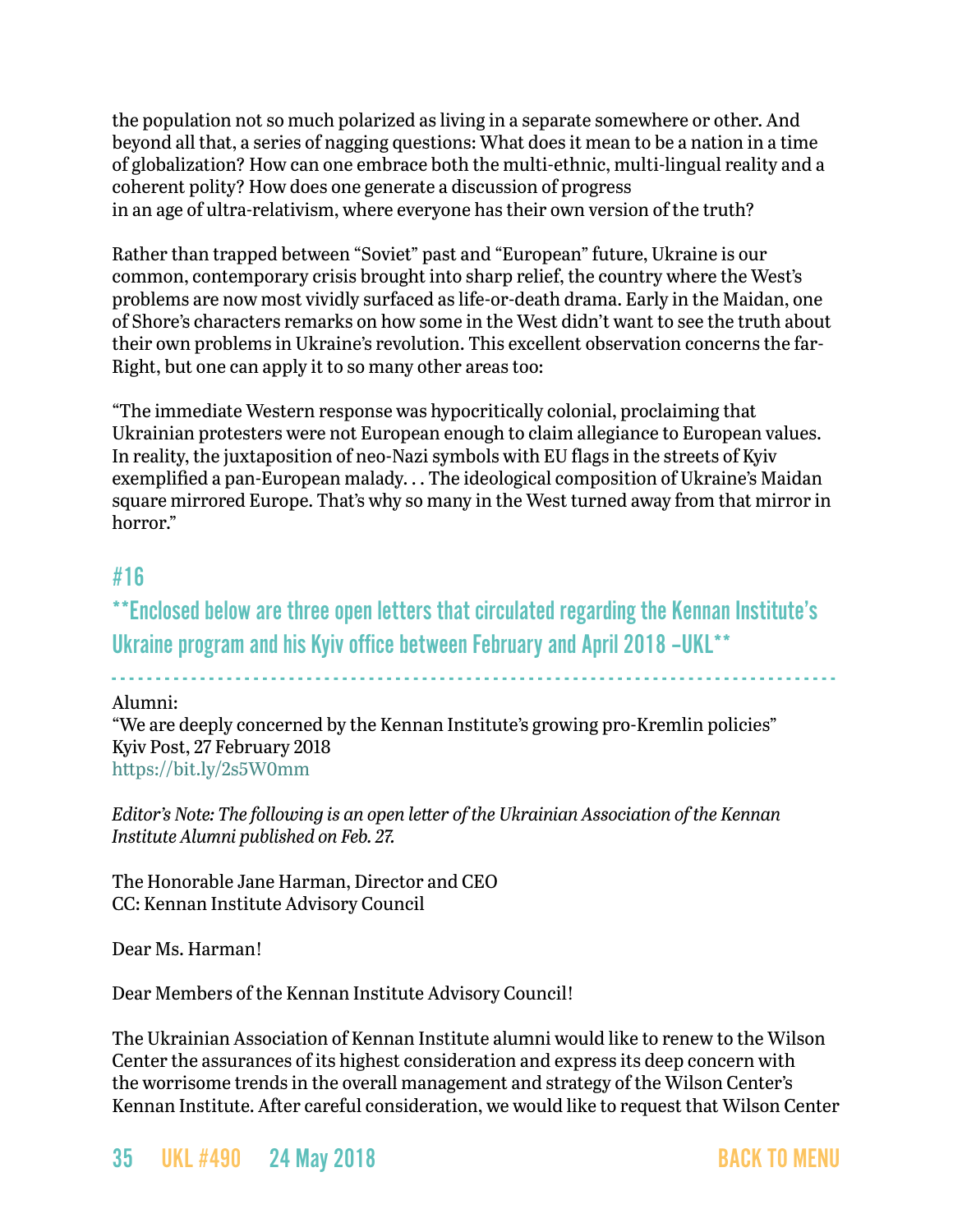leadership disintegrate the Ukraine program from the Kennan Institute and transfer it under the auspices of the Wilson Center's Global Europe Program.

This decision will be a logical outcome of Ukraine's Euromaidan Revolution of Dignity and its unequivocal desire to break away from the politico-economic influence of Russia. In light of the growing EU-Ukraine partnership, the transfer of our academic program to the Global Europe Program would guarantee the proper academic framework for the analysis of Ukraine's internal politics, economy and security as part of the European agenda.

Our strong interest in disassociating Ukraine from the Kennan Institute is also based on our disagreement with the management style and strategy of its current leadership. We are deeply concerned by the Kennan Institute's growing pro-Kremlin policies, lack of democratic procedures and unprofessional communication with Kennan Institute alumni in Ukraine.

#### **Smagliy's firing 'unjustified'**

On Feb. 16, 2018 we learned that the Kennan Institute dismissed Dr. Kateryna Smagliy, Director of the Kennan Institute Kyiv Office, and simultaneously appointed Dr. Mikhail Minakov as Principle Investigator on Ukraine. The Institute promised to continue its operations in Ukraine, but made no mention of the scope, direction and the form of its involvement. In the follow-up message the Kennan Institute accused Dr. Kateryna Smagliy of "driving a disinformation and incitement campaign" – the statement that we categorically deny as our debate was genuine and grounded on our own observations and professional analysis.

We find Dr. Smagliy's dismissal unjustified, illogical and disrespectful. Appointed in December 2015 in an open competition, Dr. Smagliy has proven herself an accomplished scholar, devoted professional and resourceful manager. She quickly diversified and magnified the work of the Kennan Institute Kyiv Office and built numerous partnerships with government and research institutions. In 2017 the President of Ukraine praised the Kennan Kyiv Office for promoting Ukraine's public diplomacy in his annual address to the Verkovna Rada (parliament) of Ukraine. Under Dr. Smagliy's leadership, the Kennan alumni presented more than 100 public lectures, including 30 at the displaced universities of Donbas; organized three forums of cultural diplomacy with the Foreign Ministry of Ukraine, held five intensive leadership programs for internally displaced students; and edited six volumes of Agora, featuring 122 articles on the wide range of subjects.

Parallel to this arbitrary dismissal, Mr. Matthew Rojansky prevented Dr. Smagliy from participating at the Kennan Advisory Council meeting held on Feb. 16, 2018, despite the fact she was in Washington, D.C., and requested the opportunity to present the Kyiv office accomplishments to the Advisory Council members. The fact that Dr. Smagliy was denied this opportunity testifies to Mr. Rojansky's increasing tendency to make non-transparent decisions, obstruct democratic dialogue and silence his ideological opponents. Such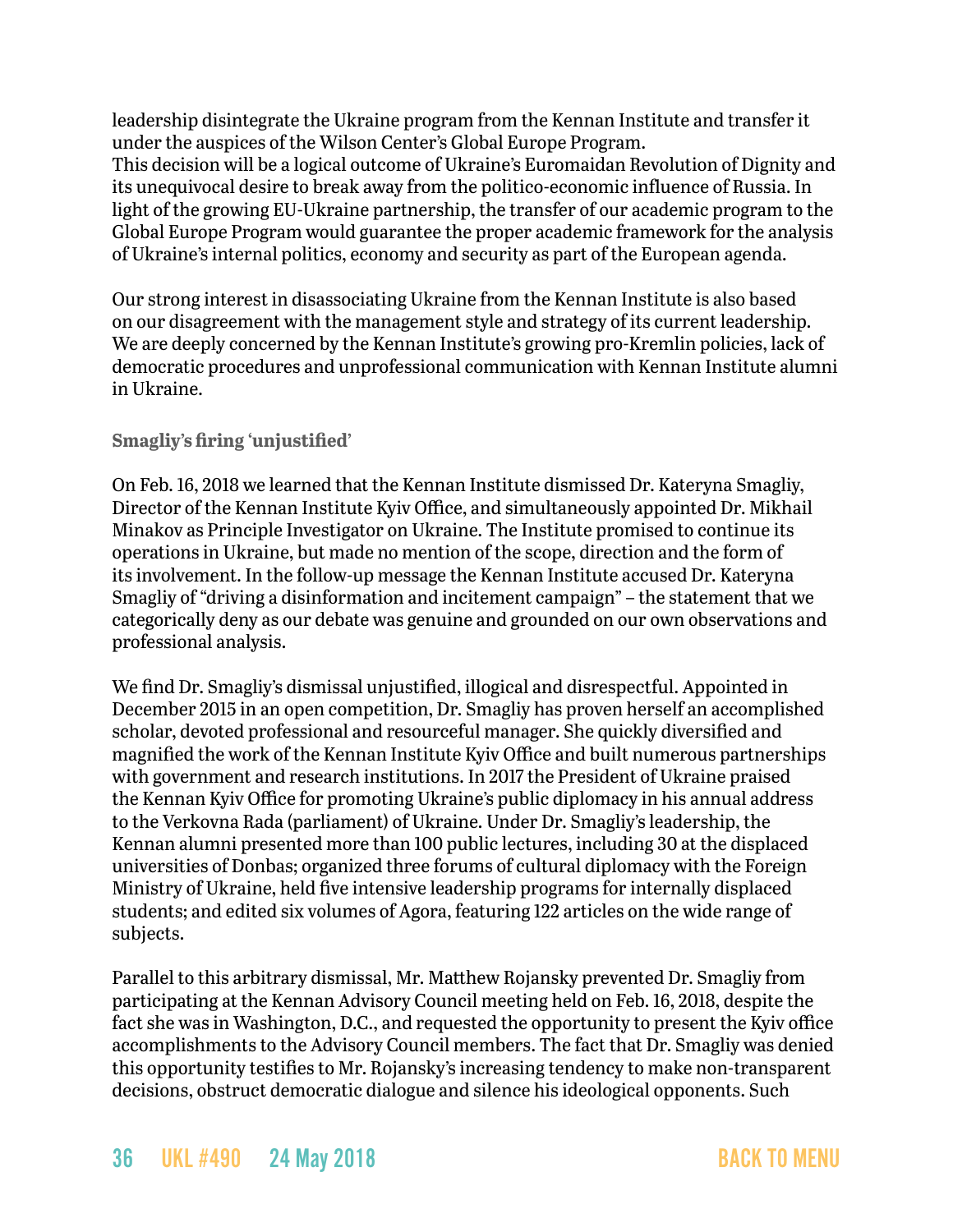behavior does not align with the Western tradition of openness and democratic scholarly debate.

Kennan Institute 'unwitting tool of Russia's political interference'

The Kennan Institute's growing pro-Kremlin policies threaten to turn the Wilson Center into an unwitting tool of Russia's political interference. We noted numerous episodes of the Kennan Institute's involvement with Kremlin associates, as exemplified by its special awards to a Russian businessman Petr Aven, whose name is on the "Kremlin" sanctions list, and to Susan Carmel Lehrman, previously personally awarded by President Putin with an "Order of Friendship". We were appalled by the fact that the founder of Russia Today TV channel Mikhail Lesin – the mastermind behind Russia's major vehicle of disinformation campaign during the 2016 U.S. presidential elections – was on the Kennan Institute's guest list for the Aven-Lehrman gala.

Today, at the time when the U.S. government tightens its grip on Putin's associates, the Kennan Institute offers them a rather warm welcome. Mr. Rojansky actively promotes the idea of the U.S.- Russia dialogue at the Dartmouth Conference. This platform, which was long dead after the end of the Cold War, was suddenly revived by the Russian foreign minister Sergei Lavrov, several months after Russia's illegal annexation of Crimea and its war in Donbas. Mr. Rojansky serves as conference's executive secretary on the American side, but his Russian vis-à-vis – Yuri Shafranik and Gissa Guchetl – lead the Russian Union of Oil and Gas Producers.

We were particularly disappointed by the Kennan Institute's logo on the "For Unity!" concert on November 13, 2017, as it featured two Russian artists who supported Vladimir Putin's annexation of Crimea. In our October 31, 2017 letter to Mr. Rojansky, signed by 36 members of our network, we warned that such an inconsiderate move would strongly damage the Kennan Institute's reputation and make it no friends among Ukrainians.

We noted that the Kennan Institute's leadership started sidelining Dr. Smagliy and prohibiting the Kyiv Office from implementing research projects with international partners immediately after our protest against the "For Unity!" concert. The Kennan Institute denied Dr. Smagliy the opportunity to organize the international conference on the legacy of communism and Soviet occupation and attempted to prevent her from participating in the February 14, 2018 presentation of Boris Nemtsov and Russian Politics book in Washington DC. The fact she was dismissed the day after the event testifies that this decision may be politically motivated.

We feel deeply sorry to lose Dr. Smagliy as a leader of the Kennan Institute's programs in Ukraine, because she had always demonstrated professionalism, enthusiasm, and devotion to her work. The entire Kennan Kyiv office team decided to step down in protest of this unjust decision. At the same time, we are surprised by the appointment of Dr. Mikhail Minakov, who is known for his biased analysis of Ukraine's post-Euromaidan developments. In our view, he is not in a position to serve as an independent and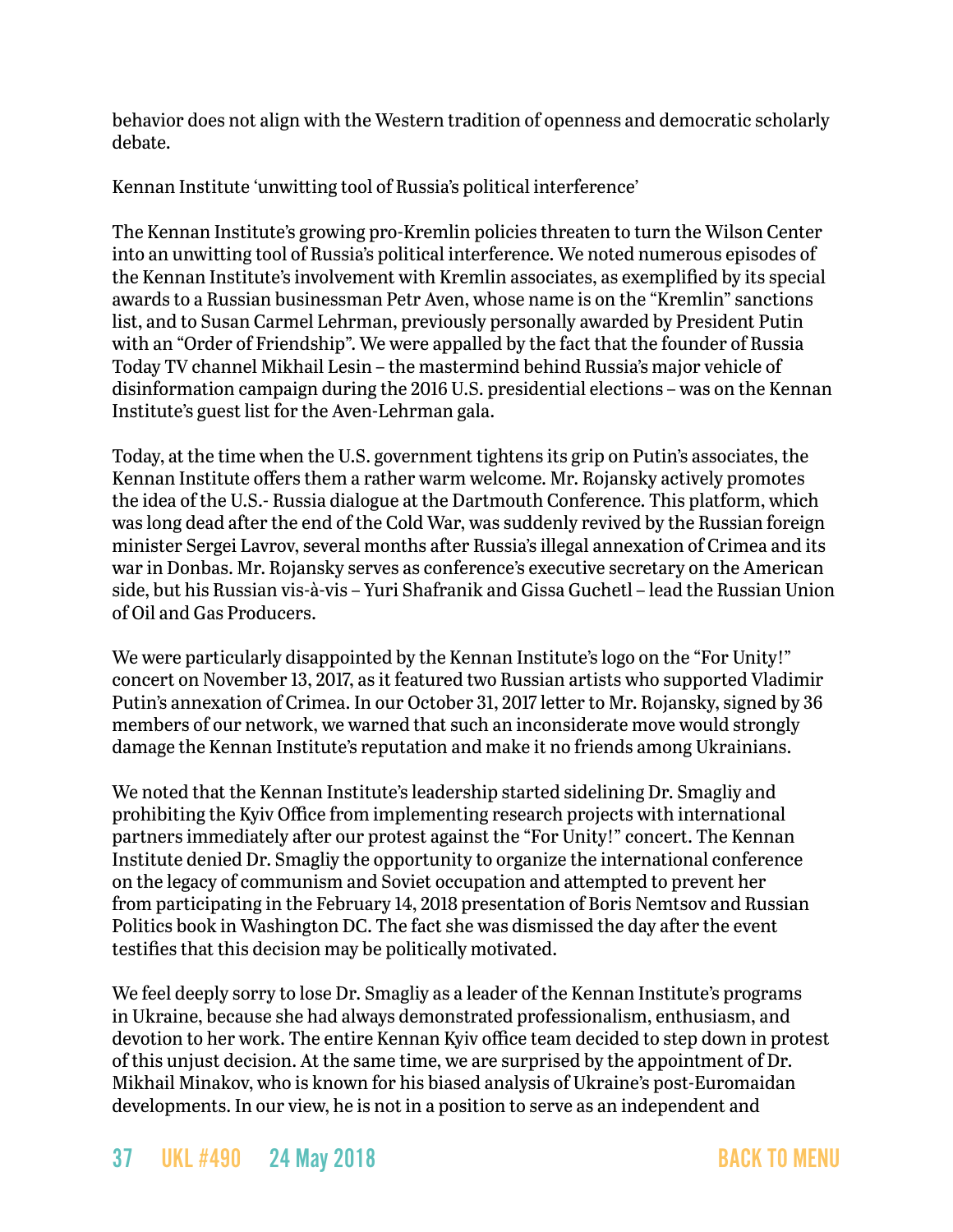academically balanced editor of "Focus Ukraine" or Kennan Institute's Principle Investigator on Ukraine.

We appreciate the long-term support provided by the Kennan Institute to Ukrainian scholars, which allowed us to deepen cooperation and understanding between Ukraine and the United States. However, our deep disappointment and disagreement with the recent policies and decisions taken by the current Kennan Institute leadership prompt us to request you disassociate our program from Mr. Rojansky's supervision and transfer it under the auspices of the Global Europe Program.

Under the current circumstances, we consider this open letter to be a necessary step to save the reputation of the Kennan Institute and the Woodrow Wilson Center.

#### Respectfully,

Antonina Kolodii, Chair, Ukrainian Association of Kennan Institute alumni Olexiy Haran, former member of the Kennan Institute Advisory Council Natalia Moussienko, former member of the Kennan Institute Advisory Council Viktor Stepanenko, former member of the Kennan Institute Advisory Council Serhiy Kvit, Minister of Education and Science of Ukraine (2014-2016)

26 scholars added their signature to the letter. Their names appear in the online version.

### <span id="page-37-0"></span>#17

Letter of Scholars in Support of Professor Mikhail Minakov

### - - - - - - - - - - - - - - - - - - - - - - - - - - - - - - - - - - - - - - - - - - - - - - - - - - - - - - - - - - - - - - - - - - - - - - - - - - - - - - - - - - 5 March 2018

<https://support-letter-minakov.org>

As a group of scholars working on Ukraine and other post-Soviet states and in light of an ongoing controversy, we would like to express our support of Professor Mikhail Minakov who was recently appointed Principal Investigator on Ukraine at the Kennan Institute, a leading research institution on the post-Soviet region under the jurisdiction of the Wilson Center in Washington, DC.

The appointment was made as the Institute decided to end the contract of the Director of its Kyiv Office, Dr. Kateryna Smagliy. (On March 1, the Wilson Center announced the closing of the Office). On February 27, an Open Letter signed by 31 members of the Ukrainian Association of Kennan Institute Alumni stated that the decision may have been "politically motivated," linked with the Institute's "growing pro-Kremlin policies." The charges related to the Institute's public outreach initiatives and, in particular, its association with certain Russian and American businesspersons seen as close to the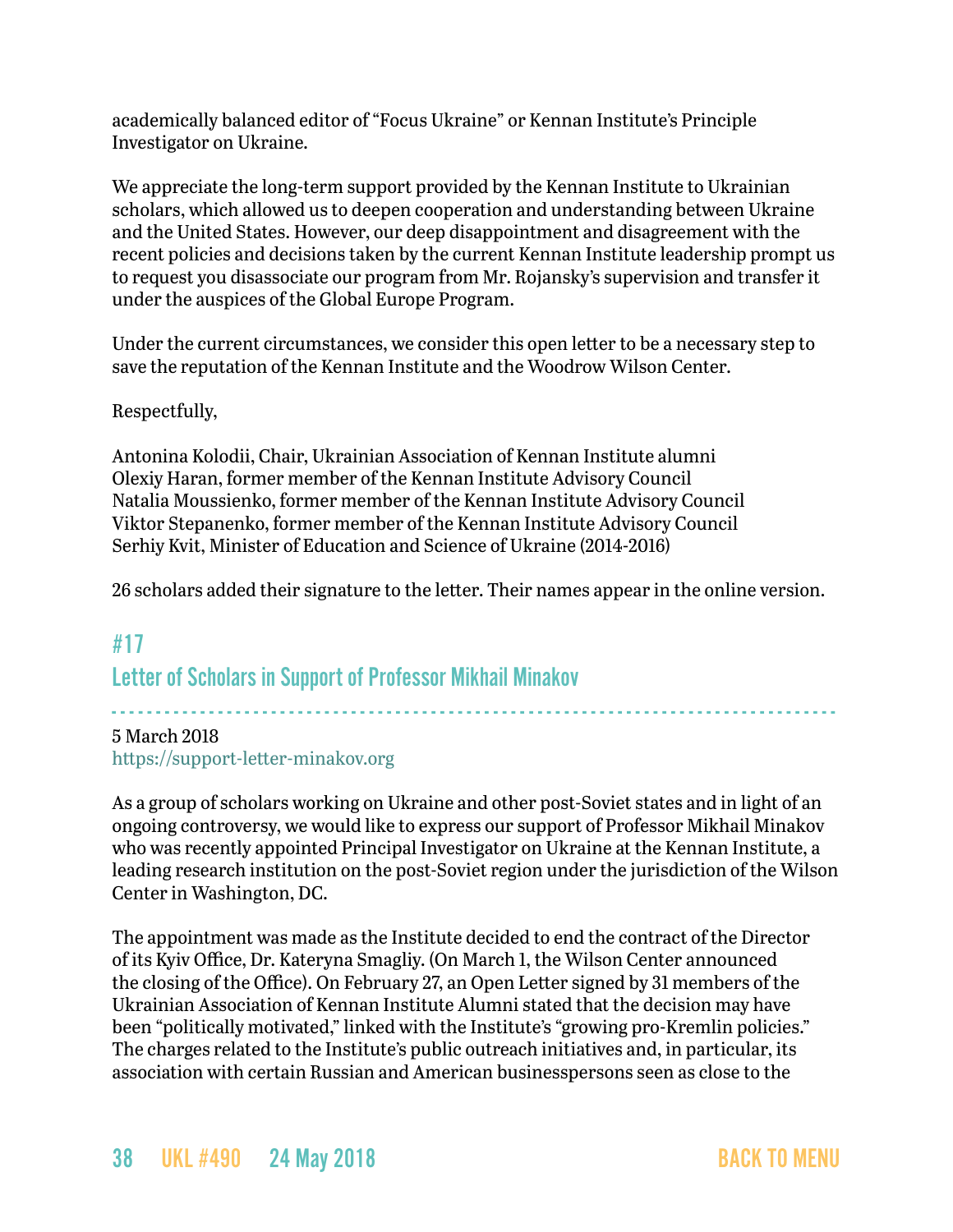Kremlin and to a cultural event that featured artists who had been publicly supportive of the annexation of Crimea.

The Letter ended by objecting to Professor Minakov's appointment, with the allegation that he is "known for his biased analysis of Ukraine's post-Maidan developments" and is not "independent and academically balanced" enough to serve in this position and edit an online Kennan academic blog on Ukraine. No specifics were provided, but social media threads cited [an op-ed that he published in the French newspaper Le Monde](https://support-letter-minakov.org/context/) in September 2017, which claimed that "the 'Revolution of Dignity' had led to shameless corruption, militant nationalism and a decline in freedoms."

While we understand that the Russia-fueled war in Donbas puts a constant strain on Ukrainian society, and that scholars and citizens at large have the right to criticize policies of institutions and organizations they do not agree with, we are nonetheless appalled that the sharp critical outlook of a scholar be considered grounds for denying him a research appointment. Academic freedom entails the freedom to share contentious interpretations. Any critical statement should remain an object of academic debate, however fierce the disagreements might be.

At issue is the assumption, implied in the Letter and all-too prevalent in the current climate, that public discourse is a zero-sum game, in which a contrarian view necessarily places someone in the opposing camp, namely, with the Russian state. We wish to stress that respecting intellectual freedom to critique policies and urge reforms without being called an agent of the Kremlin is not only a right in the open and liberal society that Ukrainians wish to live in but also a condition of its existence.

We have no doubt that Professor Minakov is deeply devoted to a vision of Ukraine as a free, democratic, inclusive and open society and that his life-long commitment to the study of Ukraine and to advancing the Ukrainian cause internationally is unquestionable.

Dominique Arel, U Ottawa Anna Colin Lebedev, U Paris Nanterre Mayhill Fowler, Stetson U George G. Grabowicz, Harvard U Oleh Kotsyuba, Ukrainian Research Institute, Harvard U Sophie Lambroschini, Marc Bloch Center Berlin François-Xavier Nérard, U Paris 1 Oxana Shevel, Tufts U Ioulia Shukan, U Paris Nanterre

52 scholars added their signature to the letter. Their names appear in the online version.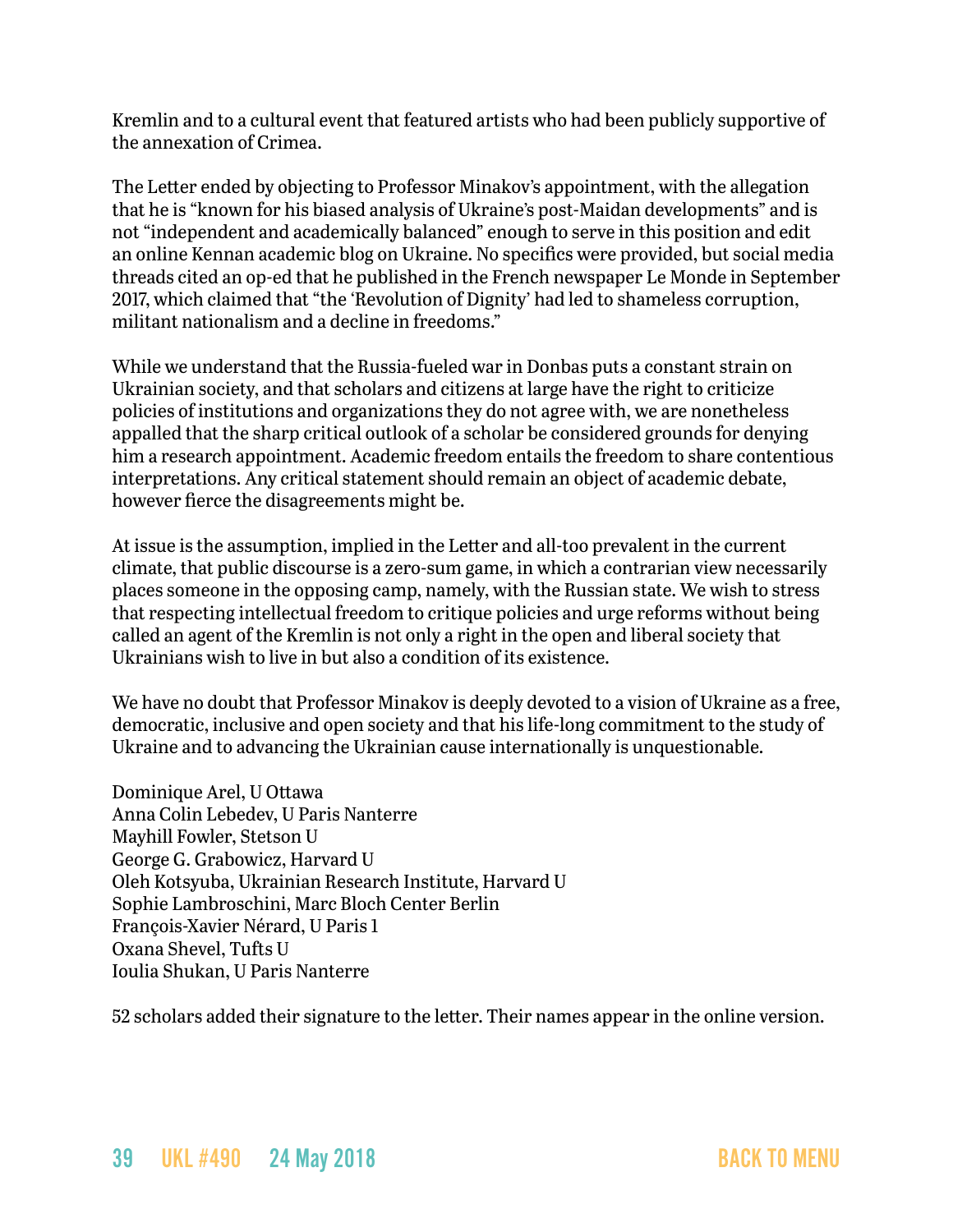#18 "Our disagreement with leadership's pro-Kremlin tendencies ignored": Ukrainian Scholars on Closure of Kennan Institute Kyiv Office

- - - - - - - - - - - - - - - - - - - - - - - - - - - - - - - - - - - - - - - - - - - - - - - - - - - - - - - - - - - - - - - - - - - - - - - - - - - - - - - - - - Euromaidan Press, 15 April 2018 <https://bit.ly/2IJc3gf>

On March 1 2018, Director of the Wilson Center Jane Harman [decided](https://www.wilsoncenter.org/article/statement-the-status-the-kennan-institutes-ukraine-office-director-president-and-ceo-the) to close the Kennan Institute's office in Kyiv, which had promoted the US-Ukraine academic dialogue over the last 20 years. This decision was taken after an absolute majority of Ukrainian Kennan Alumni Association members sent a [letter](https://www.kyivpost.com/article/opinion/op-ed/alumni-deeply-concerned-kennan-institutes-growing-pro-kremlin-policies.html) to the Institute's Advisory Council, protesting against the pro-Kremlin line of the Kennan Institute leadership and the groundless decision to dismiss its Kyiv office director, Dr. Kateryna Smagliy.

The haste with which the U.S. think-tank executives decided to close the active and successfully operating institution in Ukraine is a sad testimony to the absence of an open, professional and honest dialogue about worrisome tendencies in the work of the Kennan Institute. We received no reaction to our disagreement with appalling facts of its leadership's open flirtation with pro-Kremlin circles, undermining the Kennan Institute's reputation and repelling its former colleagues and partners.

Instead of addressing our criticism of Kennan policies, the Wilson Center's statement touched upon supposed "threats to the safety" of its employees and associates but offered no evidence to prove their validity. This unsupported statement was an openly unfriendly gesture that caused reputational damage to Ukraine by presenting it as a country where intellectuals cannot feel safe.

We welcome the March 20, 2018 decision of the Foreign Relations Committee of the Verkhovna Rada of Ukraine that draws the attention of the U.S. Congress to the Kennan Institute's unbalanced policies and its links to Russian oligarchs under U.S. government sanctions. It is regretful, however, that certain Western scholars, who should have been the first to sound the alarm about the Kennan Institute's degradation into an instrument of Russian influence in the middle of Washington DC, also [ignored](https://support-letter-minakov.org/) our key arguments and criticized us for questioning the professional integrity of Mikhail Minakov – the Kennan Institute's newly appointed Principle Investigator on Ukraine.

We take this opportunity to underscore that our letter only aimed to express disagreement with the Kennan Institute's policies and to urge its administration to follow democratic procedures, respect the opinion of its Ukrainian alumni and adhere to standards of quality academic research. In no part of our letter did we deny scholars and experts the right to express opinions and political views. The reference to Mikhail Minakov was only made in the context of our criticism of the Kennan Institute's pro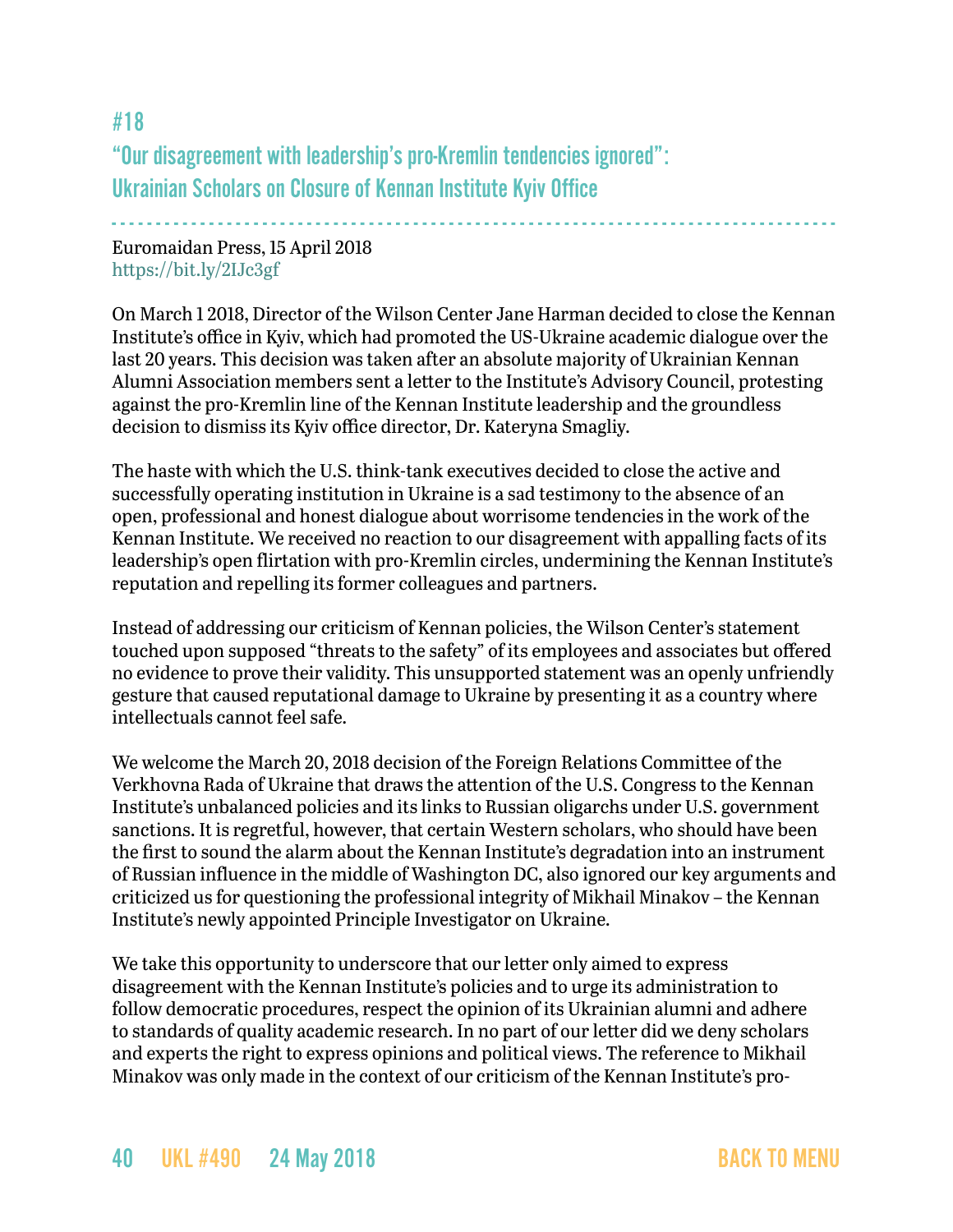Russian slant and as part of our proposal to transfer Ukrainian studies under the auspices of the Wilson Center's Global Europe Program.

We regret that some Western scholars neglected to delve into the details of our criticism and rushed to protect one person's intellectual freedoms from alleged threats. No views – liberal or conservative, left or right – can serve as an indulgence against academic distortion and manipulation. Liberalism is not the right to ignore or misinterpret some facts in order to defend one's own biases, just as nationalism is not synonymous with demands to draw objective and balanced conclusions about a country that is responding to foreign aggression as it fights for its democratic future.

It is regrettable that Western scholars sometimes resort to orientalism in their perceptions of Ukrainian reality and prove unable to differentiate scholarship from propaganda, as well as sham liberal biases and opportunism from a genuine intellectual discourse.

Signed by members of the Ukrainian Association of Kennan Institute Alumni and representatives of the Ukrainian intellectual community

Antonina Kolodii, Volodymyr Kulyk, Mykola Riabchuk, Serhiy Kvit, Pavlo Kirpenko and 28 other scholars. The full list is available in the online version.

### #19

Ukraine's Loznitsa Wins Cannes 'Un Certain Regard' Prize For Best Director

- - - - - - - - - - - - - - - - - - - - - - - - - - - - - - - - - - - - - - - - - - - - - - - - - - - - - - - - - - - - - - - - - - - - - - - - - - - - - - - - - - RFE/RL, 19 May 2018 <https://bit.ly/2IMe3V9>

Ukrainian film director Serhiy Loznitsa has won a best director prize in the Cannes film festival's Un Certain Regard competition for Donbass, his odyssey about the conflict in eastern Ukraine.

The Un Certain Regard awards, which were announced on May 18, go to more edgy films and up-and-coming directors than those awarded in the Palme d'Or prizes in Cannes' main film competition.

The Un Certain Regard prizes were awarded a day ahead of the main awards ceremony, which is due to take place on May 19.

Loznitsa's hard-hitting film Donbass depicts the brutal conflict since 2014 between government forces and Russia-backed separatists in eastern Ukraine in a "post-truth" world dominated by fake news.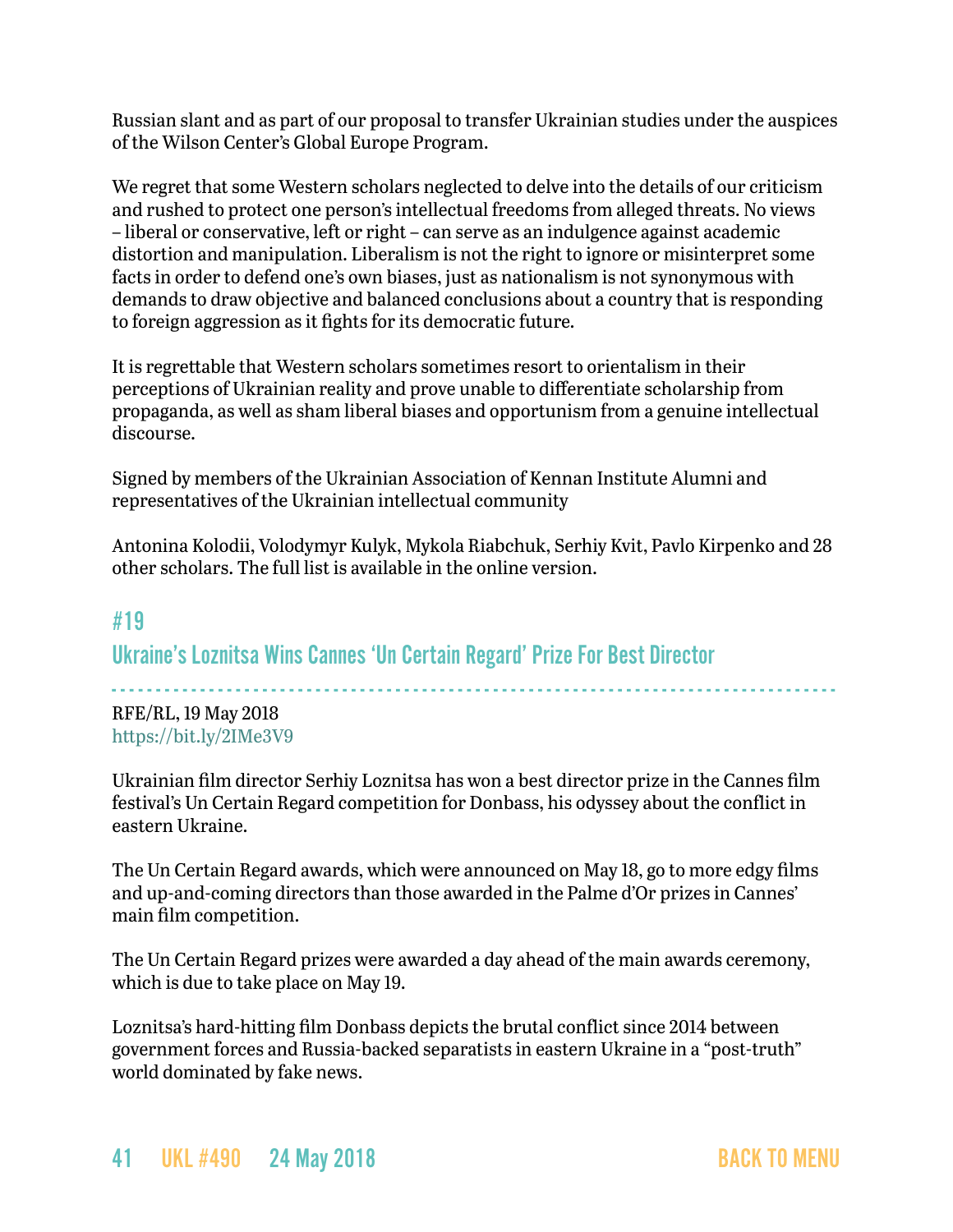The film portrays the region as declining into a gangland-style war at a time when Russia is seeking to reassert itself in the world some 18 years after the Soviet Union collapsed.

Loznitsa, whose previous film A Gentle Creature competed in the Cannes festival last year, told the AFP news agency in an interview last week that he felt compelled to make the film because of "the world crumbling around him."

"My main concern and my main subject is the particular type of human being, which is produced by a society, where aggression, decay, and disintegration rule," he said.

"The information war waged by [President Vladimir] Putin's Russia uses all of the most efficient and modern technical means available to influence attitudes around the world, to hammer home one truth as the truth," he told AFP.

Loznitsa is viewed as a national treasure in Ukraine after making some two dozen documentaries and films that have brought him international renown. His documentary Maidan about Kyiv's pro-Western street revolution premiered at a special Cannes screening in 2014.

### #20

Cannes Film Review: 'Donbass'

- - - - - - - - - - - - - - - - - - - - - - - - - - - - - - - - - - - - - - - - - - - - - - - - - - - - - - - - - - - - - - - - - - - - - - - - - - - - - - - - - -

By Jay Weissberg Variety, 9 May 2018 <https://bit.ly/2Ls8kpo>

Reviewed at Cannes Film Festival (Un Certain Regard), May 9, 2018. Running time: 121 MIN.

*Another cri de coeur by Sergei Loznitsa, set in the eastern region of Ukraine, that reveals the degradation of civil society in the post-truth era.*

There is no job more thankless than the prophet of doom, nor one more necessary. Prescient commentators rant about the degradation of civil society, yet in an age when every conflict can be accessed or flicked away with the swipe of a finger on a smartphone, such cries of injustice generally constitute just another shout in the wind. The compunction to tell the truth remains, which is why Sergei Loznitsa's body of work is so indispensable: It refuses to be complacent. The Ukrainian director's "Donbass" is a natural follow-up to "A Gentle Creature": Though the two have little in common stylistically, they're both screams against a society that's lost its humanity and can't be bothered to care.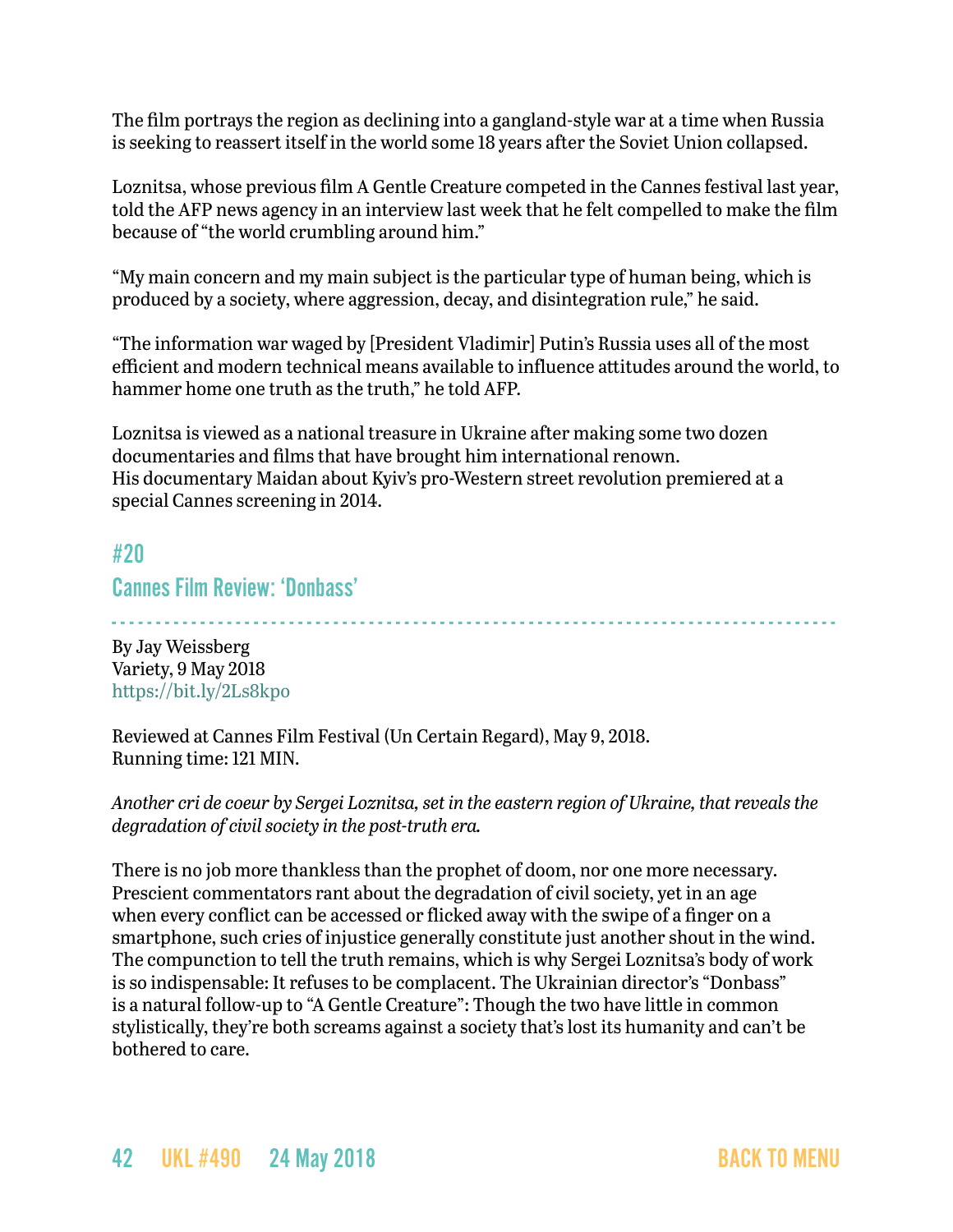Seamlessly divided into 13 segments, "Donbass" recounts the corrosive nature of the conflict pitting Ukrainian nationalists against supporters of Russia's proxy Donetsk People's Republic in eastern Ukraine. No one comes out clean, but how could they, when years of manipulation have malignantly stirred animosities on both sides? Notwithstanding the film's unmistakable thematic cohesion, its piecemeal structure means that viewers will feel battered with each successive scene, knowing full well that the storyline to come will lead to yet another episode of increased brutality. For this reason, "Donbass" will struggle to find audiences beyond Loznitsa fans.

The time period is 2014-'15, though it's unlikely much has changed in a region lacking basic infrastructure and shredded by acrimony. The opening establishes Loznitsa's argument, as a group of people in a makeup trailer is refreshed and then marched to a section of town where controlled explosives have just blown up several vehicles. It's not a movie set but fake news to be broadcast as real reportage (the segment is glimpsed later on in the background). At this moment of post-truth, hardly limited to Donbass, reality is a useless commodity whose only value lies in how it can be reproduced and packaged.

The next two episodes continue the theme of fact manipulation, as a woman (Olesya Zhurakovskaya) accused in a newspaper of taking a bribe dumps a pail of feces onto a town councilman. From there it's an easy leap to a maternity hospital storeroom, where Boris Mikhailovitch (Boris Kamorzin) shows staff members they're fully stocked with food and medicines, although clearly the supplies have just been placed there. Boris isn't immune to ill-treatment when he tries to get through a roadside checkpoint, just like a busload of passengers whose inner dialogues about the homes they're returning to in the conflict zone offer a glimpse at the constant uncertainty plaguing the battered population.

As they pass into the Donetsk region, German journalist Michael Walter (uncredited) and his translator are taunted by soldiers, several of whom clearly are non-local Russians pretending to be from the area. It's possible he's connected with the cameraman who enters a building lacking plumbing or heating, where scores of people are living in primitive conditions. The arrival of a blonde (Irina Plesnyaeva) in a tight sparkly dress, spiked heels and fur coat makes a sharp contrast as she tries to coax her elderly mother to join her. Leaving in frustration, she heads back to the office, where her boss (Vadim Dubovsky) listens with little interest to a woman (Zhanna Lubgane) wanting luxury arrangements for the holy relics she's proposing be toured around the region.

The remaining segments become ever more brutal: Simeon (Alexander Zamurayev) goes to army headquarters when he's told his missing car has been found, only to be forced into handing the vehicle over "for the cause." Most disturbing is a scene in which a captured man (Valery Antoniuk) labeled as a Ukrainian exterminator is tied to a street pole and verbally and physically attacked by a growing mob. A nightmarish wedding follows, with the film returning to that makeup trailer for a coldly horrific finale.

Corruption and humiliation are the guiding forces of "Donbass," resulting in a scathing portrait of a society where human interaction has descended to a level of barbarity more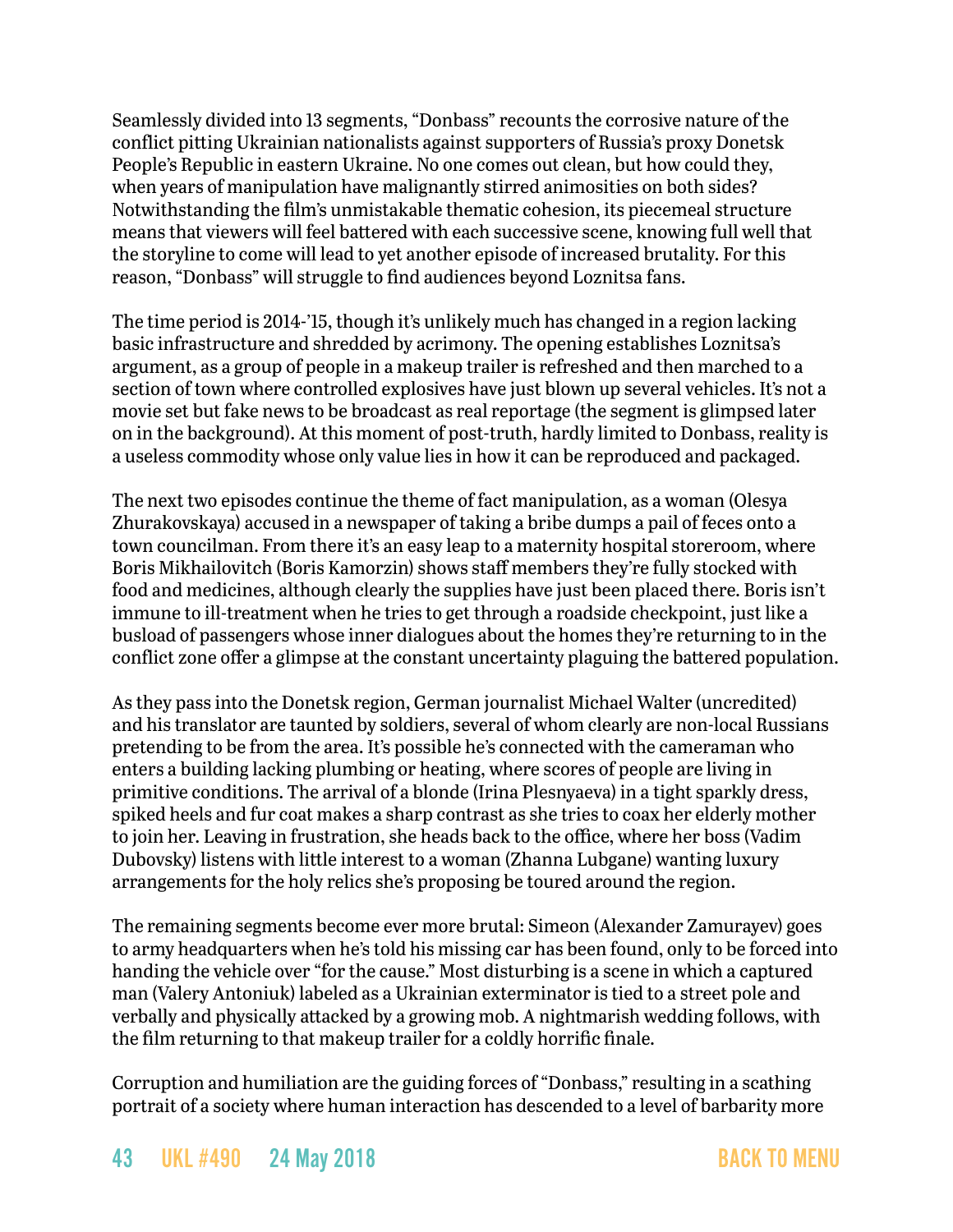in keeping with late antiquity than the so-called contemporary civilized world. As with "A Gentle Creature," the connecting ties between people have been worn away, ravaged by selfishness or sheer exhaustion. Dissimulation is a weapon that pairs perfectly with bombs and machine guns: One murders individuals, the other kills the social order, and together they rule over a scorched land of foul-mouthed beings whose souls have shriveled away. There's a danger that Loznitsa's cries of inhumanity will be dismissed as repetitive, yet isn't that always the case with prophets?

In each scene, Oleg Mutu's supple camera acts as a silent, inquisitive historian recording every new offense, for capturing it all visually is the only means of ensuring that some truth survives. Taking the pseudo-documentarian approach he's demonstrated in a number of now classic Romanian films, the master cinematographer inserts himself and wanders in and among the actors, fixing them in space and guaranteeing that reality the reality of the film — is honored.

## <span id="page-43-0"></span>#21

Ukrainian Studies in Canada: Texts and Contexts

- - - - - - - - - - - - - - - - - - - - - - - - - - - - - - - - - - - - - - - - - - - - - - - - - - - - - - - - - - - - - - - - - - - - - - - - - - - - - - - - - - Proceedings of the CIUS Fortieth Anniversary Conference 14-15 October 2016

CIUS is pleased to announce that the transcribed proceedings of its 40th Anniversary Conference are now posted online. They are available in an annotated format to complement the video recordings, and accompanied by biographies of the invited speakers.

### <https://cius40.artsrn.ualberta.ca>

Oleksandr Pankieiev

Arts Collaboration Enterprise Canadian Institute of Ukrainian Studies

## <span id="page-43-1"></span>#22

American Association of Ukrainian Studies (AAUS) Annual Prizes

- - - - - - - - - - - - - - - - - - - - - - - - - - - - - - - - - - - - - - - - - - - - - - - - - - - - - - - - - - - - - - - - - - - - - - - - - - - - - - - - - - At the AAUS business meeting that took place at the ASN World Convention in New York City [on May 6, 2018], the winners of the AAUS Book and Article Prizes were announced.

For this round of prizes, monographs, articles, and book-length translations published in 2016 and 2017 were eligible.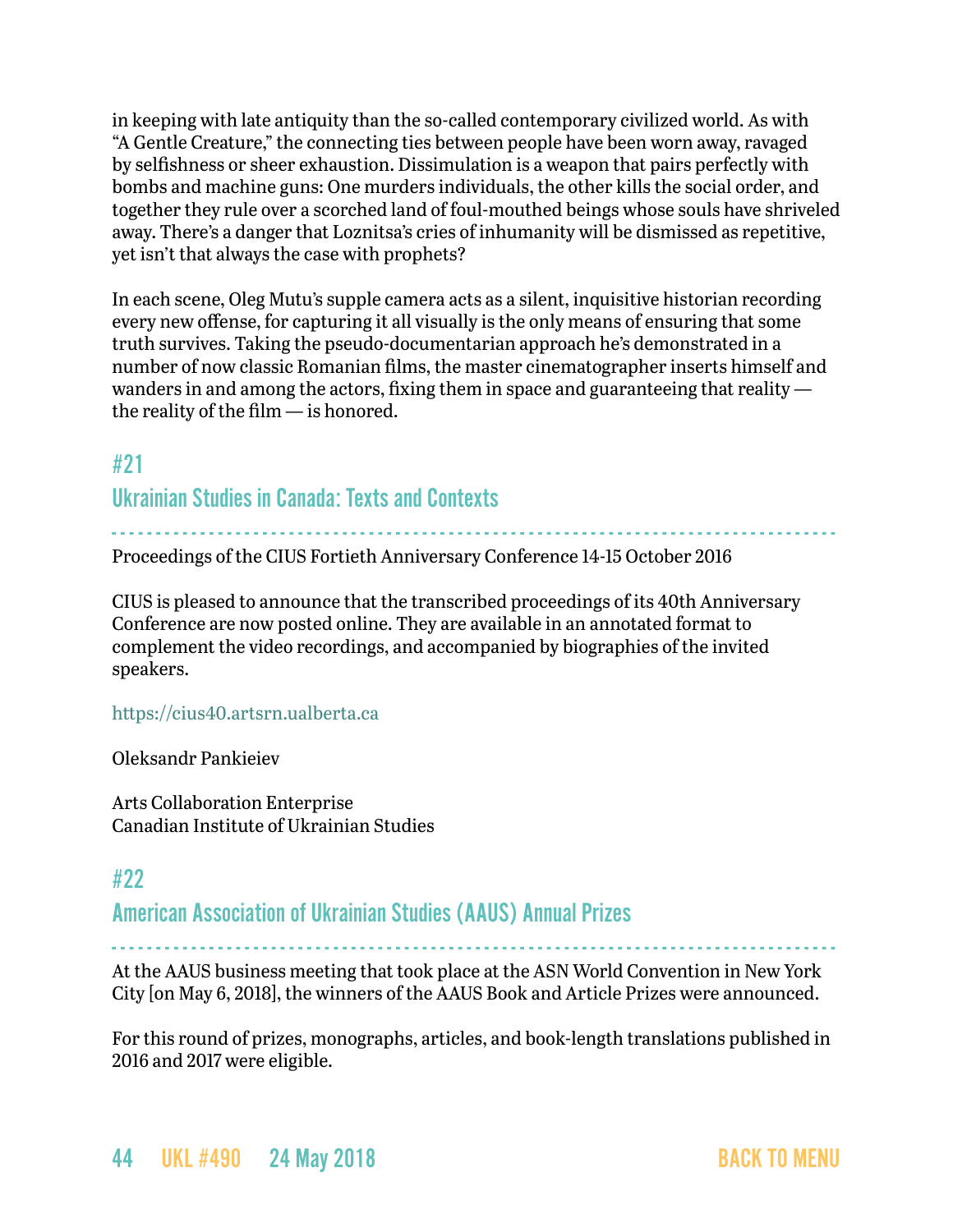The Book Prize Committee, consisting of Andriy Danylenko, George Liber, and Maxim Tarnawsky, named Lynne Viola the winner for her book *Stalinist Perpetrators on Trial: Scenes from the Great Terror in Soviet Ukraine* (Oxford University Press, 2017).

The committee noted:

Lynne Viola's *Stalinist Perpetrators on Trial: Scenes from the Great Terror in Soviet Ukraine* is an exceptionally well-researched and well-written monograph on a very disturbing and unappealing topic in Ukrainian studies--the Stalinist repressions in 1937 and 1938 against the KGB perpetrators of the previous round of repressions against the Ukrainian population. It is the product of very good and detailed new research. It presents a complex problem without simplifying it. It builds on her previous books, all deeply researched in the archives in Kyiv and libraries of Moscow. She does not seek to justify the crimes of the perpetrators, but to seek their motivations and investigate their crimes in Ukraine. She writes (on p. 175): "The materials under investigation also demonstrate some of the Ukrainian specificities of the terror. Ukraine's status as borderland with a diverse ethnic population and the heritage--real and imagined--of Ukrainian nationalism, made it an especially dangerous zone of terror." She places the

terror of the 1930s within an all-Soviet context while firmly anchoring it in Ukrainian specifics. Viola richly deserves the distinction of the best book in Ukrainian studies in 2017.

The Article Prize Committee, consisting of Yuliya Ladygina, Olena Nikolayenko, and Christine Worobec, named Heather Coleman the winner for her article "History, Faith, and Regional Identity in Nineteenth-Century Kyiv" (*Harvard Ukrainian Studies*, vol. 34).

The Translation Prize Committee did not name a winner and has extended the call for submissions. Please contact the committee members, Reilly Costigan-Humes [reilly. costigan.humes@gmail.com], Oksana Lutsyshyna [lutsyshyna@austin.utexas.edu], and Isaac Wheeler [isaacswheeler@gmail.com] with any inquiries.

Congratulations to the winners!

Vitaly Chernetsky Past President (2009-2018) and Board Member

## <span id="page-44-0"></span>#23

### AAUS Board Members and Officers

- - - - - - - - - - - - - - - - - - - - - - - - - - - - - - - - - - - - - - - - - - - - - - - - - - - - - - - - - - - - - - - - - - - - - - - - - - - - - - - - - -

At the AAUS business meeting that took place at the ASN convention in New York City earlier this month, elections were held and new leadership of our association has been elected: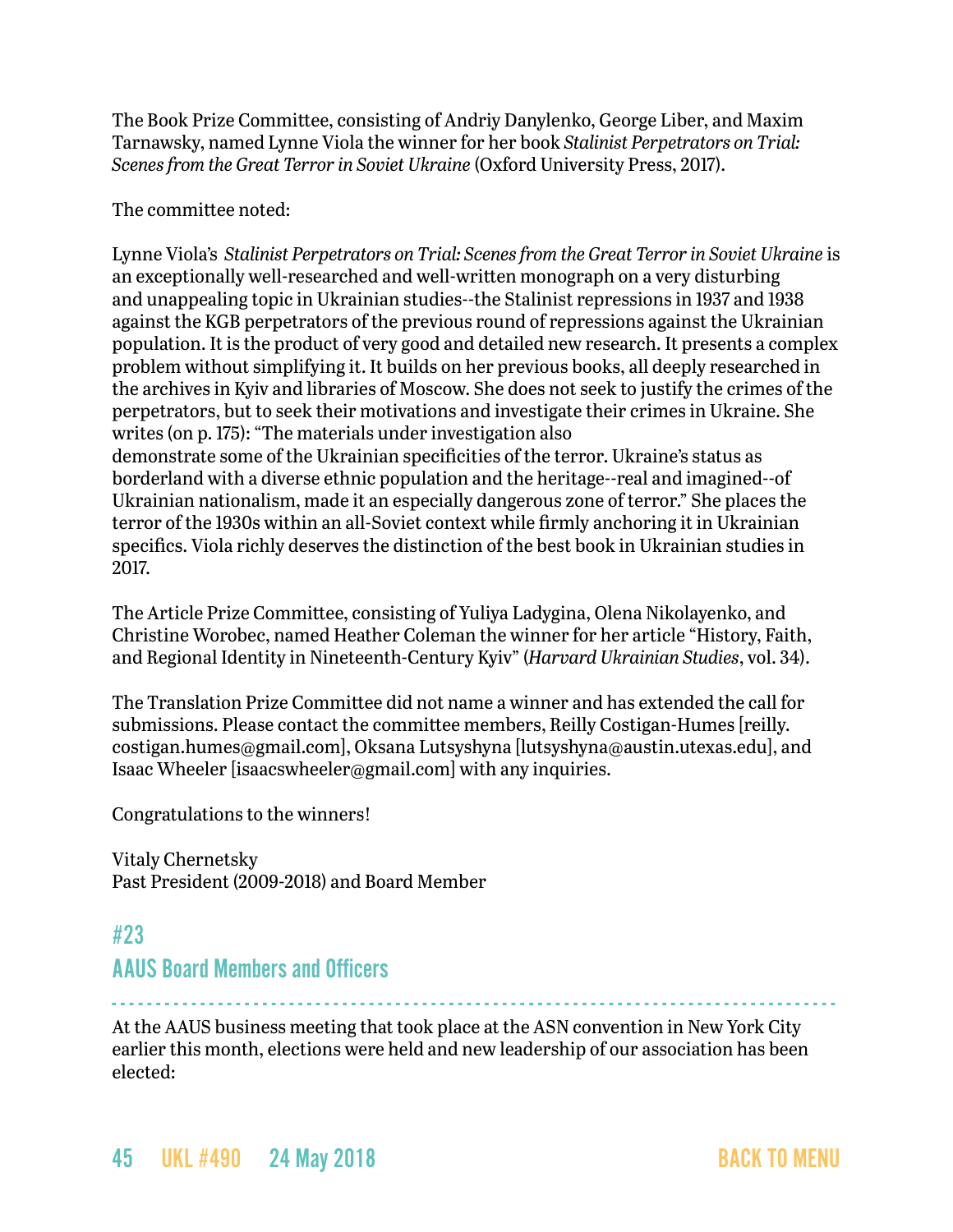**New AAUS Board members**  (elected at ASN meeting May 2018, 3 years term for all; book, article, and translation prize committees rotating).

President

Oxana Shevel Department of Political Science, Tufts University oxana.shevel@tufts.edu

Vice-President

Paul d'Anieri Department of Political Science, UC Riverside danieri@ucr.edu

Secretary-Treasurer

Ostap Kin Shevchenko Scientific Society ostap.kin@gmail.com

**Board Members-At-Large**

1. Emily Channell-Justice Department of Global and Intercultural Studies, Miami University channee@miamioh.edu

2. Vitaly Chernetsky Department of Slavic Languages and Literatures, University of Kansas vchernetsky@ku.edu

3. Alexandra Hrycak Sociology Department, Reed College hrycak@reed.edu

4. Sophia Wilson Department of Political Science, Southern Illinois University Edwardsville sowilso@siue.edu

5. Myroslava Tomorug Znayenko (ex officio) Professor Emerita, Rutgers University znayenko@scarletmail.rutgers.edu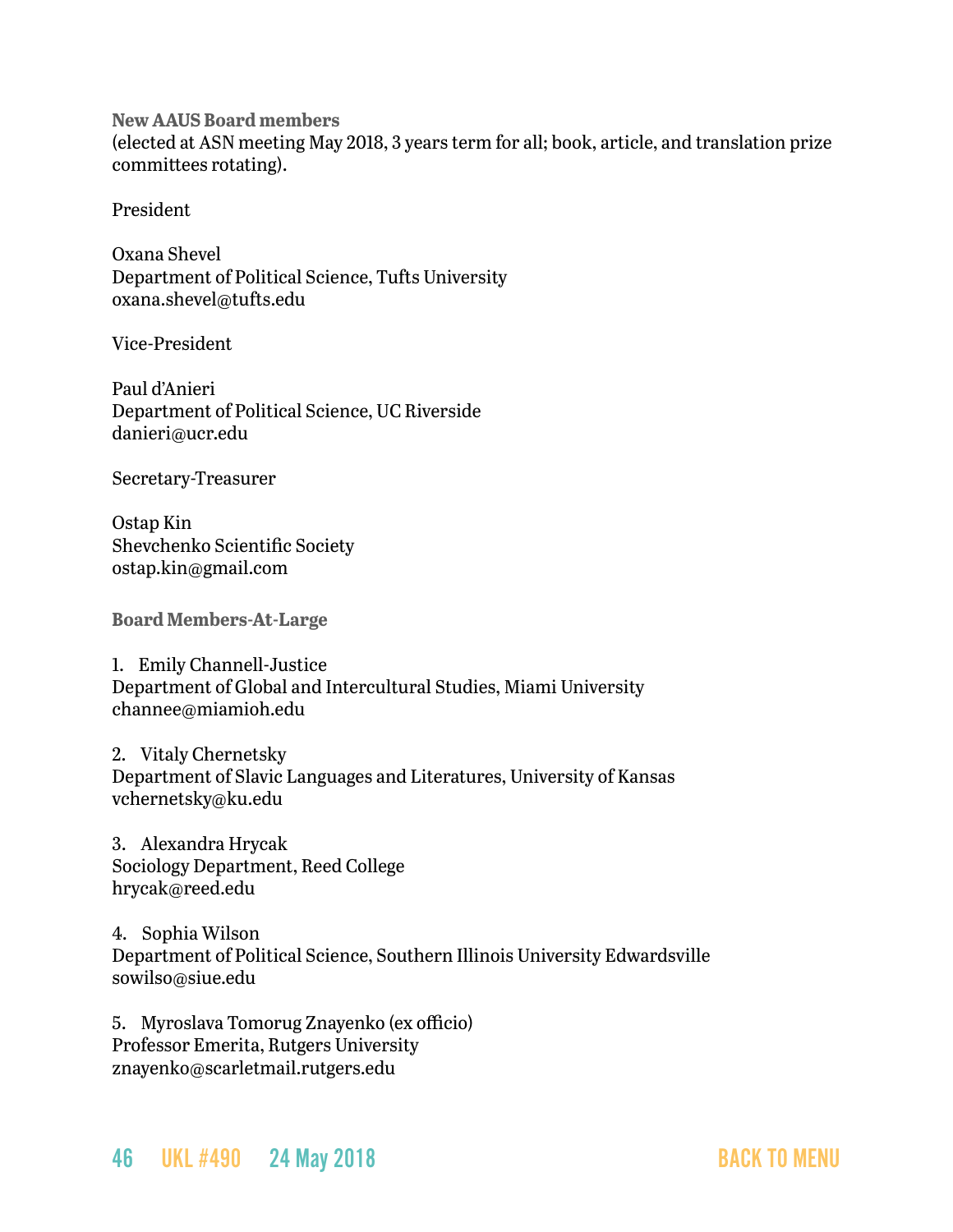**Communications Committee**

1. Vitaly Chernetsky (ex officio) Department of Slavic Languages and Literatures, University of Kansas vchernetsky@ku.edu

2. Victoria Khiterer History Department, Millersville University victoria.khiterer@millersville.edu

3. Ostap Kin Shevchenko Scientific Society ostap.kin@gmail.com

4. George Soroka Department of Government, Harvard University soroka@fas.harvard.edu

**Auditing Committee**

1. Mark Andryczyk Harriman Institute, Columbia University ma2634@columbia.edu

2. Michael Naydan German and Slavic Department, Pennsylvania State University mmn3@psu.edu

3. Anna Procyk Department of History, Philosophy, and Political Science, Kingsborough Community College, CUNY aprocyk@aol.com

**Nominating Committee**

1. Dominique Arel University of Ottawa, Canada darel@uottawa.ca

2. Halyna Hryn Harvard Ukrainian Research Institute hryn@fas.harvard.edu

3. Olena Nikolayenko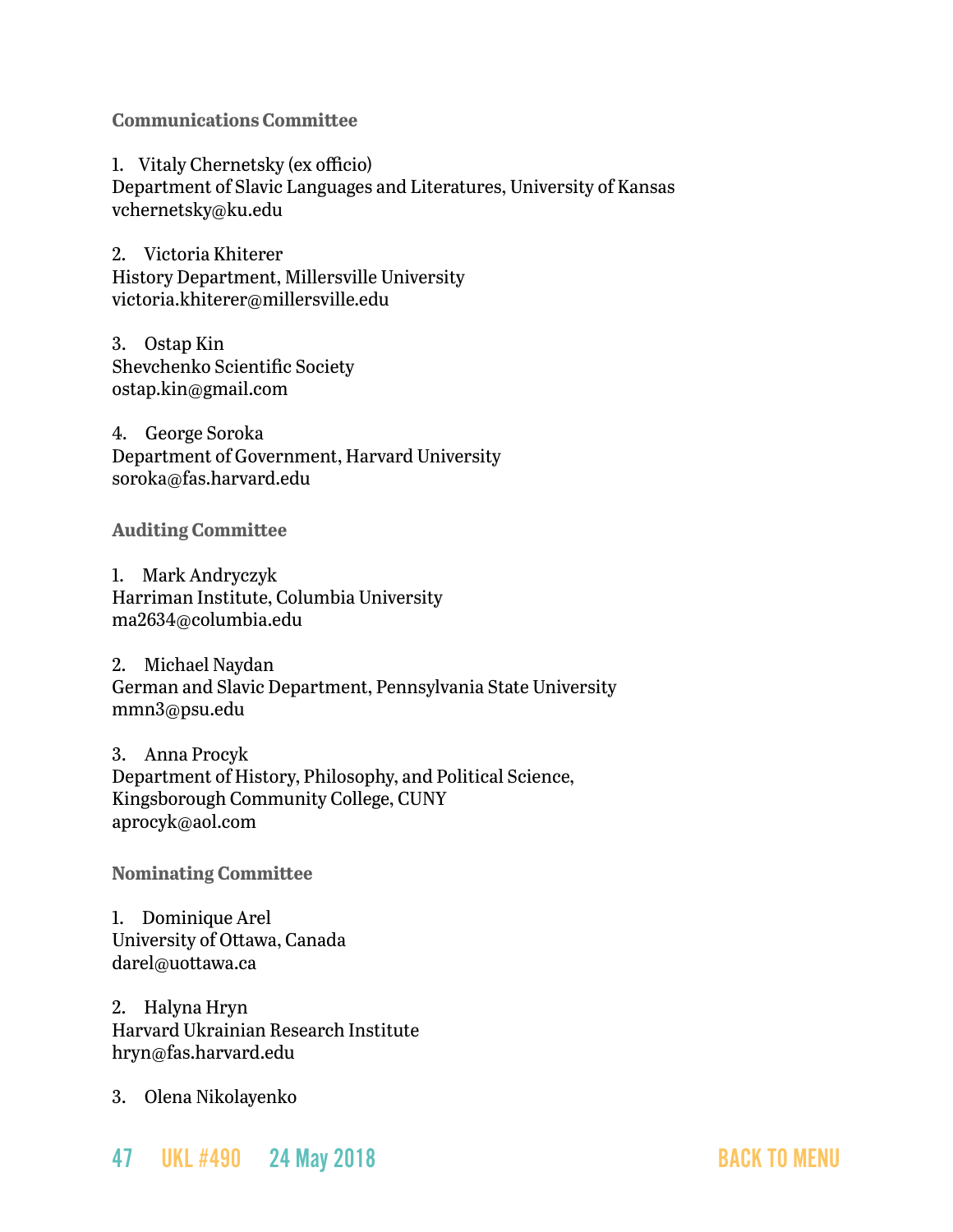Department of Political Science, Fordham University onikolayenko@fordham.edu

4. Oleksandra Wallo

Department of Slavic Languages and Literatures, University of Kansas owallo@ku.edu

**Book Prize Committee**

1. Antonina Berezovenko National Technical University, Ukraine berezovenko@gmail.com

2. Myroslav Shkandrij Department of German and Slavic Studies, University of Manitoba, Canada. myroslav.shkandrij@umanitoba.ca

3. Lynne Viola Department of History, University of Toronto, Canada lynne.viola@utoronto.ca

**Article Prize Committee**

1. Heather Coleman Department of History and Classics, University of Alberta, Canada hcoleman@ualberta.ca

2. Markian Dobczansky Harriman Institute, Columbia University md3595@columbia.edu

3. Oleh Wolowyna Center for Slavic, Eurasian and East European Studies, University of North Carolina at Chapel Hill olehw@aol.com

**Translation Prize Committee (continuing)**

1. Oksana Lutsyshyna Department of Slavic and Eurasian Studies, University of Texas at Austin lutsyshyna@austin.utexas.edu

2. Reilly Costigan-Humes reilly.costigan.humes@gmail.com